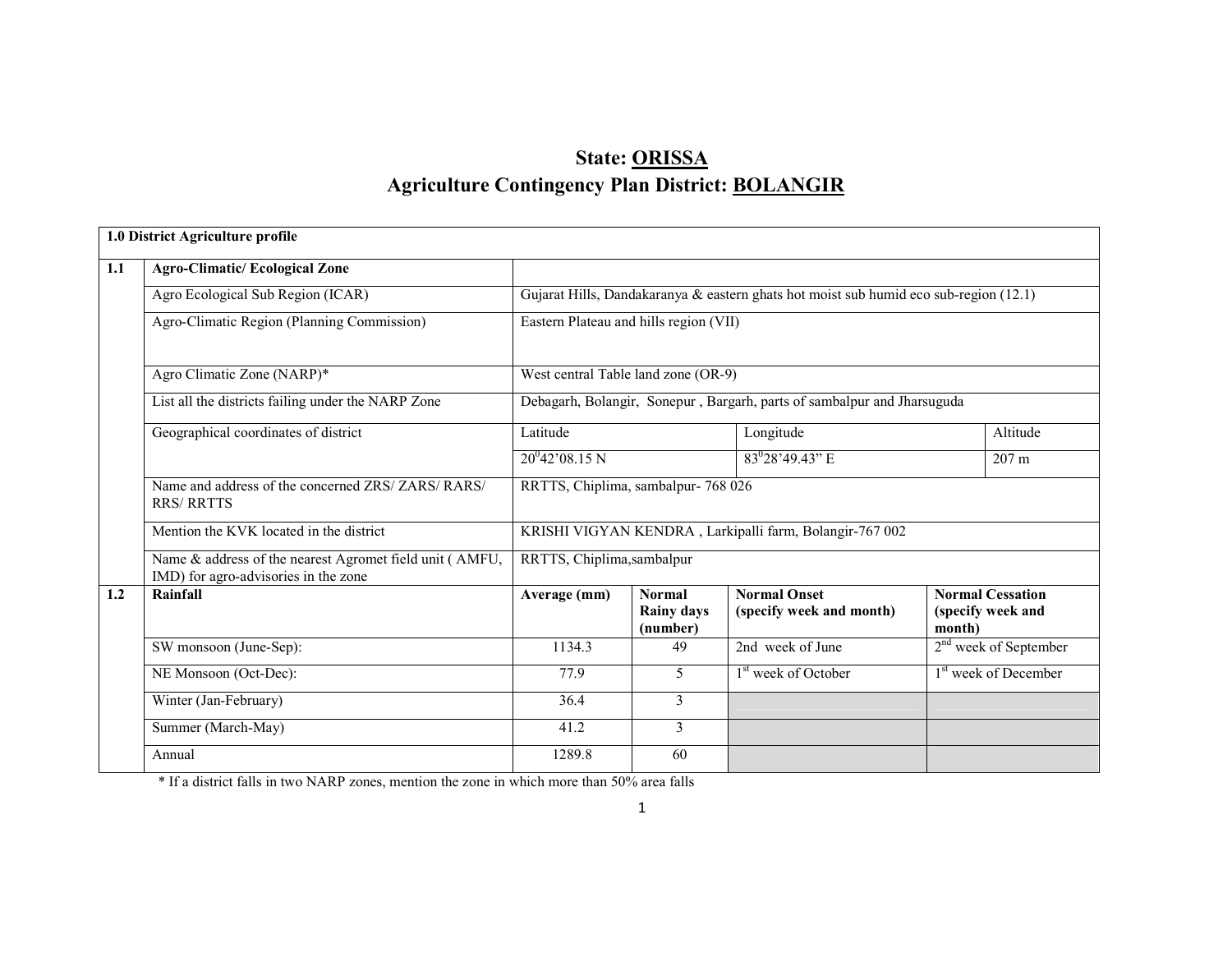| 1.3 | Land use<br>pattern of the<br>district (latest<br>statistics) | Geographical<br>area | <b>Cultivable</b><br>area | Forest<br>area | <b>Land under</b><br>non-<br>agricultural use | Permanent<br><i>pastures</i> | Cultivable<br>wasteland | Land<br>under<br>Misc.<br>tree<br>crops<br>and<br>groves | <b>Barren</b> and<br>uncultivable<br>land | Current<br>fallows | Other<br>fallows |
|-----|---------------------------------------------------------------|----------------------|---------------------------|----------------|-----------------------------------------------|------------------------------|-------------------------|----------------------------------------------------------|-------------------------------------------|--------------------|------------------|
|     | Area $('000 ha)$                                              | 679                  | 346                       | 154            | 53                                            | 46                           | 18                      |                                                          | 23                                        | 22                 | 13               |

Source: Orissa Agriculture statistics 2008-2009

| 1.4 | <b>Major Soils (Common names)</b> | Area ('000 ha) | Percent (%) of total |
|-----|-----------------------------------|----------------|----------------------|
|     |                                   |                |                      |
|     | Mixed red and yellow              | 196.38         | 30                   |
|     | Red and black                     | 189.33         | 29                   |
|     | <b>Black</b>                      | 101.56         |                      |
|     | Laterite and lateritic            | 54.59          |                      |

Source: Soil Conservation Office, Bolangir

| 1.5 | <b>Agricultural land use</b> | Area ('000 ha) | Cropping intensity % |
|-----|------------------------------|----------------|----------------------|
|     | Net sown area                | 324            | 146                  |
|     | Area sown more than once     | 148            |                      |
|     | Gross cropped area           | 472            |                      |

Source: Orissa Agriculture statistics 2008-2009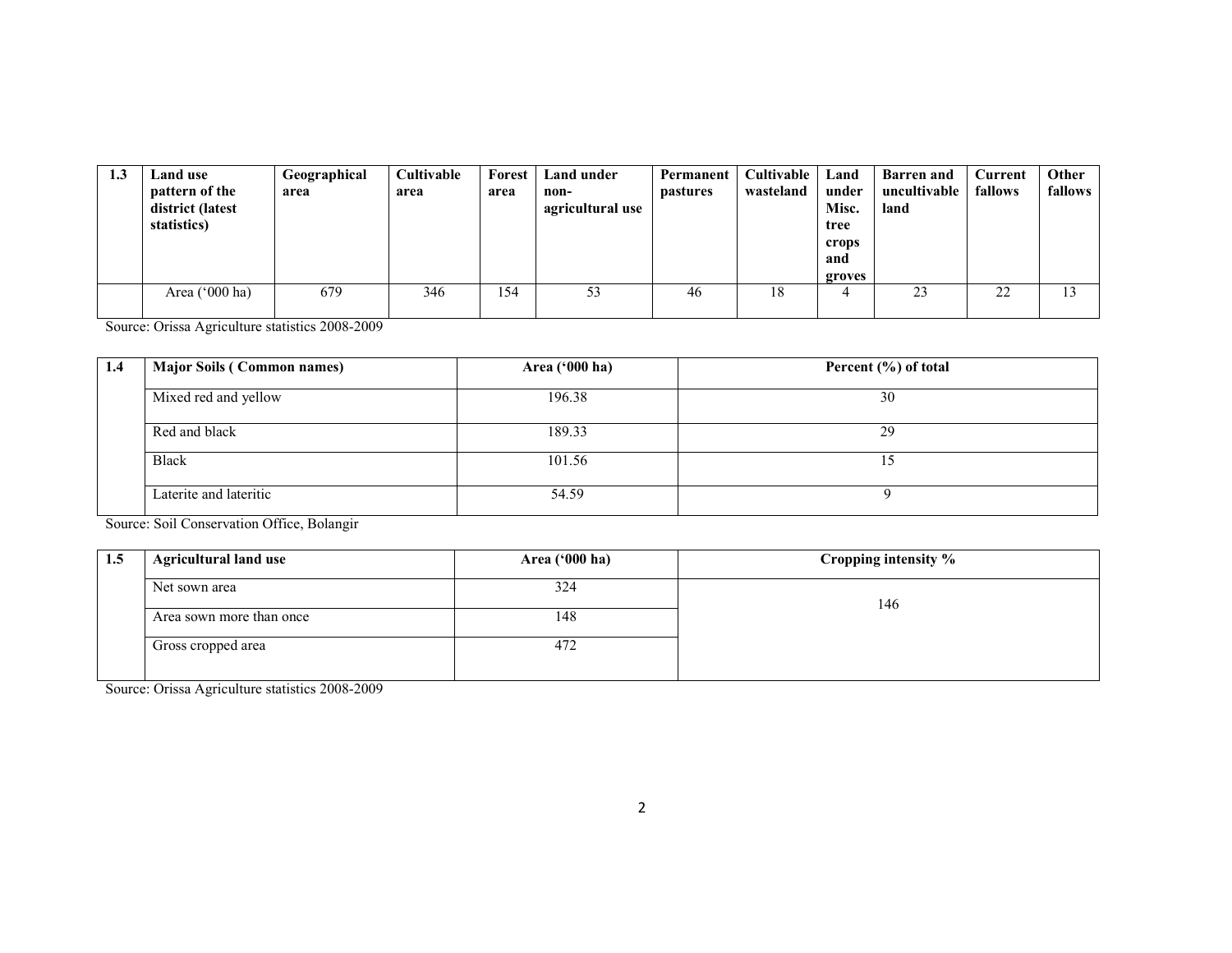| $\overline{1.6}$ | <b>Irrigation</b>                | Area ('000 ha)  | Percent $(\% )$               |                         |
|------------------|----------------------------------|-----------------|-------------------------------|-------------------------|
|                  | Net cultivated area              | 346             | 52.66(of geographical area)   |                         |
|                  | Net irrigated area               | 53.92           | 15.58(of net cultivated area) |                         |
|                  | Gross irrigated area             | 84.04           | 12.79( of geographical area)  |                         |
|                  | Rainfed area                     | 270             | 84.39(of net cultivated area) |                         |
|                  | <b>Source of irrigation</b>      | <b>Number</b>   | Area ('000 ha)                | $%$ area                |
|                  | Canals                           | $\overline{NA}$ | 23.31                         | 27.7                    |
|                  | Tanks                            | $\overline{NA}$ | NA                            | $\overline{NA}$         |
|                  | Open wells                       | NA              | 16.79                         | 20                      |
|                  | Bore wells                       | 49              | NA                            | $\overline{NA}$         |
|                  | Lift irrigation                  | $\overline{NA}$ | 24.47                         | 32.2                    |
|                  | Other sources                    | $\overline{NA}$ | 42.98                         | 52                      |
|                  | Total irrigated area             | NA              | 84.04                         | NA                      |
|                  | Pumpsets                         | 457             | NA                            | $\overline{NA}$         |
|                  | No. of tractors                  | 68              | NA                            | NA                      |
|                  | Groundwater availability and use | No. of blocks   | % area                        | <b>Quality of water</b> |
|                  | Over exploited                   | NIL             | NA                            | NA                      |
|                  | Critical                         | NIL             | NA                            | $\overline{NA}$         |
|                  | Semi-critical                    | NA              | NA                            | <b>NA</b>               |
|                  | Safe                             | NA              | NA                            | NA                      |
|                  | Wastewater availability and use  | $\overline{NA}$ | NA                            | <b>NA</b>               |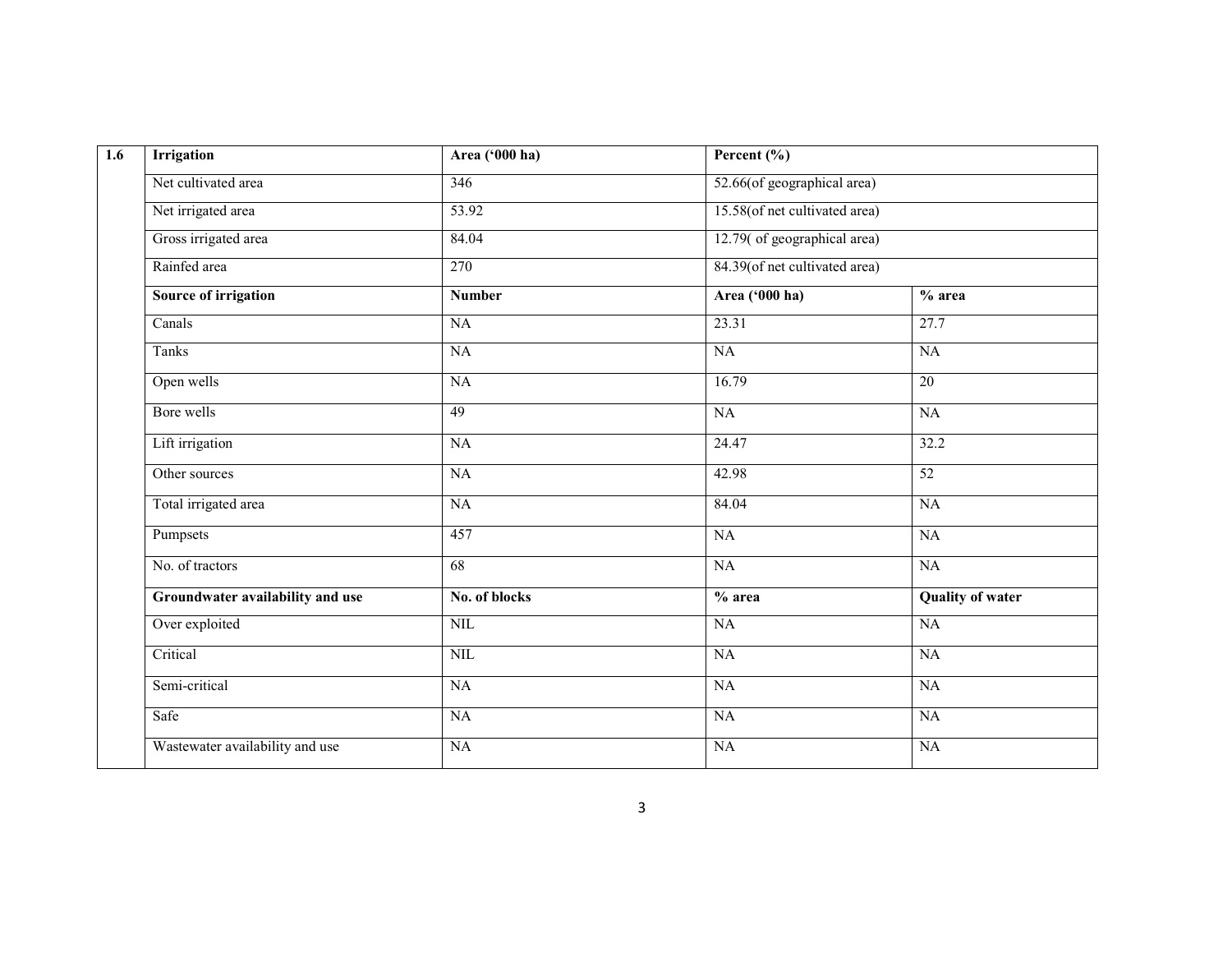| дианг<br>. water<br>əuna<br>UГ | N<br><b>IVE</b> | N<br>$\mathbf{v}$ | N/<br>11T<br>$\sim$ |
|--------------------------------|-----------------|-------------------|---------------------|
|                                |                 |                   |                     |

\*over-exploited: groundwater utilization > 100%; critical: 90-100%; semi-critical: 70-90%; safe: <70% Data source SREP, 2008-09 Bolangir

## 1.7 Area under major field crops & horticulture etc. as per latest figure (2008)

| <b>S.No.</b>   | Major field crops<br>cultivated       |                          |               |              |                  | Area ('000 ha)           |                |        |                    |
|----------------|---------------------------------------|--------------------------|---------------|--------------|------------------|--------------------------|----------------|--------|--------------------|
|                |                                       |                          | <b>Kharif</b> |              |                  | Rabi                     |                |        |                    |
|                |                                       | <b>Irrigated</b>         | Rainfed       | <b>Total</b> | <b>Irrigated</b> | Rainfed                  | <b>Total</b>   |        | <b>Grand</b> total |
| 1              | Rice                                  | 41.82                    | 168.91        | 210.73       | 4.12             | $\overline{\phantom{a}}$ | $\sim$         | 4.12   | 218.97             |
| $\overline{2}$ | Mung                                  | 0.67                     | 35.51         | 36.18        | 0.67             | 16.87                    | 17.54          | $\sim$ | 53.72              |
| $\overline{3}$ | Biri                                  | 0.46                     | 19.35         | 19.81        | 0.15             | 3.94                     | 4.09           | $\sim$ | 23.90              |
| $\overline{4}$ | Cotton                                | $\overline{a}$           | 21.84         | 21.84        | $\blacksquare$   | $\blacksquare$           | $\blacksquare$ | $\sim$ | 21.84              |
| 5              | Sesamum                               | $\overline{\phantom{a}}$ | $\sim$        | 15.54        | 1.82             | $\blacksquare$           | 1.82           | $\sim$ | 17.36              |
| 6              | Groundnut                             | $\blacksquare$           | 8.48          | 8.48         | 0.50             | 1.88                     | 2.38           | $\sim$ | 10.86              |
| $\overline{7}$ | Sunflower                             | $\overline{a}$           | 0.02          | 0.02         | 2.47             | $\sim$                   | 2.47           | $\sim$ | 2.49               |
| S.No.          | Horticulture crops -<br><b>Fruits</b> |                          |               |              |                  | Area ('000 ha)           |                |        |                    |
|                |                                       |                          |               |              |                  | <b>Total</b>             |                |        |                    |
| $\mathbf{1}$   | Mango                                 |                          |               |              |                  | 7.36                     |                |        |                    |
| $\overline{2}$ | Banana                                |                          |               |              |                  | 1.47                     |                |        |                    |
| $\overline{3}$ | Guava                                 |                          |               |              |                  | 0.26                     |                |        |                    |
| $\overline{4}$ | Citrus                                |                          |               |              |                  | 0.67                     |                |        |                    |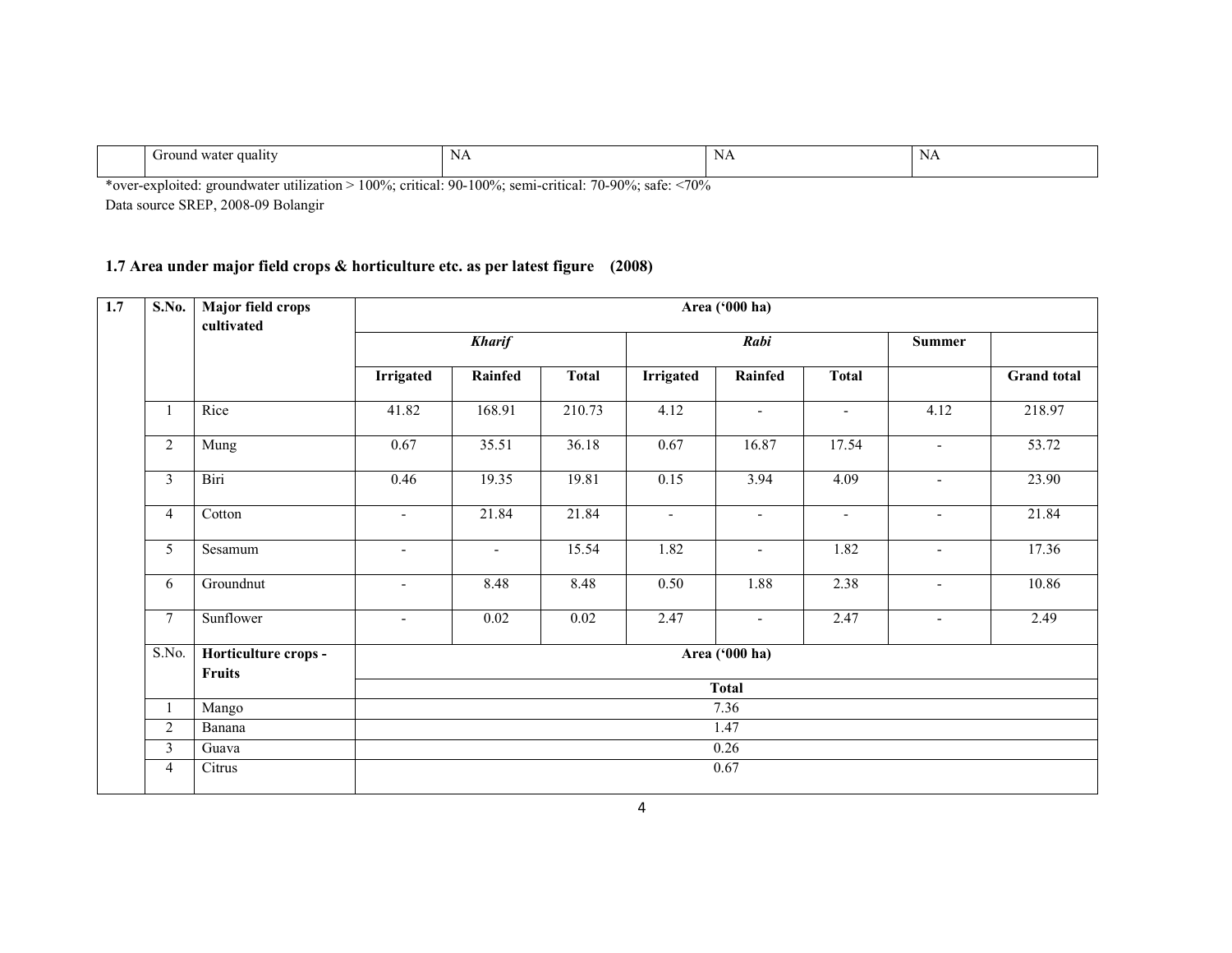| $\overline{5}$          | Pineapple                              | $\overline{0.01}$ |
|-------------------------|----------------------------------------|-------------------|
|                         | Horticulture crops -                   | <b>Total</b>      |
|                         | <b>Vegetables</b>                      |                   |
| $\mathbf{1}$            | Onion                                  | 4.79              |
| $\overline{2}$          | Potato                                 | 0.07              |
| $\overline{3}$          | Chilli                                 | 3.40              |
| $\overline{4}$          | <b>Sweet Potato</b>                    | 3.72              |
|                         | Floriculture                           | <b>Total</b>      |
| $\mathbf{1}$            | Mariegold                              | 35.00             |
| $\overline{2}$          | Rose                                   | 15.00             |
| $\overline{\mathbf{3}}$ | Gladioli                               | 25.00             |
| $\overline{4}$          | Tuberose                               | 13.00             |
|                         | <b>Medicinal and</b><br>Aromatic crops | <b>Total</b>      |
| $\mathbf{1}$            | Garlic                                 | 0.20              |
| $\overline{2}$          | Turmeric                               | 0.02              |
| $\overline{\mathbf{3}}$ | Ginger                                 | 0.05              |
| $\overline{4}$          | Coriander                              | 0.31              |
|                         | <b>Plantation crops</b>                | <b>Total</b>      |
| $\mathbf{1}$            | Cashewnut                              | 0.03              |
|                         |                                        |                   |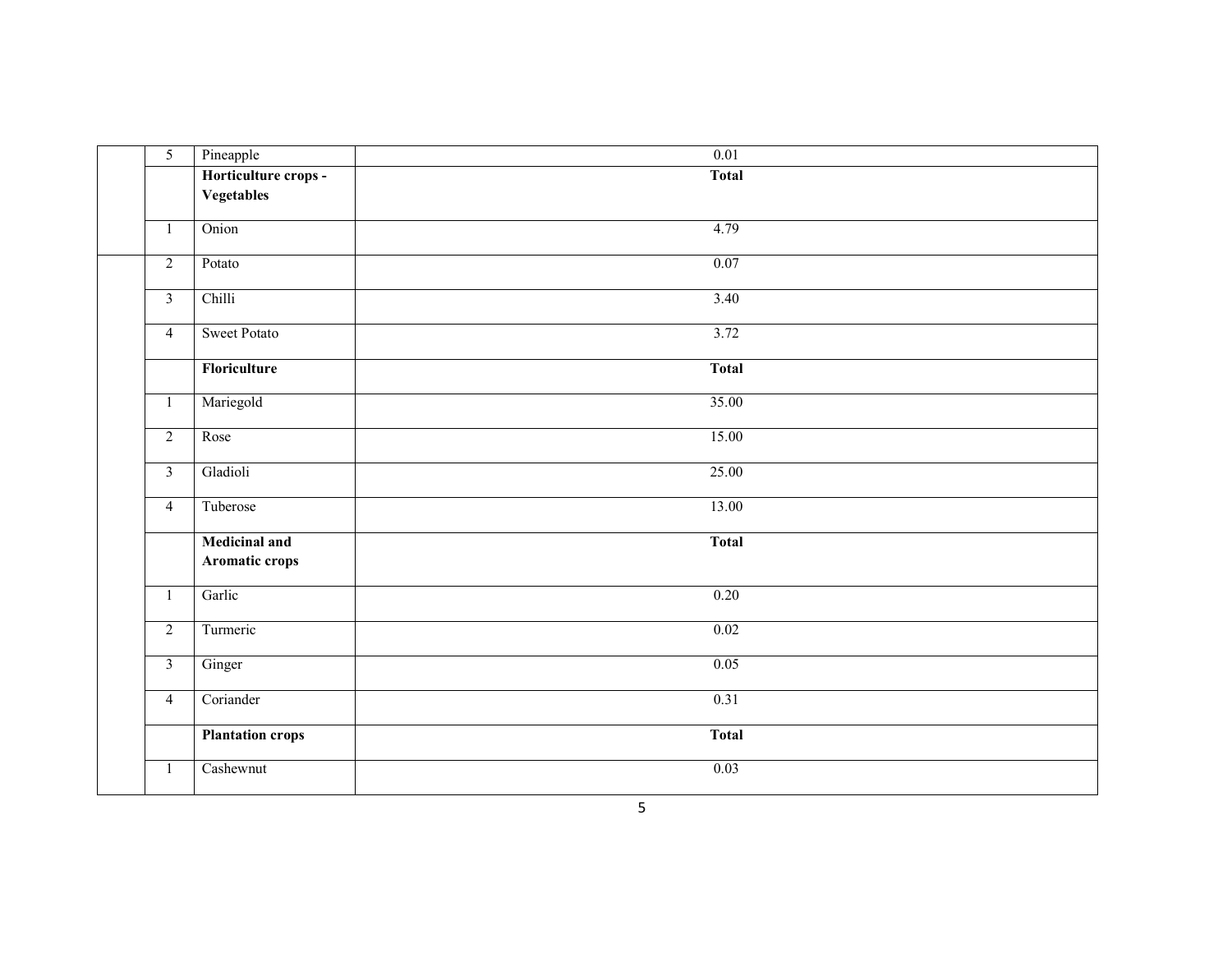| ∠ | Coconut                | 0.90                     |
|---|------------------------|--------------------------|
|   | <b>Fodder crops</b>    | <b>Total</b>             |
|   | Crop 1                 | $\overline{\phantom{a}}$ |
|   | Total fodder crop area |                          |
|   | <b>Grazing land</b>    |                          |
|   | Sericulture etc        |                          |
|   | Others (specify)       |                          |

Data source - Data source (Orissa Agriculture stastics 2008-09 \*If break-up data (irrigated, rainfed) is not available, give total area

| 1.8  | Livestock                                      | <b>Male ('000)</b> | Female ('000)             | <b>Total ('000)</b> |  |  |
|------|------------------------------------------------|--------------------|---------------------------|---------------------|--|--|
|      | Non descriptive Cattle (local low yielding)    | 296.2              | 190.3                     | 486.5               |  |  |
|      | Improved cattle                                |                    |                           |                     |  |  |
|      | Crossbred cattle                               | 18.0               | 23.0                      | 41.0                |  |  |
|      | Non descriptive Buffaloes (local low yielding) | 60.8               | 57.4                      | 118.3               |  |  |
|      | <b>Descript Buffaloes</b>                      | 0.9                | 0.6                       | 1.5                 |  |  |
|      | Goat                                           | 104.4              | 194.7                     | 299.1               |  |  |
|      | Sheep                                          |                    |                           |                     |  |  |
|      | Pig                                            | 1.1                | 1.5                       | 2.6                 |  |  |
|      | Commercial dairy farms (Number)                |                    |                           |                     |  |  |
| 1.9  | <b>Poultry</b>                                 | No. of farms       | Total No. of birds ('000) |                     |  |  |
|      | Commercial                                     |                    | 251.3                     |                     |  |  |
|      | Backyard<br>233.8                              |                    |                           |                     |  |  |
| 1.10 | Fisheries ()                                   |                    |                           |                     |  |  |
|      | A. Capture                                     |                    |                           |                     |  |  |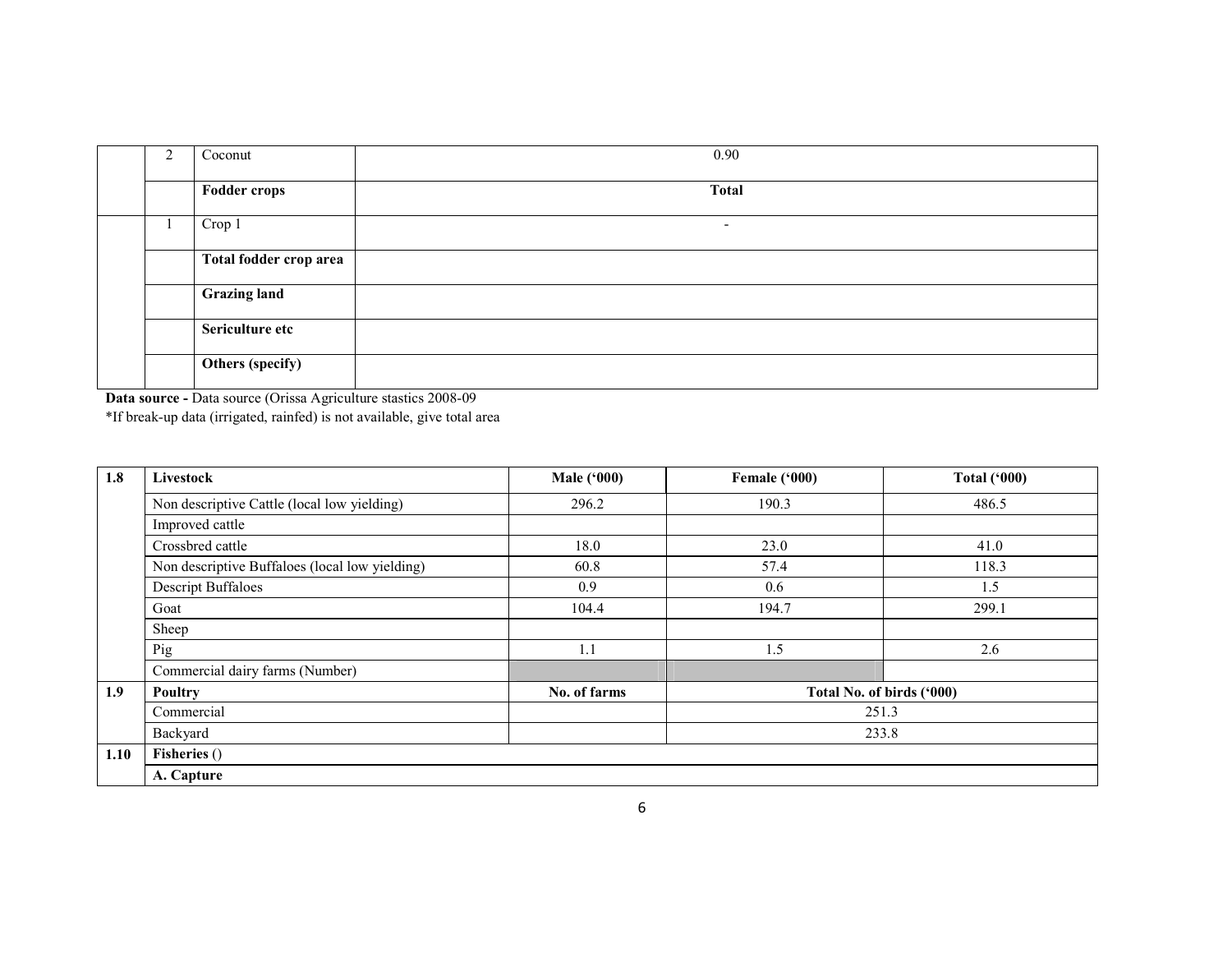| <b>Marine</b> (Data Source:<br><b>Fisheries Department)</b> | No. of fishermen       |            | <b>Boats</b>       |                                          | <b>Nets</b><br><b>Storage</b><br>facilities (Ice       |                      |                        |
|-------------------------------------------------------------|------------------------|------------|--------------------|------------------------------------------|--------------------------------------------------------|----------------------|------------------------|
|                                                             |                        | Mechanized | Non-<br>mechanized | Mechanized<br>(Trawl nets,<br>Gill nets) | Non-mechanized (Shore<br>Seines, Stake & trap<br>nets) |                      | plants etc.)           |
|                                                             |                        |            |                    |                                          |                                                        |                      |                        |
| ii) Inland (Data Source: Fisheries<br>Department)           | No. Farmer owned ponds |            |                    | <b>No. of Reservoirs</b>                 |                                                        | No. of village tanks |                        |
|                                                             | 840                    |            | 104                |                                          | 4874                                                   |                      |                        |
| <b>B.</b> Culture                                           |                        |            |                    |                                          |                                                        |                      |                        |
|                                                             |                        |            |                    | Water Spread Area (ha)                   | Yield (t/ha)                                           |                      | Production ('000 tons) |
| i) Brackish water (Data Source: Fisheries Department)       |                        |            |                    |                                          |                                                        |                      |                        |
| ii) Fresh water (Data Source: Fisheries Department)         |                        |            |                    | 3936.8 (ha)                              | 5                                                      |                      | 6.1                    |

### 1.11 Production and Productivity of major crops

| 1.11           | <b>Production and</b><br>Productivity of<br>major crops | <b>Kharif</b>         |                         | Rabi                       |                          | Summer                     |                          | <b>Total</b>          |                         |
|----------------|---------------------------------------------------------|-----------------------|-------------------------|----------------------------|--------------------------|----------------------------|--------------------------|-----------------------|-------------------------|
|                | Major field crop                                        | Production<br>(000 t) | Productivity<br>(kg/ha) | Production<br>$(^{6}000t)$ | Productivity<br>(kg/ha)  | Production<br>$(^{o}000t)$ | Productivity<br>(kg/ha)  | Production<br>(000 t) | Productivity<br>(kg/ha) |
|                | Paddy                                                   | 459.7                 | 2149                    | $\overline{\phantom{0}}$   | $\overline{\phantom{0}}$ | 12.4                       | 2985                     | 472.2                 | 5134                    |
| $\overline{2}$ | Mung                                                    | 12.3                  | 340                     | 7.9                        | 452                      | $\overline{\phantom{a}}$   | $\overline{\phantom{a}}$ | 20.2                  | 792                     |
| 3              | Biri                                                    | 5.0                   | 255                     | 1.8                        | 445                      | $\overline{\phantom{a}}$   | $\overline{\phantom{a}}$ | 6.8                   | 700                     |
| $\overline{4}$ | Groundnut                                               | 14.3                  | 1695                    | 4.0                        | 1675                     | $\overline{\phantom{0}}$   | $\overline{\phantom{a}}$ | 18.3                  | 3370                    |
|                | Sesamum                                                 | 7.5                   | 485                     | 0.6                        | 348                      | $\overline{\phantom{a}}$   | ٠                        | 8.1                   | 833                     |
| 6              | Sunflower                                               | 0.01                  | 710                     | 2.8                        | 1136                     | $\overline{\phantom{0}}$   | $\overline{\phantom{0}}$ | 2.8                   | 1846                    |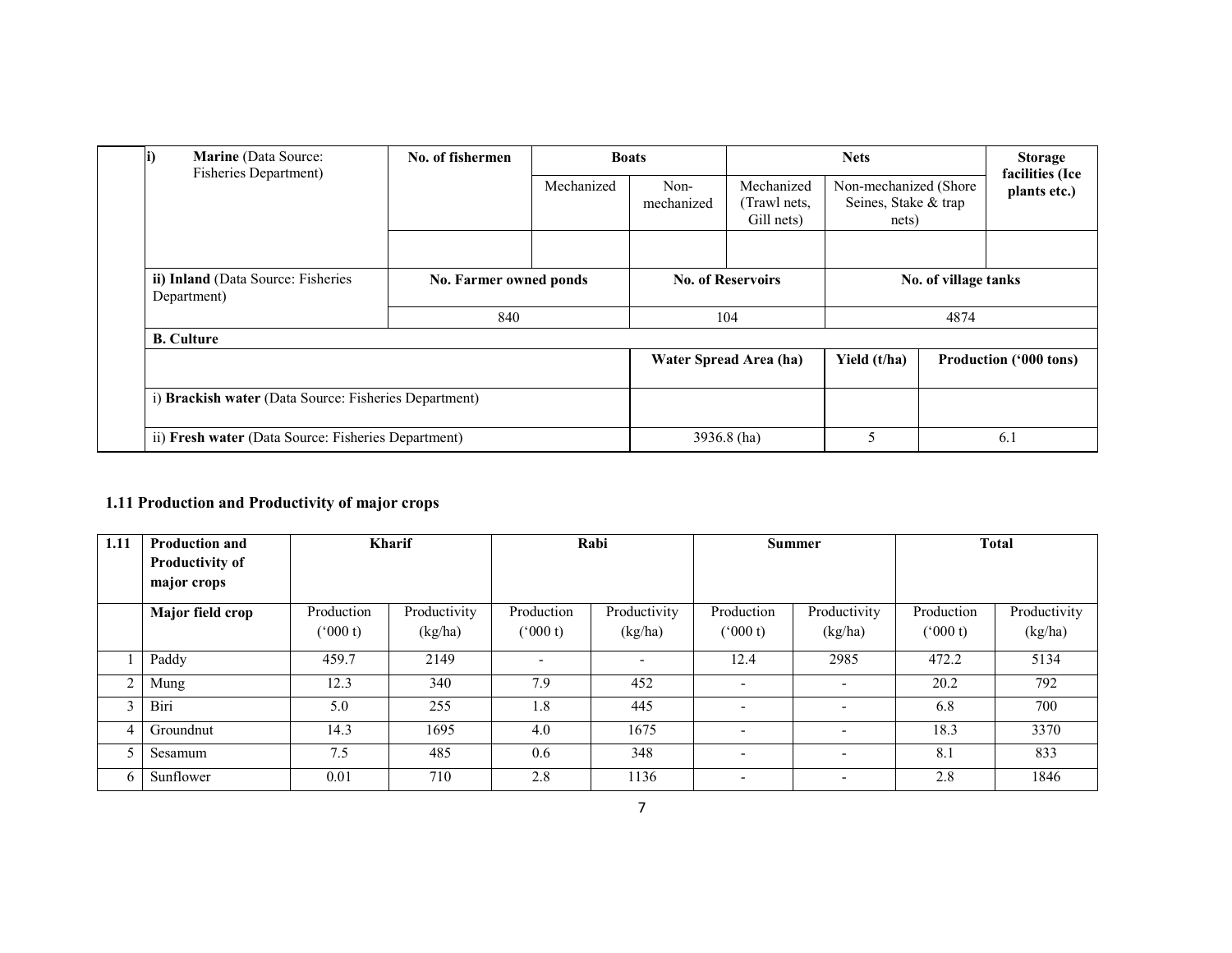| $\overline{ }$ | $\dot{\circ}$ cotton             | 43.5  | 339   | $\overline{\phantom{0}}$ |       | $\blacksquare$           | 43.5  | 339   |
|----------------|----------------------------------|-------|-------|--------------------------|-------|--------------------------|-------|-------|
|                | <b>Major Horticultural crops</b> |       |       |                          |       |                          |       |       |
|                | Potato                           |       |       | 0.5                      | 7520  |                          | 0.5   | 7520  |
|                | Onion                            |       |       | 43.1                     | 9000  | -                        | 43.1  | 9000  |
|                | Vegetables                       | 102.1 | 11028 | 244.2                    | 14257 | $\blacksquare$           | 346.3 | 25285 |
|                | Sweet potato                     | 22.2  | 8158  | 11.2                     | 11333 | $\overline{\phantom{a}}$ | 33.5  | 19491 |

Source: Orissa Agriculture statistic, Govt of Orissa, 2008-2009

| 1.12 | Sowing window for 5 major crops  | Paddy                         | <b>Blackgram</b>                   | Green gram            | <b>Sesamum</b>                   |
|------|----------------------------------|-------------------------------|------------------------------------|-----------------------|----------------------------------|
|      | (start and end of sowing period) |                               |                                    |                       |                                  |
|      | Kharif-Rainfed                   | June $1st$ week – July $2nd$  | June $1st$ week- July $1st$        | June $1st$ week- July | June $1st$ week- July $2nd$ week |
|      |                                  | week                          | week                               | $1st$ week            |                                  |
|      | Kharif-Irrigated                 | June $1st$ week -August $1st$ |                                    |                       |                                  |
|      |                                  | week                          |                                    |                       |                                  |
|      | Rabi-Rainfed                     |                               | October $2^{nd}$ week-Dec $3^{rd}$ | October $2nd$ week-   | September $3rd$ week             |
|      |                                  |                               | week                               | December $3rd$ week   |                                  |
|      | Rabi-Irrigated                   | December $2^{nd}$ wk –        |                                    |                       | $\overline{\phantom{0}}$         |
|      |                                  | January 1 <sup>st</sup> wk    |                                    |                       |                                  |

| 1.13 | What is the major contingency the district is prone to? (Tick mark) | Regular | <b>Occasional</b> | <b>None</b> |
|------|---------------------------------------------------------------------|---------|-------------------|-------------|
|      | Drought                                                             |         |                   |             |
|      | Flood                                                               |         |                   |             |
|      | Cyclone                                                             |         |                   |             |
|      | Hail storm                                                          |         |                   |             |
|      | Heat wave                                                           |         |                   |             |
|      | Cold wave                                                           |         |                   |             |
|      | Frost                                                               |         |                   |             |
|      | Sea water intrusion                                                 |         |                   |             |
|      | Pests and disease outbreak (specify) Rice swarming cater pillar     |         |                   |             |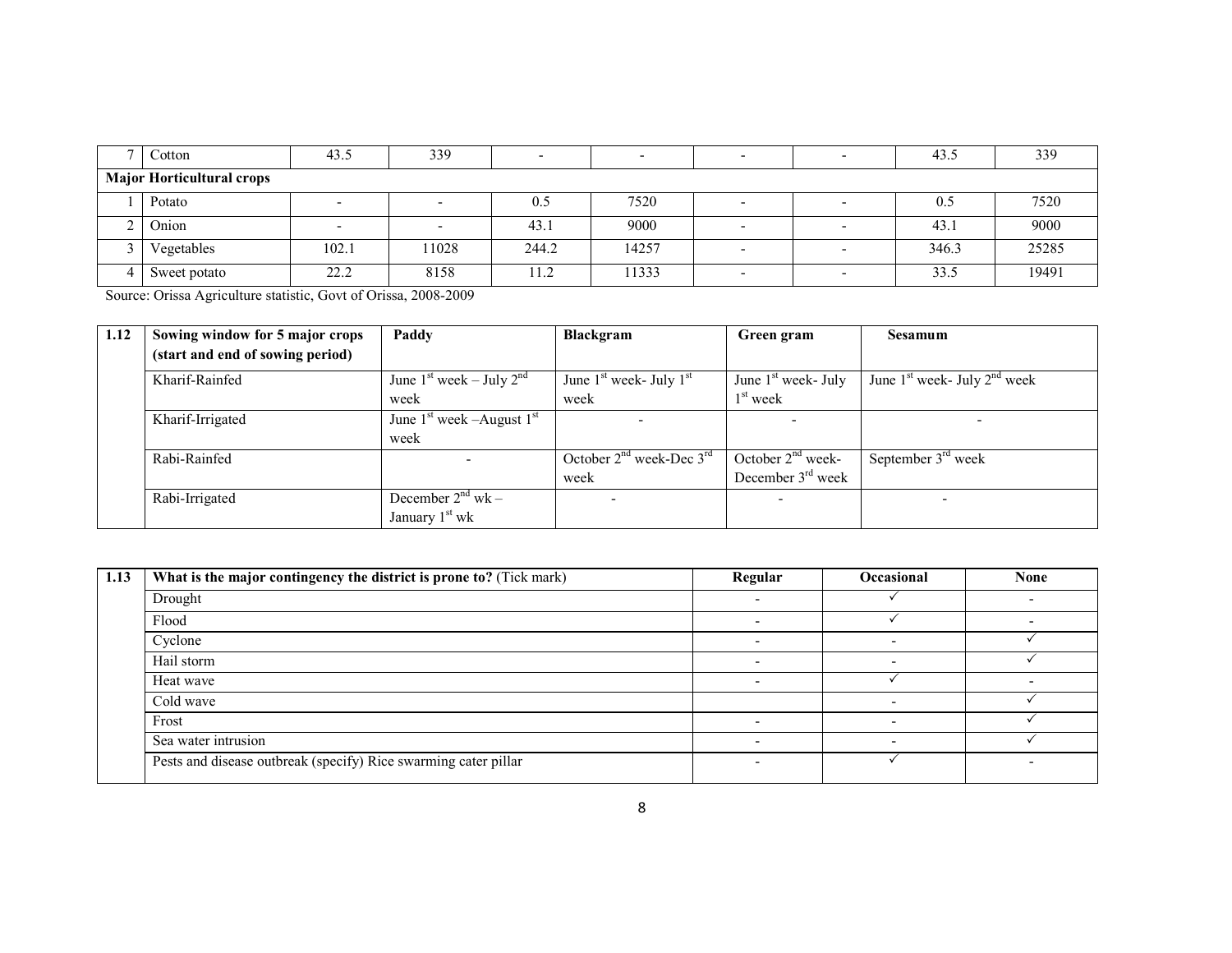| 1.14 | Include Digital maps of the district for | Location map of district with in States as Annexure 1 | Enclosed:<br>Y es |
|------|------------------------------------------|-------------------------------------------------------|-------------------|
|      |                                          | Mean annual rainfall as Annexure 2                    | Enclosed:<br>Y es |
|      |                                          | Soil map as Annexure 3                                | Enclosed:<br>Y es |

## 2.0 Strategies for weather related contingencies

2.1 Drought

## 2.1.1 Rainfed situation

| <b>Condition</b>                    |                                                                      |                                        |                                                        | <b>Suggested Contingency measures</b>                                                                                                                                                                                                                                                                               |                                                     |
|-------------------------------------|----------------------------------------------------------------------|----------------------------------------|--------------------------------------------------------|---------------------------------------------------------------------------------------------------------------------------------------------------------------------------------------------------------------------------------------------------------------------------------------------------------------------|-----------------------------------------------------|
| <b>Early season</b><br>droughtt     | <b>Major Farming</b><br>situation                                    | Normal Crop/<br><b>Cropping system</b> | Change in crop / cropping<br>system including variety  | <b>Agronomic measures</b>                                                                                                                                                                                                                                                                                           | <b>Remarks</b> on<br>Implementation                 |
| (delayed onset)<br>Delay by 2 weeks | rainfall<br>Low<br>lateritic<br>shallow                              | Rice                                   | Khandagiri, Hira                                       | plantspacing<br>$\bullet$ Closer<br>row and<br>Summer ploughing,<br>interculture                                                                                                                                                                                                                                    | Supply of seeds<br>through OSSC &                   |
| July $1ST WEEK$                     | soils (Upland)                                                       | Black gram<br>greengram                | Sarala & Ujjala<br>Sujata                              | tillage practices,<br>• Insitu rain water conservation                                                                                                                                                                                                                                                              | <b>NFSM</b>                                         |
|                                     |                                                                      | Sesamum,<br>Cowpea                     | Prachi, Nirmala<br>Utkala Manika                       | • Conservation furrow.<br>• Intercultivation and thining to<br>maintain plant population per unit<br>area of the crop<br>• Weed control                                                                                                                                                                             |                                                     |
|                                     | rainfall<br>Low<br>shallow<br>lateritic<br>soils<br>(Medium<br>land) | Rice                                   | variety (Naveen, MTU 1010,<br>Surendra, Lalata, Konark | 1-In-situ rain water conservation<br>$2-25\%$ N and apply full P, K of<br>recommended doses as basal.<br>3- Raising the bund height in paddy<br>field to conserve rain water<br>4- Checking the seepage<br>and<br>drainage water loss.<br>5-Planting 3 -4 seedlings per hill<br>with closer spacing in paddy field. | Supply of seeds<br>through OSSC $\&$<br><b>NFSM</b> |
|                                     | Low rainfall<br>shallow lateritic                                    | Rice                                   | Var: Swarna, Pratikshya                                | 1-In-situ rain water conservation<br>2-25% N and apply full P, K of                                                                                                                                                                                                                                                 | Supply of seeds<br>through OSSC $&$                 |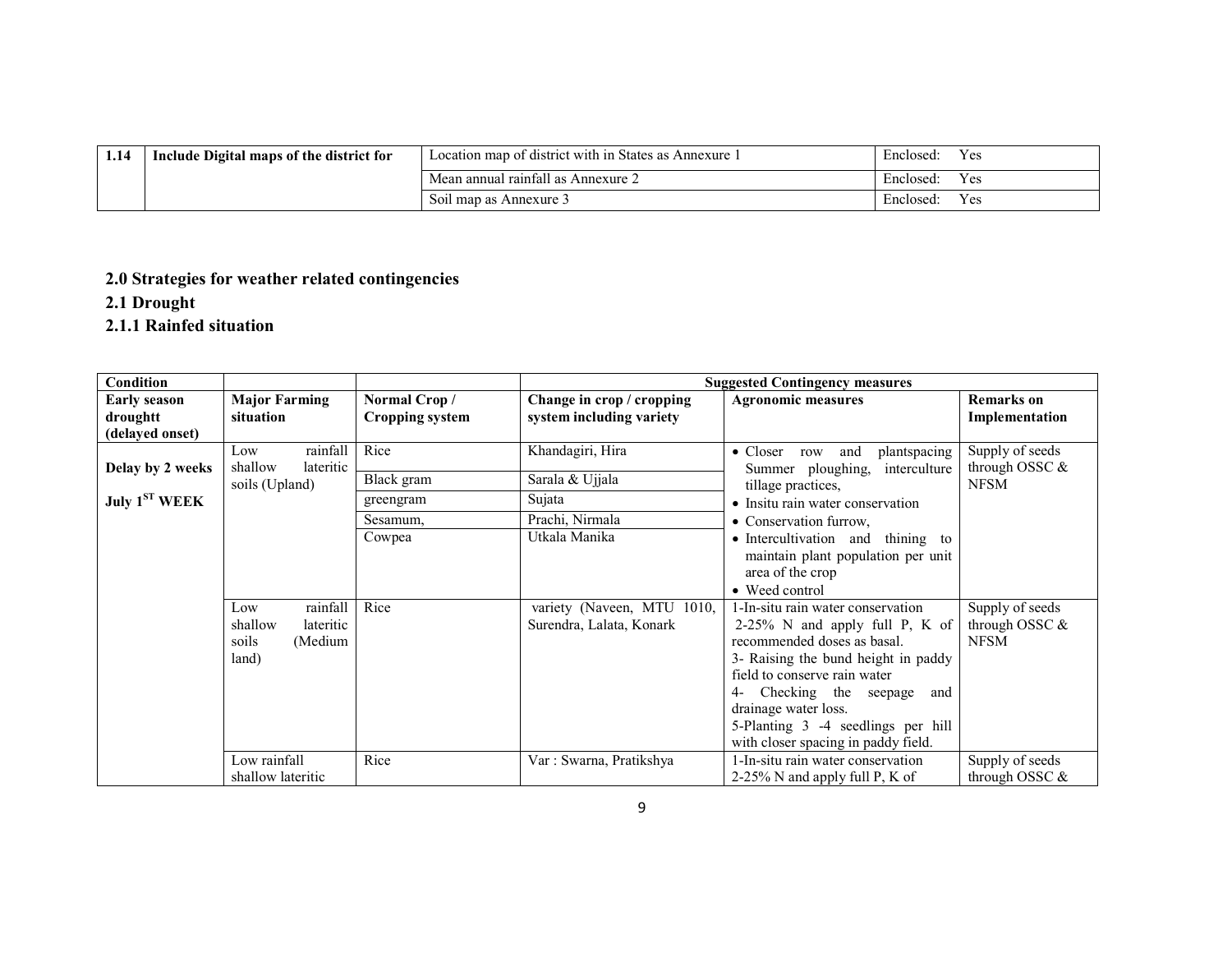| Condition                                          |                                                  |                                        |                                                                      | <b>Suggested Contingency measures</b>                                                                                                                                                                                     |                                        |
|----------------------------------------------------|--------------------------------------------------|----------------------------------------|----------------------------------------------------------------------|---------------------------------------------------------------------------------------------------------------------------------------------------------------------------------------------------------------------------|----------------------------------------|
| <b>Early season</b><br>droughtt<br>(delayed onset) | <b>Major Farming</b><br>situation                | Normal Crop/<br><b>Cropping system</b> | Change in crop / cropping<br>system including variety                | <b>Agronomic measures</b>                                                                                                                                                                                                 | <b>Remarks</b> on<br>Implementation    |
|                                                    | soils (Low land)                                 |                                        |                                                                      | recommended doses<br>3- raising the bund height in paddy<br>field to conserve rain water<br>4- Checking the seepage and<br>drainage water loss<br>5-planting 3-4 seedlings per hill<br>with closer spacing in paddy field | <b>NFSM</b>                            |
|                                                    | Low rainfall, red<br>lateritic and black<br>soil | Sole crops<br>Rice                     | Short duration drought tolerent<br>varieties.<br>Heera, JHU, Pathara | 1) FYM application<br>2) Maintain more plant population<br>for direct seeded rice/high seed rate.<br>3) In-situ rain water conservation,<br>summer ploughing, interculture,                                               | Seeds from RKVY,<br>OSSC,<br>NFSM, NSC |
|                                                    |                                                  | Sesamum                                | Prachi, nirmala, uma                                                 | tillage practices, weed control                                                                                                                                                                                           |                                        |
|                                                    |                                                  | Cotton                                 | Sri Tulasi, Bunny                                                    | 4) Ridge and furrow methods of<br>sowing at closer plant-to-plant                                                                                                                                                         |                                        |
|                                                    |                                                  | (Vegetable)<br><b>Brinjal</b>          | Utkal anushree, utkal tarini                                         | distance and inter-row spacing.<br>5-Use of mulch with locally<br>available mulch materials.                                                                                                                              |                                        |
|                                                    |                                                  | Chilli                                 | Pusajwala, utkal ava<br>Utkal manika                                 |                                                                                                                                                                                                                           |                                        |
|                                                    |                                                  | Cow pea                                | inter crop rice + $arbar(2:5)$ , rice<br>$+$ blackgram $(1:4)$ ,     |                                                                                                                                                                                                                           |                                        |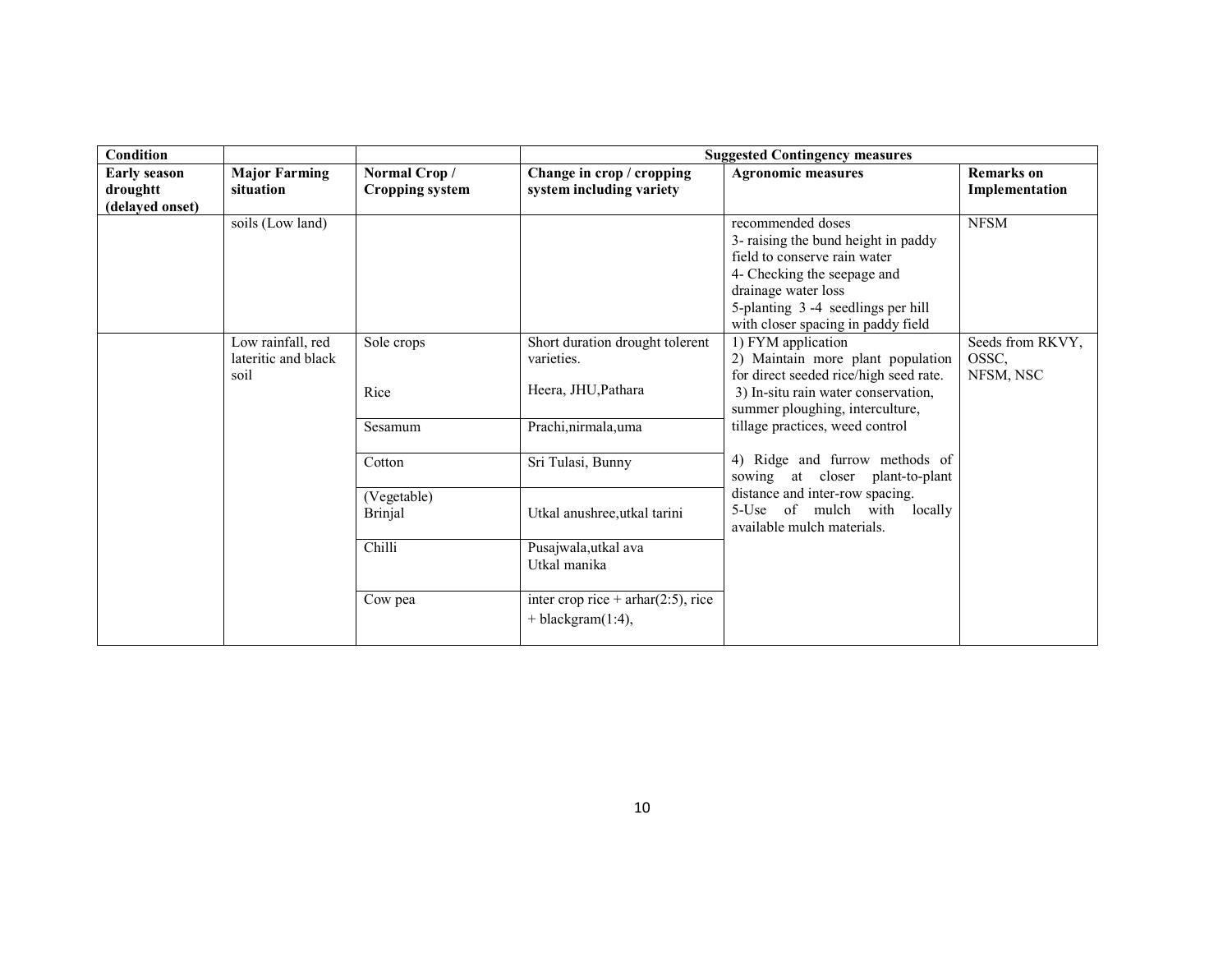| <b>Condition</b>                                   |                                                             |                                       |                                                         | <b>Suggested Contingency measures</b>                                                                                                                                                                                                                                                                                                                      |                                                    |
|----------------------------------------------------|-------------------------------------------------------------|---------------------------------------|---------------------------------------------------------|------------------------------------------------------------------------------------------------------------------------------------------------------------------------------------------------------------------------------------------------------------------------------------------------------------------------------------------------------------|----------------------------------------------------|
| <b>Early season</b><br>droughtt<br>(delayed onset) | <b>Major Farming</b><br>situation                           | <b>Normal Crop/cropping</b><br>system | Change in crop/cropping<br>system                       | <b>Agronomic measures</b>                                                                                                                                                                                                                                                                                                                                  | <b>Remarks</b> on<br>Implementation                |
| Delay by 4 weeks                                   | Low rainfall<br>shallow lateritic                           | Rice                                  | Khandagiri, Hira                                        | 1- Closer row and plant spacing<br>2-Summer ploughing, interculture                                                                                                                                                                                                                                                                                        | Supply of seeds<br>through OSSC,                   |
| July 2 <sup>nd</sup> week                          | soils (Upland)                                              | <b>Black</b> gram                     | Sarala & Ujjala                                         | tillage practices,<br>3-Insitu rain water conservation,                                                                                                                                                                                                                                                                                                    | through NFSM                                       |
|                                                    |                                                             | Greengram                             | Sujata                                                  | 4-Conservation furrow,<br>5-intercultivation and thining to                                                                                                                                                                                                                                                                                                |                                                    |
|                                                    |                                                             | Sesamum,                              | Prachi, Nirmala                                         | maintain plant population per unit<br>area of the crop                                                                                                                                                                                                                                                                                                     |                                                    |
|                                                    |                                                             | Cowpea                                | Utkala Manika                                           | 6-, weed control<br>7-FYM application increase water<br>holding capacity,<br>8-Line sowing<br>9-Seed priming                                                                                                                                                                                                                                               |                                                    |
|                                                    | Low rainfall<br>shallow lateritic<br>soils (Medium<br>land) | Rice                                  | variety (Naveen, MTU 1010,<br>Surendra, Lalata, Konark) | • In-situ rain water conservation<br>• 25% N and apply full P, K of<br>recommended doses<br>• raising the bund height in paddy<br>field to conserve rain water<br>• Checking the seapage<br>• Planting 3-4 seedlings per hill<br>with closer spacing in paddy field.<br>• Select medium duration varieties<br>• Apply life saving irrigation to<br>nursery | Supply of seeds<br>through OSSC $&$<br><b>NFSM</b> |
|                                                    | Low rainfall<br>shallow lateritic<br>soils (Low land)       | Rice                                  | Var: Swarna, Pratikshya                                 | •In-situ rain water conservation<br>•25% N and apply full P, K of<br>recommended doses<br>• raising the bund height in paddy<br>field to conserve rain water<br>•Checking the seepage and drainage<br>water loss.<br>•Transplanting 3 -4 seedlings per hill<br>with closer spacing.                                                                        | Supply of seeds<br>through OSSC &<br><b>NFSM</b>   |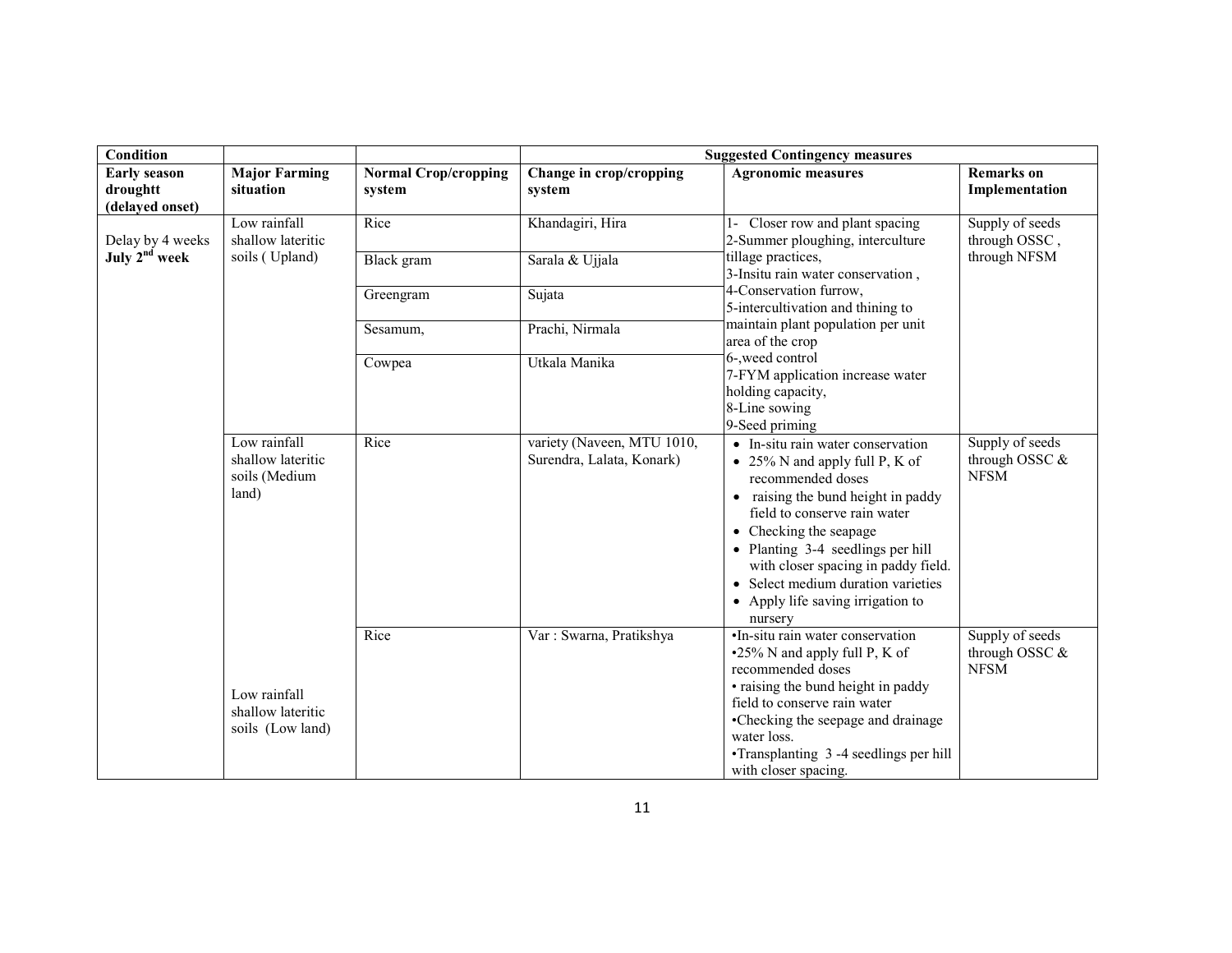| Condition                                          |                                                  |                                       |                                                                  | <b>Suggested Contingency measures</b>                                                                                                                              |                                     |  |                                                |
|----------------------------------------------------|--------------------------------------------------|---------------------------------------|------------------------------------------------------------------|--------------------------------------------------------------------------------------------------------------------------------------------------------------------|-------------------------------------|--|------------------------------------------------|
| <b>Early season</b><br>droughtt<br>(delayed onset) | <b>Major Farming</b><br>situation                | <b>Normal Crop/cropping</b><br>system | Change in crop/cropping<br>system                                | <b>Agronomic measures</b>                                                                                                                                          | <b>Remarks</b> on<br>Implementation |  |                                                |
|                                                    | low rainfall, red<br>lateritic and black<br>soil | Sole crops                            | Short duration drought tolerent<br>varieties.                    | 1) FYM application<br>2) Maintain more plant population<br>for direct seeded rice/high seed rate.<br>3) In-situ rain water conservation,                           |                                     |  | Seeds from NHM<br>Supply of seeds<br>from OSSC |
|                                                    |                                                  | Rice                                  | Heera, JHU, Pathara                                              |                                                                                                                                                                    |                                     |  |                                                |
|                                                    |                                                  | Sesamum                               | Prachi, nirmala, uma                                             | summer ploughing, interculture,<br>tillage practices, weed control                                                                                                 | Seeds may be<br>procured from       |  |                                                |
|                                                    |                                                  | Cotton                                | Sri Tulasi, Bunny                                                | 4) Ridge and furrow methods of                                                                                                                                     | <b>NFSM</b>                         |  |                                                |
|                                                    |                                                  | (Vegetable)<br><b>Brinjal</b>         | Utkal anushree, utkal tarini                                     | at closer<br>plant-to-plant<br>sowing<br>distance and inter-row spacing.<br>5-Use of<br>mulch with locally<br>materials<br>available<br>mulch<br>in<br>vegetables. |                                     |  |                                                |
|                                                    |                                                  | Chilli                                | Pusajwala, utkal ava<br>Utkal manika                             |                                                                                                                                                                    |                                     |  |                                                |
|                                                    |                                                  | Cow pea                               | inter crop rice + $arhar(2:6)$ , rice<br>$+$ blackgram $(1:4)$ , |                                                                                                                                                                    |                                     |  |                                                |

| Condition                                         |                                                     |                                       |                                                      | <b>Suggested Contingency measures</b>                                                                                                                      |                                                    |
|---------------------------------------------------|-----------------------------------------------------|---------------------------------------|------------------------------------------------------|------------------------------------------------------------------------------------------------------------------------------------------------------------|----------------------------------------------------|
| <b>Early season</b><br>drought (delayed<br>onset) | <b>Major Farming</b><br>situation                   | <b>Normal Crop/cropping</b><br>system | Change in crop/cropping<br>system                    | <b>Agronomic measures</b>                                                                                                                                  | Remarks on<br>Implementation                       |
| Delay by 6 weeks<br>(August 1 <sup>st</sup>       | Low rainfall<br>shallow lateritic<br>soils (Upland) | Rice<br>Black gram                    | Khandagiri,<br>Hira, pathara, JHU<br>Sarala & Ujjala | • Top dressing of 25 % urea and potash<br>after receipt of the rain for upland rice.<br>• Spray urea in vegetable crops<br>• Spraying 2% KCl to black gram | Supply of seeds<br>through OSSC $&$<br><b>NFSM</b> |
| week)                                             |                                                     | Greengram<br>Sesamum,                 | Sujata<br>Prachi, Nirmala                            | • Application of recommended dose of<br>FYM during land preparation.                                                                                       |                                                    |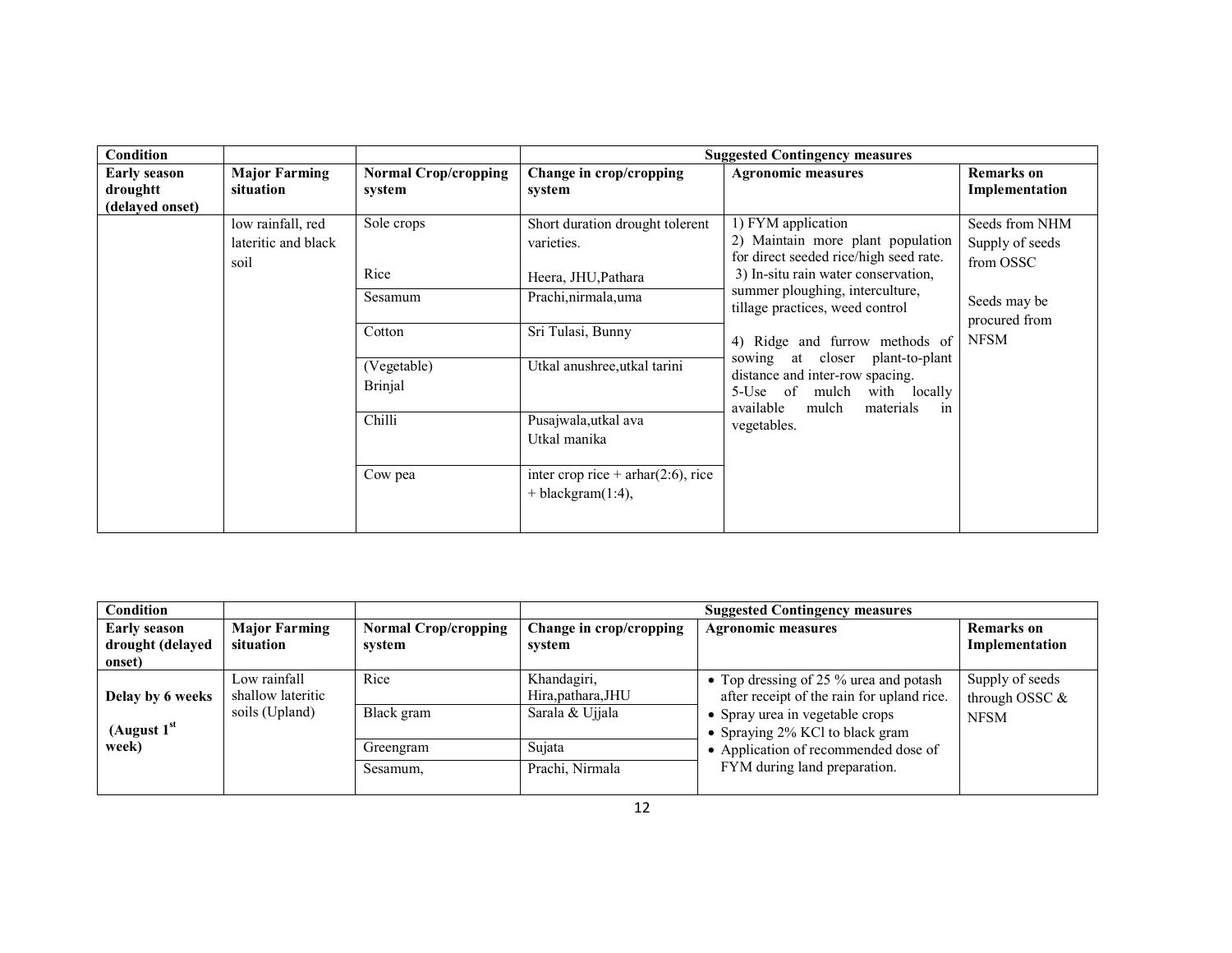| Condition                                         |                                                             |                                       |                                                            | <b>Suggested Contingency measures</b>                                                                                                                                                                                                                                                                                                                                                                          |                                                  |
|---------------------------------------------------|-------------------------------------------------------------|---------------------------------------|------------------------------------------------------------|----------------------------------------------------------------------------------------------------------------------------------------------------------------------------------------------------------------------------------------------------------------------------------------------------------------------------------------------------------------------------------------------------------------|--------------------------------------------------|
| <b>Early season</b><br>drought (delayed<br>onset) | <b>Major Farming</b><br>situation                           | <b>Normal Crop/cropping</b><br>system | Change in crop/cropping<br>system                          | <b>Agronomic measures</b>                                                                                                                                                                                                                                                                                                                                                                                      | <b>Remarks</b> on<br>Implementation              |
|                                                   |                                                             | Cowpea                                | Utkala Manika                                              |                                                                                                                                                                                                                                                                                                                                                                                                                |                                                  |
|                                                   | Low rainfall<br>shallow lateritic<br>soils (Medium<br>land) | Rice                                  | Variety (Naveen, MTU<br>1010, Surendra, Lalata,<br>Konark) | 1-In-situ rain water conservation<br>2-25% N and apply full P, K of<br>recommended doses<br>3- raising the bund height in paddy field<br>to conserve rain water<br>4- Checking the seepage and drainage<br>water loss.<br>5-planting 3-4 seedlings<br>per hill with closer spacing in paddy<br>field.<br>6-Apply life saving irrigation                                                                        | Supply of seeds<br>through OSSC &<br><b>NFSM</b> |
|                                                   | Low rainfall<br>shallow lateritic<br>soils (Low land)       | Rice                                  | Var: Swarna, Pratikshya                                    | 1-In-situ rain water conservation<br>2-25% N and apply full P, K of<br>recommended doses<br>3- raising the bund height in paddy field<br>to conserve rain water<br>4- Checking the seepage and drainage<br>water loss.<br>5-planting 3-4 seedlings per hill with<br>closer spacing in paddy field<br>6-Apply life saving irrigation<br>7-Transplanting of seedling at closer<br>spacing<br>8-Community nursery | Supply of seeds<br>through OSSC &<br><b>NFSM</b> |
|                                                   | low rainfall, red<br>lateritic and black                    | Rice                                  | Heera, Pathara, JHU                                        | 1) Complete hoeing and weeding of non-<br>paddy crops to provide dust mulch.                                                                                                                                                                                                                                                                                                                                   | Seeds fron RKVY,                                 |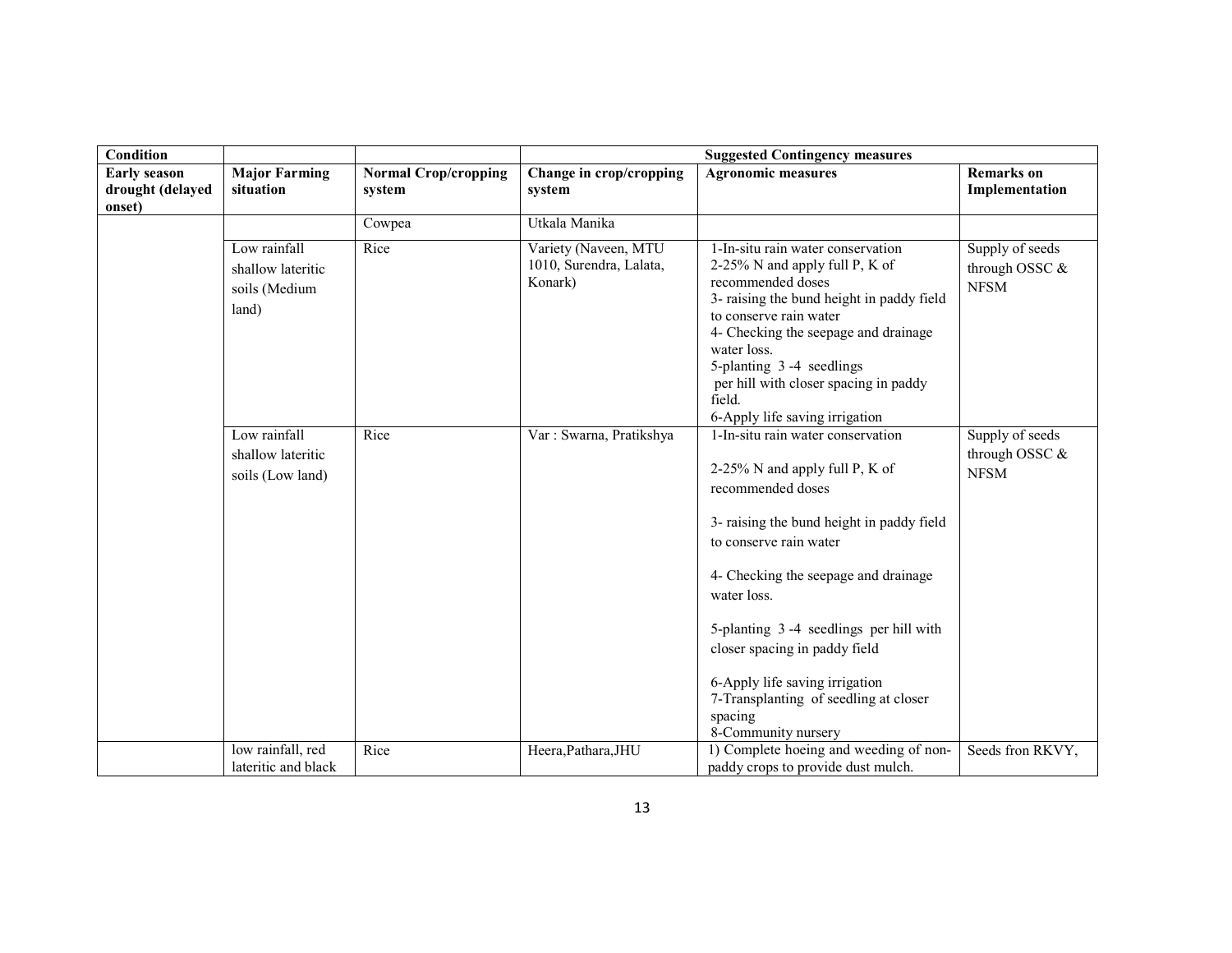| Condition                                         |                                   |                                       |                                                             | <b>Suggested Contingency measures</b>                                                             |                              |
|---------------------------------------------------|-----------------------------------|---------------------------------------|-------------------------------------------------------------|---------------------------------------------------------------------------------------------------|------------------------------|
| <b>Early season</b><br>drought (delayed<br>onset) | <b>Major Farming</b><br>situation | <b>Normal Crop/cropping</b><br>system | Change in crop/cropping<br>system                           | <b>Agronomic measures</b>                                                                         | Remarks on<br>Implementation |
|                                                   | soil                              | Sesamum                               | Prachi, nirmala, uma                                        | 2) Post emergence spray of Quizalofop<br>5% EC $\omega$ 0.05 kg ai / ha in 500lt of water         | OSSC.<br>NFSM, NSC           |
|                                                   |                                   | Cotton                                | Sri Tulasi, Bunny                                           | to control weeds in ground nut.<br>3) Spraying of $2\%$ KCl + 0.1% Boron to                       |                              |
|                                                   |                                   | (Vegetable)<br><b>Brinjal</b>         | Utkal anushree, utkal tarini                                | black gram.<br>4) Foliar application of 2% urea at pre-<br>flowering and flowering stage of green |                              |
|                                                   |                                   | Chilli                                | Pusajwala,utkal ava Utkal<br>manika                         | gram.<br>5) Spray 1% urea in vegetable crops.<br>6) FYM application to increase water             |                              |
|                                                   |                                   | Cow pea                               | inter crop rice + $arhar(2:5)$ ,<br>$rice + blackgram(1:4)$ | holding capacity.<br>7) Remove the pest and disease infected<br>plants from the main field        |                              |

| Condition                                          |                                   |                                       |                                   | <b>Suggested Contingency measures</b>                                           |                                     |
|----------------------------------------------------|-----------------------------------|---------------------------------------|-----------------------------------|---------------------------------------------------------------------------------|-------------------------------------|
| <b>Early season</b><br>droughtt (delayed<br>onset) | <b>Major Farming</b><br>situation | <b>Normal Crop/cropping</b><br>system | Change in crop/cropping<br>system | <b>Agronomic measures</b>                                                       | <b>Remarks</b> on<br>Implementation |
| Delay by 8 weeks                                   | Low rainfall<br>shallow lateritic | Rice                                  | Heera JHU, Pathara                | 1) Withhold N fertilizer application till<br>receipt of rainfall.               | Supply of seeds<br>through OSSC $&$ |
| August 3 <sup>rd</sup> week                        | soils (Upland)                    | Black gram                            | Sarala & Ujjala                   | 2) Follow plant protection measures<br>against stem borer and blast in nursery. | <b>NFSM</b>                         |
|                                                    |                                   | Greengram                             | Sujata                            | 3) Provide life saving irrigation                                               |                                     |
|                                                    |                                   | Sesamum,                              | Prachi, Nirmala                   |                                                                                 |                                     |
|                                                    |                                   | Cowpea                                | Utkala Monika                     |                                                                                 |                                     |
|                                                    | Low rainfall                      | Rice                                  | Variety (Naveen, MTU              | 1-In-situ rain water conservation                                               | Supply of seeds                     |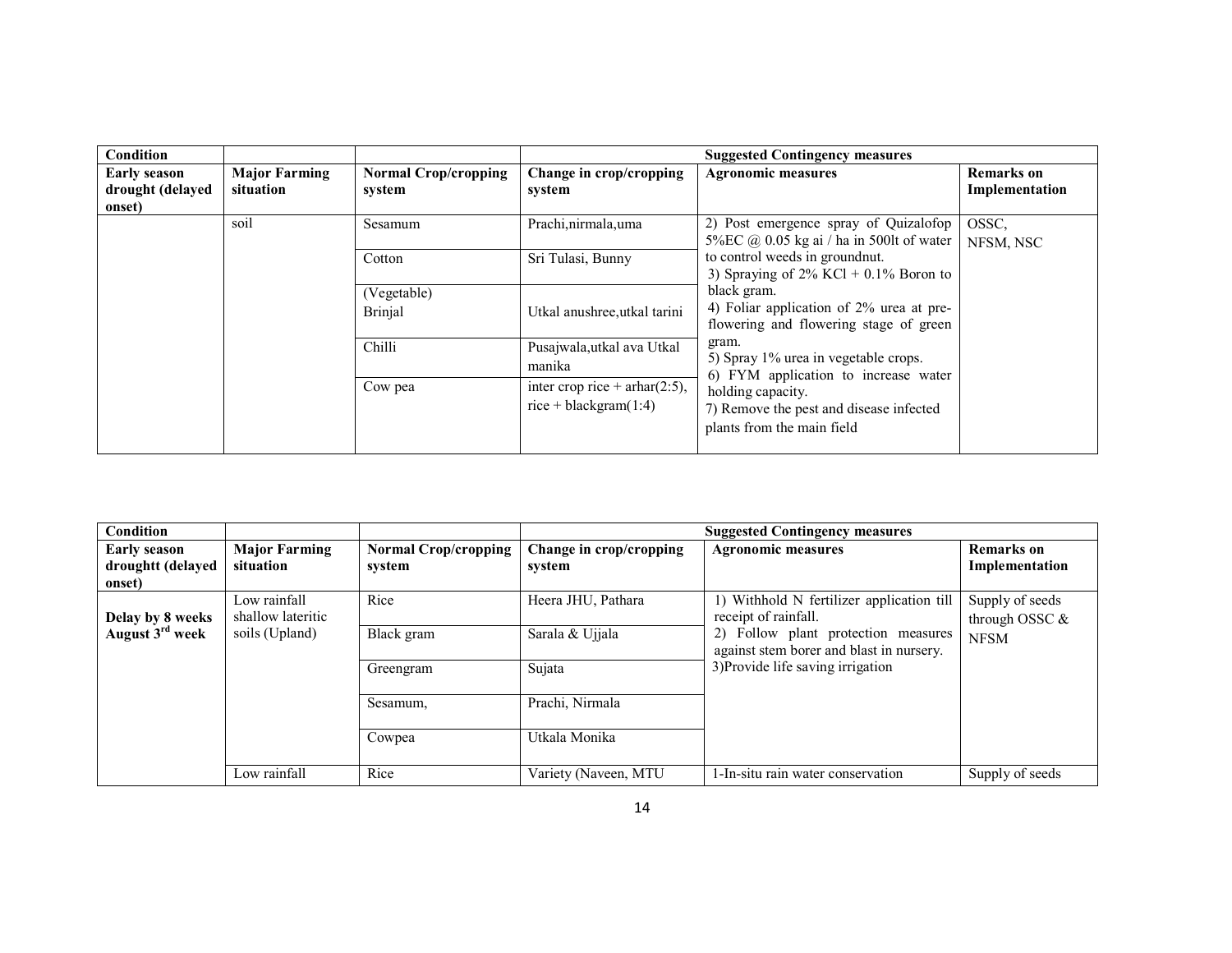| Condition                                          |                                                       |                                         | <b>Suggested Contingency measures</b>                                      |                                                                                                                                                                                                                                                                                                             |                                                    |  |
|----------------------------------------------------|-------------------------------------------------------|-----------------------------------------|----------------------------------------------------------------------------|-------------------------------------------------------------------------------------------------------------------------------------------------------------------------------------------------------------------------------------------------------------------------------------------------------------|----------------------------------------------------|--|
| <b>Early season</b><br>droughtt (delayed<br>onset) | <b>Major Farming</b><br>situation                     | <b>Normal Crop/cropping</b><br>system   | Change in crop/cropping<br>system                                          | <b>Agronomic measures</b>                                                                                                                                                                                                                                                                                   | <b>Remarks</b> on<br>Implementation                |  |
|                                                    | shallow lateritic<br>soils (Medium<br>land)           |                                         | 1010, Surendra, Lalata)                                                    | 2-25% N and apply full P, K of<br>recommended doses<br>3- raising the bund height in paddy field<br>to conserve rain water<br>4- Checking the seepage and drainage<br>water loss.<br>5-planting 3-4 seedlings<br>per hill with closer spacing in paddy<br>field.<br>6-Apply life saving irrigation          | through OSSC &<br><b>NFSM</b>                      |  |
|                                                    | Low rainfall<br>shallow lateritic<br>soils (Low land) | Rice                                    | Var: Bandana swarna                                                        | 1-In-situ rain water conservation<br>2-25% N and apply full P, K of<br>recommended doses<br>3- raising the bund height in paddy field<br>to conserve rain water<br>4- Checking the seapage<br>5-planting 3-4 seedlings<br>per hill with closer spacing in paddy<br>field.<br>6-Apply life saving irrigation | Supply of seeds<br>through OSSC $&$<br><b>NFSM</b> |  |
|                                                    | Low rainfall, red<br>lateritic and black<br>soil      | Rice<br>Sesamum                         | Heera, JHU, Pathara, parijata<br>Prachi, nirmala, uma<br>Sri Tulasi, Bunny | 1) Provide life saving irrigation<br>2) Remove the pest and disease infected<br>plants from the field.                                                                                                                                                                                                      | Seeds from NHM<br>Supply of seeds<br>from OSSC,    |  |
|                                                    |                                                       | Cotton<br>(Vegetable)<br><b>Brinjal</b> | Utkal anushree, utkal tarini<br>Pusajwala,utkal ava                        | 3)<br>Mulching of vegetables                                                                                                                                                                                                                                                                                | Seeds may be<br>procured from<br><b>NFSM</b>       |  |
|                                                    |                                                       | Chilli                                  | Utkal manika                                                               |                                                                                                                                                                                                                                                                                                             |                                                    |  |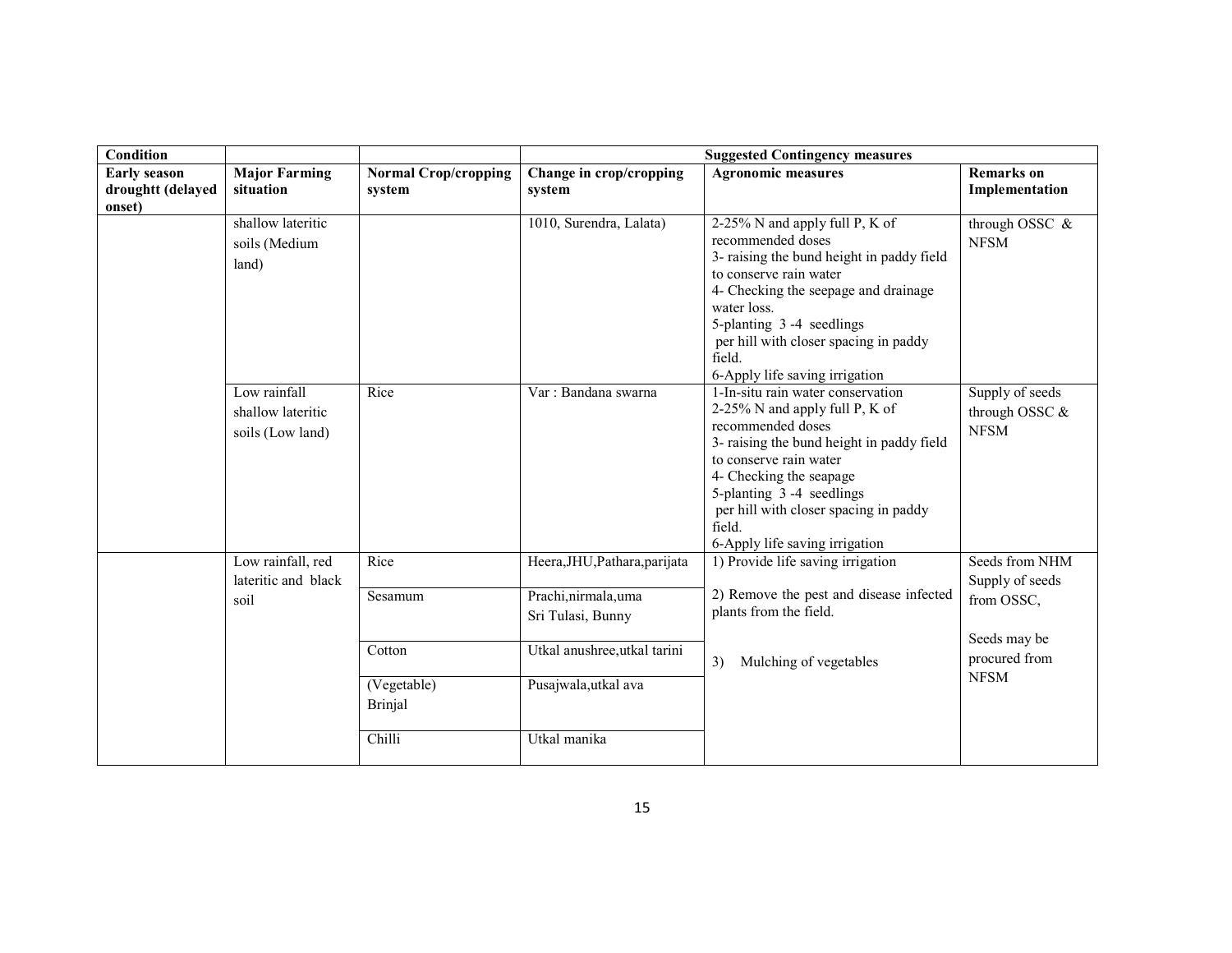| $\complement$ ondition |                      |                             |                                   | <b>Suggested Contingency measures</b> |                   |
|------------------------|----------------------|-----------------------------|-----------------------------------|---------------------------------------|-------------------|
| Early season           | <b>Major Farming</b> | <b>Normal Crop/cropping</b> | Change in crop/cropping           | <b>Agronomic measures</b>             | <b>Remarks</b> on |
| droughtt (delayed      | situation            | system                      | system                            |                                       | Implementation    |
| onset)                 |                      |                             |                                   |                                       |                   |
|                        |                      | Cow pea                     | inter crop rice + arha $(2:5)r$ , |                                       |                   |
|                        |                      |                             | rice + blackgram $(1:4)$ ,        |                                       |                   |
|                        |                      |                             |                                   |                                       |                   |

| Condition                                                                                                                       |                                                                                                          |                                                       |                                                                                         | <b>Suggested Contingency measures</b>                                                                                                                                                                                                                                                                                                                                            |                                                                                                                                                       |
|---------------------------------------------------------------------------------------------------------------------------------|----------------------------------------------------------------------------------------------------------|-------------------------------------------------------|-----------------------------------------------------------------------------------------|----------------------------------------------------------------------------------------------------------------------------------------------------------------------------------------------------------------------------------------------------------------------------------------------------------------------------------------------------------------------------------|-------------------------------------------------------------------------------------------------------------------------------------------------------|
| Early season<br>droughtt (Normal<br>onset)                                                                                      | <b>Major Farming</b><br>situation                                                                        | <b>Normal</b><br>Crop/cropping system                 | Crop management                                                                         | Soil nutrient & moisture<br>conservation measures                                                                                                                                                                                                                                                                                                                                | <b>Remarks</b> on<br>Implementation                                                                                                                   |
| <b>Normal onset</b><br>followed by 15-20<br>days dry spell<br>after sowing<br>leading to poor<br>germination/crop<br>stand etc. | Low rainfall shallow<br>lateritic soils<br>(Upland)                                                      | Rice<br>Black gram<br>Greengram<br>Sesamum,<br>Cowpea | Khandagiri, Hira<br>Sarala & Ujjala<br>Sujata<br>Prachi, Nirmala<br>Utkala Manika       | Thinning and gap filling should<br>$\bullet$<br>be done<br>Resow the crop if the mortality<br>is more than 50%, and if less<br>than 50% then gap filling<br>should be done<br>Vegetables like cowpea should<br>$\bullet$<br>be cultivated.<br>Weeding through herbicide<br>$\bullet$<br>application<br>Interculture tillage practices<br>$\bullet$<br>Soil mulching<br>$\bullet$ | • Farm pond under<br>NREGS, IWMP, and<br>diesel pump sets in<br>tankfed areas under<br>RKVY and NFSM.<br>• Small nursery<br>development under<br>NHM. |
|                                                                                                                                 | Low rainfall shallow<br>lateritic soils<br>(Medium land)<br>Low rainfall shallow<br>lateritic soils (Low | Rice<br>Rice                                          | variety (Naveen, MTU 1010,<br>Surendra, Lalata, Konark)<br>Rice Var: Swarna, Pratikshya | • Select medium duration<br>varieties.<br>• transplanting 3-4 seedlings per<br>hill through closer spacing<br>• Gap filling through clonal<br>propagation should be done<br>• Life saving irrigation<br>• Select medium duration varieties.<br>• Fresh seedlings should be                                                                                                       | • Supply of seed<br>drills and<br>intercultural<br>implements through<br>RKVY.<br>• Good quality seeds<br>through NFSM and<br>OSSC.                   |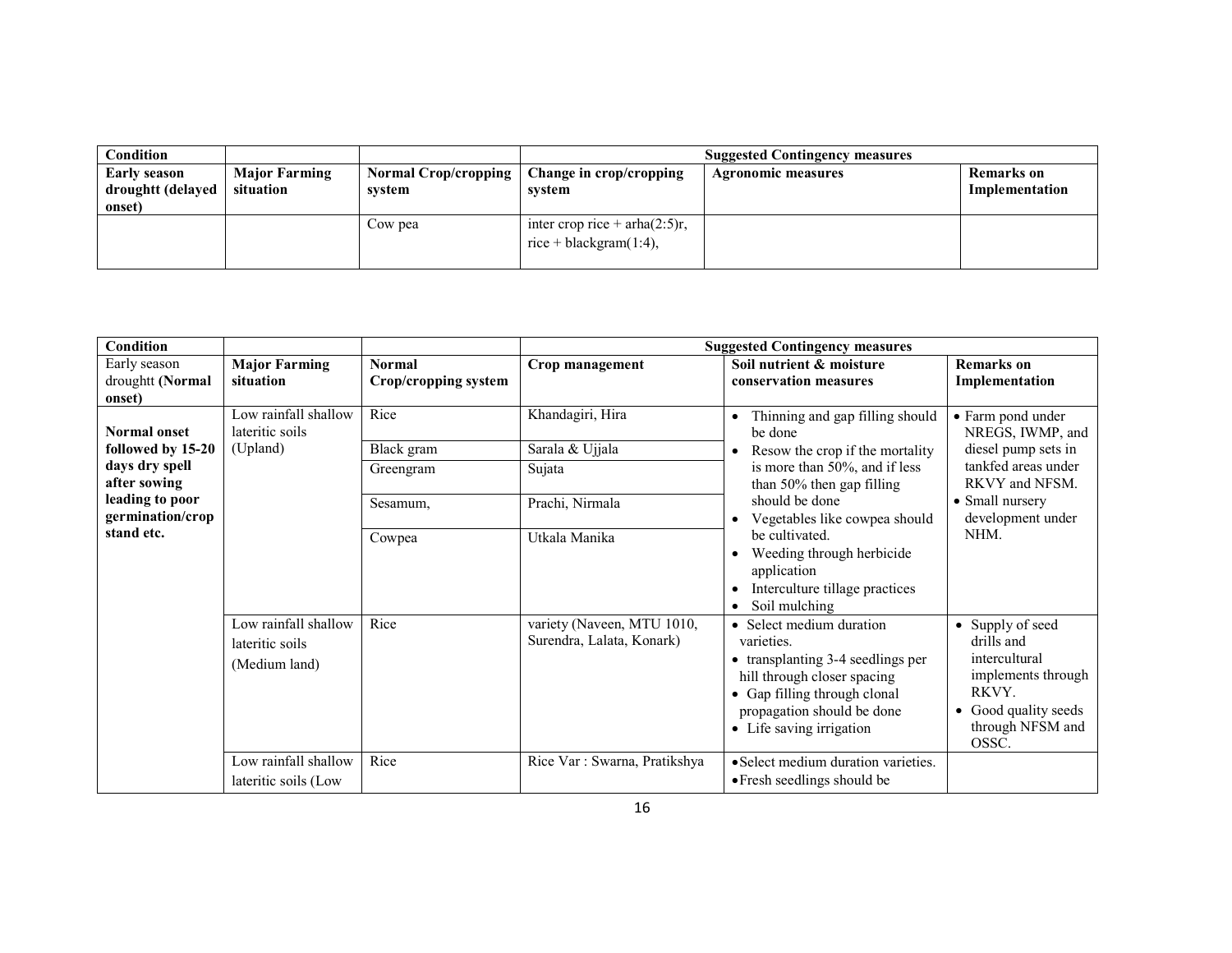| Condition        |                             |                      |                                       | <b>Suggested Contingency measures</b>                                                                                                                                                                                                                                              |                   |
|------------------|-----------------------------|----------------------|---------------------------------------|------------------------------------------------------------------------------------------------------------------------------------------------------------------------------------------------------------------------------------------------------------------------------------|-------------------|
| Early season     | <b>Major Farming</b>        | Normal               | Crop management                       | Soil nutrient & moisture                                                                                                                                                                                                                                                           | <b>Remarks</b> on |
| droughtt (Normal | situation                   | Crop/cropping system |                                       | conservation measures                                                                                                                                                                                                                                                              | Implementation    |
| onset)           |                             |                      |                                       |                                                                                                                                                                                                                                                                                    |                   |
|                  | land)                       |                      |                                       | transplanted.                                                                                                                                                                                                                                                                      |                   |
|                  |                             |                      |                                       | • Life saving irrigation                                                                                                                                                                                                                                                           |                   |
|                  | low rainfall, red           | Rice                 | Heera, Pathara, JHU                   | <b>FYM</b><br>Organic<br>1)<br>matter,<br>application as basal.<br>2) If rice population is less than<br>50% resow the crop.<br>3) Select early maturing varieties<br>$(60d)$ .<br>4) Sprouted seeds may be direct<br>seeded in lines<br>5) Weeding and mulching in<br>vegetables. |                   |
|                  | lateritic and black<br>soil | Sesamum              | Prachi, nirmala, uma                  |                                                                                                                                                                                                                                                                                    |                   |
|                  |                             | cotton               | Sri Tulasi, Bunny                     |                                                                                                                                                                                                                                                                                    |                   |
|                  |                             | (Vegetable)          | Utkal anushree, utkal tarini          |                                                                                                                                                                                                                                                                                    |                   |
|                  |                             | <b>Brinjal</b>       |                                       |                                                                                                                                                                                                                                                                                    |                   |
|                  |                             | Chilli               | Pusajwala,utkal ava                   |                                                                                                                                                                                                                                                                                    |                   |
|                  |                             |                      | Utkal manika                          |                                                                                                                                                                                                                                                                                    |                   |
|                  |                             | Cow pea              | inter crop rice + $arhar(2:5)$ , rice |                                                                                                                                                                                                                                                                                    |                   |
|                  |                             |                      | $+$ blackgram $(1:4)$ ,               |                                                                                                                                                                                                                                                                                    |                   |

| Condition                                                                                          |                                                  |                                          |                                     | <b>Suggested Contingency measures</b>                                                          |                                     |
|----------------------------------------------------------------------------------------------------|--------------------------------------------------|------------------------------------------|-------------------------------------|------------------------------------------------------------------------------------------------|-------------------------------------|
| Mid season<br>droughtt (long dry<br>spell, consecutive 2<br>weeks rainless<br>$($ >2.5 mm) period) | <b>Major Farming</b><br>situation                | <b>Normal</b><br>Crop/cropping<br>system | Crop management                     | Soil nutrient & moisture<br>conservation measues                                               | <b>Remarks</b> on<br>Implementation |
| At vegetative stage                                                                                | Low rainfall shallow<br>lateritic soils (Upland) | Rice<br>Black gram                       | Khandagiri, Hira<br>Sarala & Ujjala | • Mulching by organic matter<br>• Conservation furrow<br>• Weeding by herbicide<br>application |                                     |
|                                                                                                    |                                                  | Greengram                                | Sujata                              | • Strengthening filed bonds<br>• Providing life saving irrigation.                             |                                     |
|                                                                                                    |                                                  | Sesamum,                                 | Prachi, Nirmala                     |                                                                                                |                                     |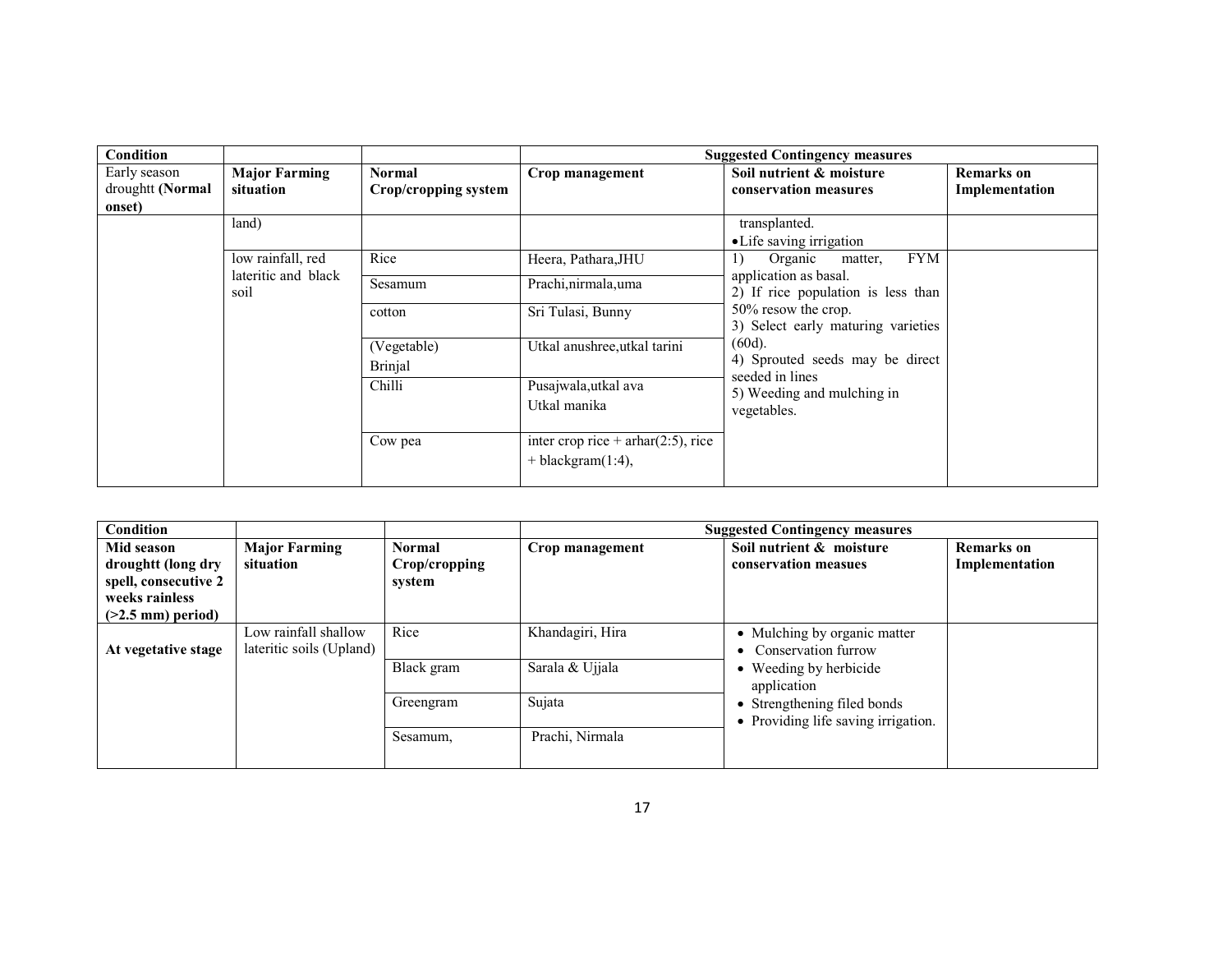| Condition                                                                                                |                                                          |                                          | <b>Suggested Contingency measures</b>                                                      |                                                                                                                                                                                                                                                                   |                                                                                                                                     |  |
|----------------------------------------------------------------------------------------------------------|----------------------------------------------------------|------------------------------------------|--------------------------------------------------------------------------------------------|-------------------------------------------------------------------------------------------------------------------------------------------------------------------------------------------------------------------------------------------------------------------|-------------------------------------------------------------------------------------------------------------------------------------|--|
| <b>Mid season</b><br>droughtt (long dry<br>spell, consecutive 2<br>weeks rainless<br>$(>2.5$ mm) period) | <b>Major Farming</b><br>situation                        | <b>Normal</b><br>Crop/cropping<br>system | Crop management                                                                            | Soil nutrient & moisture<br>conservation measues                                                                                                                                                                                                                  | <b>Remarks</b> on<br>Implementation                                                                                                 |  |
|                                                                                                          |                                                          | Cowpea                                   | Utkala Manika                                                                              |                                                                                                                                                                                                                                                                   |                                                                                                                                     |  |
|                                                                                                          | Low rainfall shallow<br>lateritic soils<br>(Medium land) | Rice                                     | Rice variety (Naveen, MTU<br>1010, Surendra, Lalata,<br>Konark)                            | • Select medium duration varieties.<br>• Fresh seedlings should be<br>transplanted.<br>• Gap filling through clonal<br>propagation<br>·Life saving irrigation<br>• Checking seepage loss and<br>drainage water loss.<br>• Transplanting 3-4 seedlings per<br>hill | • Supply of seed<br>drills and<br>intercultural<br>implements through<br>RKVY.<br>• Good quality seeds<br>through NFSM and<br>OSSC. |  |
|                                                                                                          | Low rainfall shallow<br>lateritic soils (Low<br>land)    | Rice                                     | Var: Swarna, Pratikshya                                                                    | Fresh seedlings should be<br>$\bullet$<br>transplanted.<br>Gap filling through clonal<br>propagation<br>• Life saving irrigation<br>Checking seepage loss<br>Transplanting 3-4 seedlings per<br>hill with closer spacing.<br>• Life saving irrigation             | $\bullet$                                                                                                                           |  |
|                                                                                                          | low rainfall, red<br>lateritic and black<br>soil         | Sole crops<br>Rice<br>Sesamum            | Short duration drought tolerent<br>varieties.<br>Heera, JHU. Pathara<br>Prachi,nirmala,uma | 1) Weed out the field<br>2) Follow plant protection measures<br>3) Provide protective irrigation<br>through harvested rain water<br>4) Withhold N application<br>till<br>rainfall<br>5) Strengthen field bunds                                                    |                                                                                                                                     |  |
|                                                                                                          |                                                          | cotton                                   | Sri Tulasi, Bunny                                                                          | 6) Follow ridge and furrow method<br>of planting for vegetable crops.                                                                                                                                                                                             |                                                                                                                                     |  |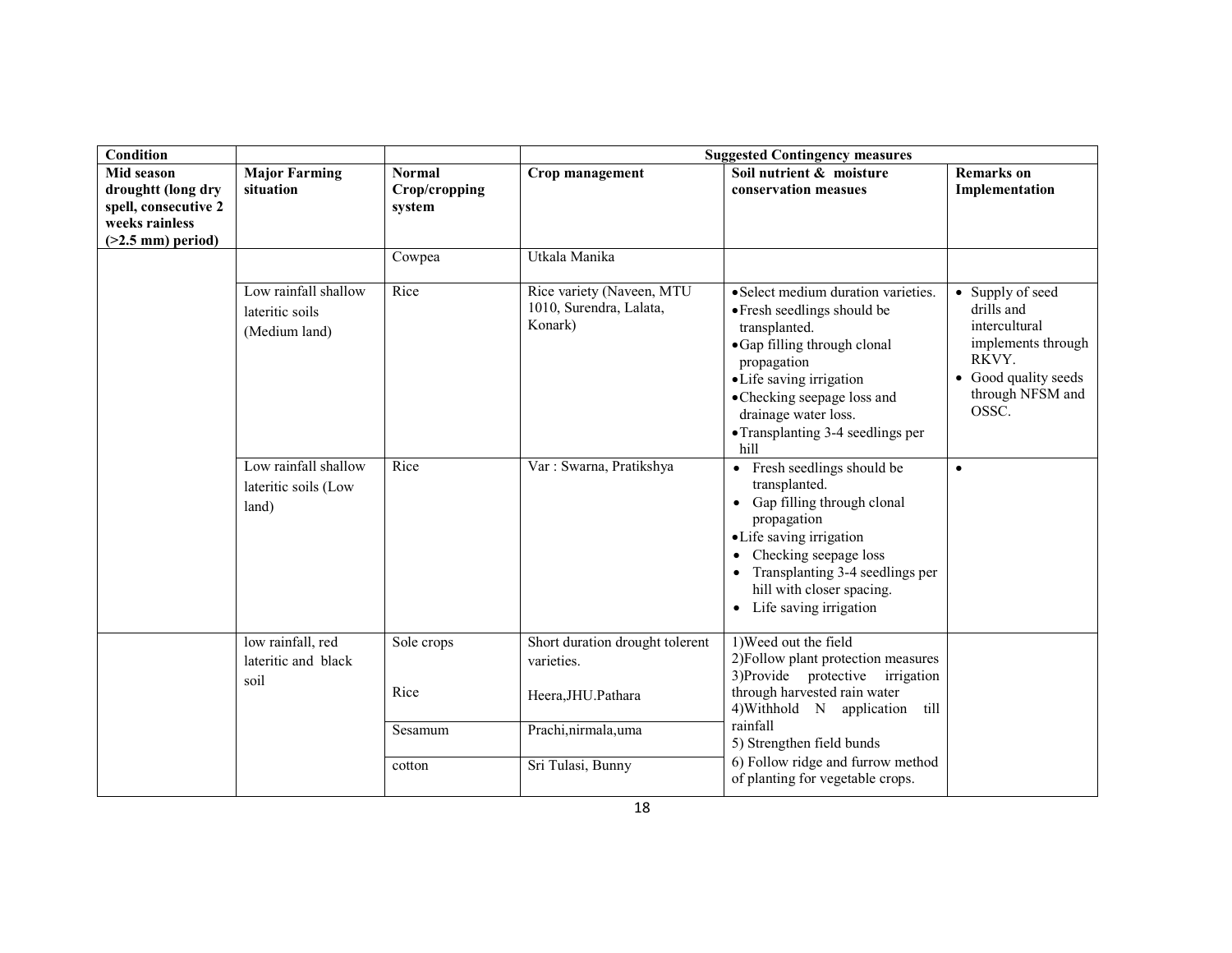| Condition                                                                                                |                                   |                                          |                                                                | <b>Suggested Contingency measures</b>                          |                                     |
|----------------------------------------------------------------------------------------------------------|-----------------------------------|------------------------------------------|----------------------------------------------------------------|----------------------------------------------------------------|-------------------------------------|
| Mid season<br>droughtt (long dry<br>spell, consecutive 2<br>weeks rainless<br>$($ >2.5 mm $)$ period $)$ | <b>Major Farming</b><br>situation | <b>Normal</b><br>Crop/cropping<br>system | Crop management                                                | Soil nutrient & moisture<br>conservation measues               | <b>Remarks</b> on<br>Implementation |
|                                                                                                          |                                   | (Vegetable)                              |                                                                | 7) Follow strip cropping in rolling<br>topography for moisture |                                     |
|                                                                                                          |                                   | <b>Brinjal</b>                           | Utkal anushree, utkal tarini                                   | conservation                                                   |                                     |
|                                                                                                          |                                   | Chilli                                   | Pusajwala,utkal ava<br>Utkal manika                            |                                                                |                                     |
|                                                                                                          |                                   | Cow pea                                  | inter crop rice + $arha(2:5)r$ , rice<br>$+$ blackgram $(1:4)$ |                                                                |                                     |

| Condition                                  |                                         |                                          |                            | <b>Suggested Contingency measures</b>                                                   |
|--------------------------------------------|-----------------------------------------|------------------------------------------|----------------------------|-----------------------------------------------------------------------------------------|
| Mid season<br>droughtt (long dry<br>spell) | <b>Major Farming</b><br>situation       | <b>Normal</b><br>Crop/cropping<br>system | Crop management            | Soil nutrient & moisture<br><b>Remarks</b> on<br>Implementation<br>conservation measues |
| At flowering/                              | Low rainfall shallow<br>lateritic soils | Rice                                     | Heera, Pathara, JHU        | • Provide irrigation at critical<br>stages at flowering and grain                       |
| fruiting stage<br>(Upland)                 |                                         | Black gram                               | Sarala & Ujjala            | filling stage.<br>• Destroy of pest and diseases                                        |
|                                            |                                         | Greengram                                | Sujata                     | affected plants<br>• Weed control                                                       |
|                                            |                                         | Sesamum,                                 | Prachi, Nirmala            | • Rain water conservation                                                               |
|                                            |                                         | Cowpea                                   | Utkala Manika              | • Recycling of rain water                                                               |
|                                            |                                         |                                          |                            | • Harvesting at physiological                                                           |
|                                            |                                         |                                          |                            | maturity stage                                                                          |
|                                            |                                         |                                          |                            | • Provide life saving irrigation.                                                       |
|                                            | Low rainfall shallow                    | Rice                                     | Variety (Naveen, MTU 1010, | • Provide life saving irrigation.                                                       |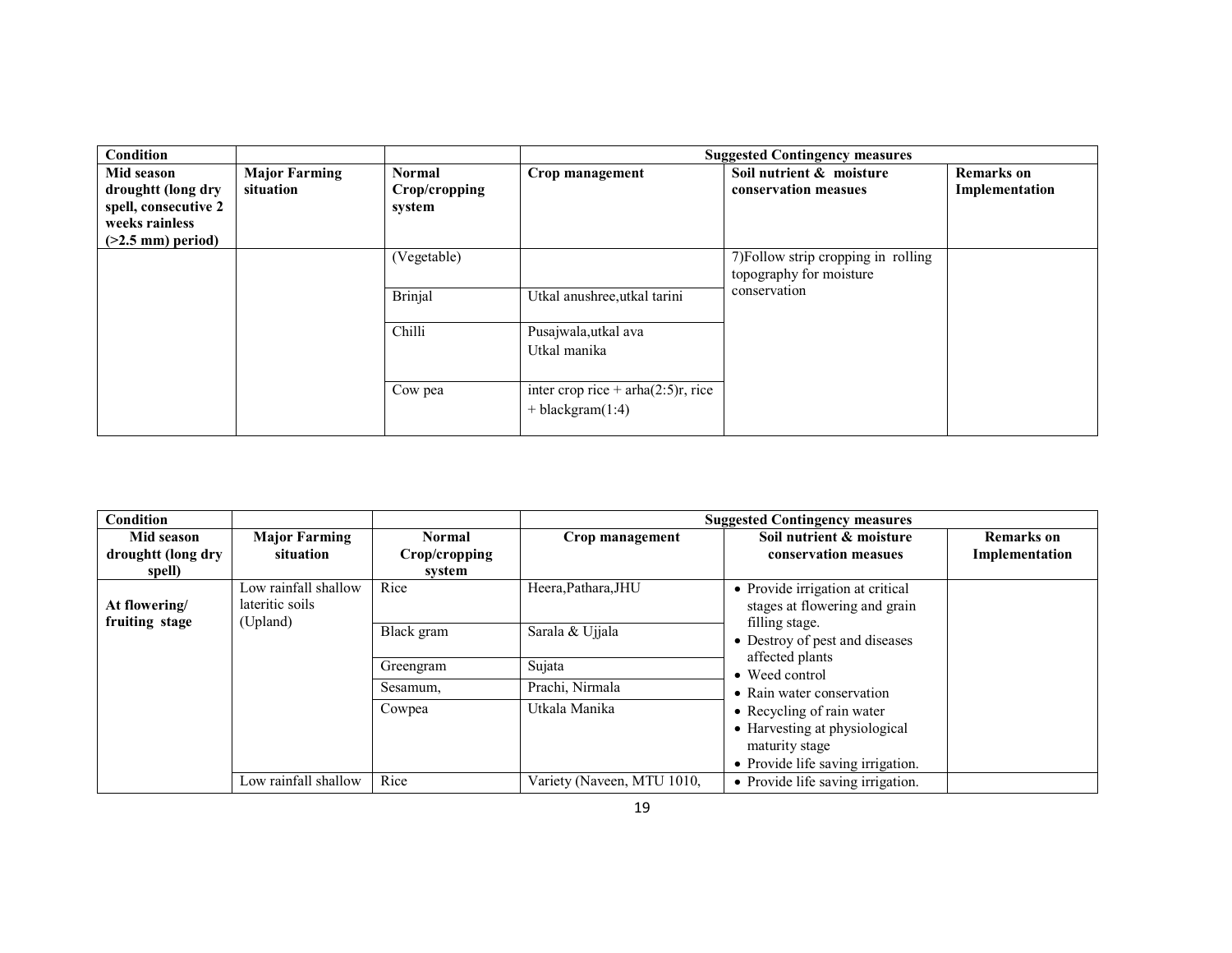| Condition                                  |                                                       |                                          |                                                                  | <b>Suggested Contingency measures</b>                                                                                                                                                                                                                                                                                                                                                                                                                                |                                     |
|--------------------------------------------|-------------------------------------------------------|------------------------------------------|------------------------------------------------------------------|----------------------------------------------------------------------------------------------------------------------------------------------------------------------------------------------------------------------------------------------------------------------------------------------------------------------------------------------------------------------------------------------------------------------------------------------------------------------|-------------------------------------|
| Mid season<br>droughtt (long dry<br>spell) | <b>Major Farming</b><br>situation                     | <b>Normal</b><br>Crop/cropping<br>system | Crop management                                                  | Soil nutrient & moisture<br>conservation measues                                                                                                                                                                                                                                                                                                                                                                                                                     | <b>Remarks</b> on<br>Implementation |
|                                            | lateritic soils<br>(Medium land)                      |                                          | Surendra, Lalata)                                                | • Control stem borer and Gandhi<br>bug.                                                                                                                                                                                                                                                                                                                                                                                                                              |                                     |
|                                            | Low rainfall shallow<br>lateritic soils (Low<br>land) | Rice                                     | Var: Swarna, Pratikshya                                          | • Provide life saving irrigation.<br>• Checking field drainage                                                                                                                                                                                                                                                                                                                                                                                                       |                                     |
|                                            | low rainfall, red<br>lateritic and black              | Rice                                     | Heera, Pathara, JHU                                              | 1). Spray $2\%$ KCl + 0.1% boron to<br>non paddy crops to overcome                                                                                                                                                                                                                                                                                                                                                                                                   |                                     |
|                                            | soil                                                  | Sesamum                                  | Prachi, nirmala, uma                                             | drought.<br>2) Foliar application of 2% urea                                                                                                                                                                                                                                                                                                                                                                                                                         |                                     |
|                                            |                                                       | Cotton                                   | Sri Tulasi, Bunny                                                | at pre-flowering and flowering<br>stage to pulses and oilseeds is<br>helpful.<br>3) Remove and destroy pest and<br>disease affected plants<br>4) Provide irrigation at critical<br>stages at flowering and grain<br>filling stage.<br>5)Spraying of anti-transpirants to<br>check evapo-transpiration<br>Mulching with crop trashes<br>6)Need based plant protection<br>measures to be taken<br>the<br>7)<br>Harvest<br>crops<br>at<br>physiological maturity stage. |                                     |
|                                            |                                                       | (Vegetable)<br><b>Brinjal</b>            | Utkal anushree, utkal tarini                                     |                                                                                                                                                                                                                                                                                                                                                                                                                                                                      |                                     |
|                                            |                                                       | Chilli                                   | Pusajwala,utkal ava Utkal<br>manika                              |                                                                                                                                                                                                                                                                                                                                                                                                                                                                      |                                     |
|                                            |                                                       | Cow pea                                  | inter crop rice + $arhar(2:5)$ , rice<br>$+$ blackgram $(1:4)$ , |                                                                                                                                                                                                                                                                                                                                                                                                                                                                      |                                     |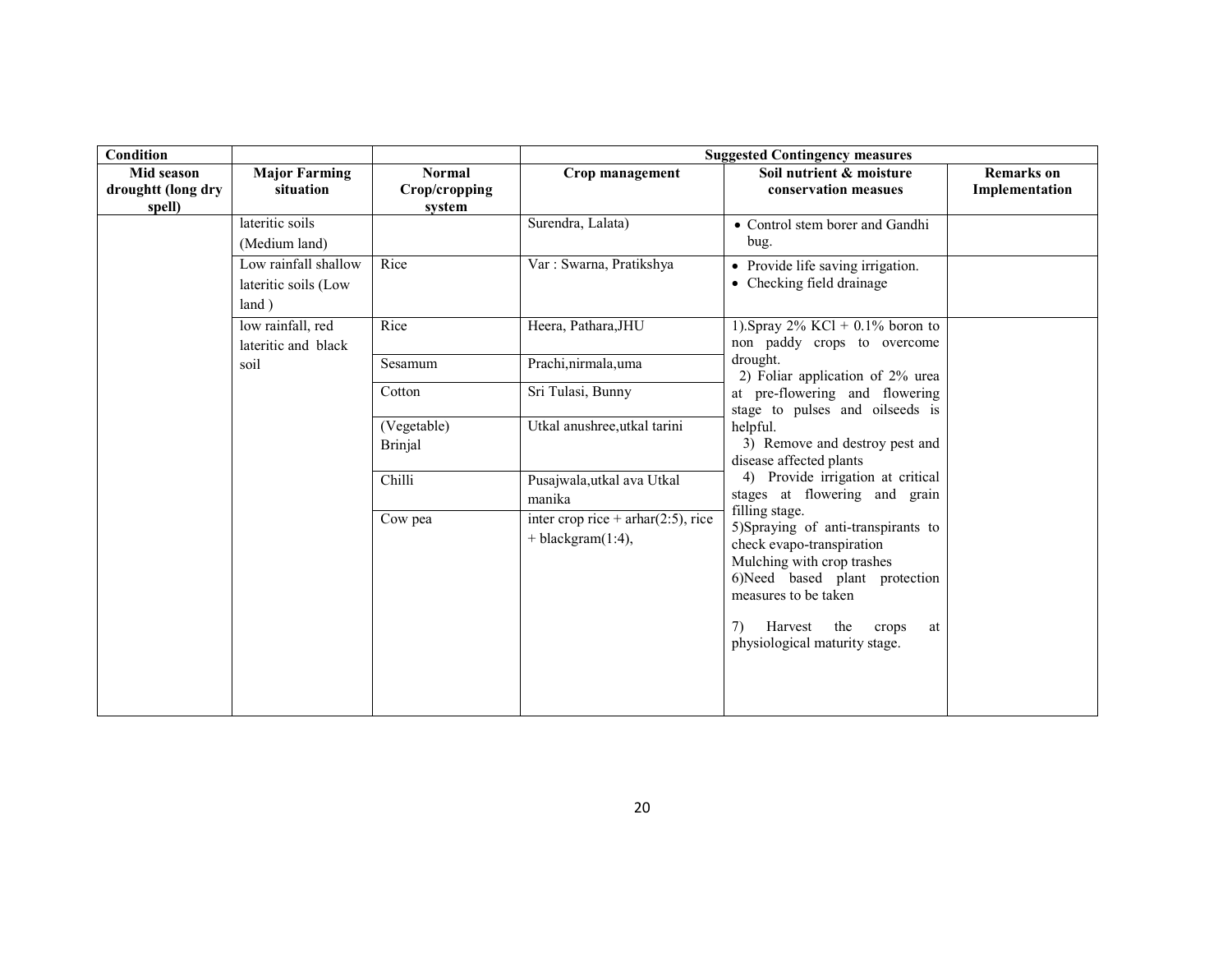| <b>Condition</b>                                                |                                                          |                                          | <b>Suggested Contingency measures</b>                              |                                                                                                                                                                       |                                                               |  |
|-----------------------------------------------------------------|----------------------------------------------------------|------------------------------------------|--------------------------------------------------------------------|-----------------------------------------------------------------------------------------------------------------------------------------------------------------------|---------------------------------------------------------------|--|
| <b>Terminal</b><br>droughtt<br>(Early withdrawal<br>of monsoon) | <b>Major Farming</b><br>situation                        | <b>Normal</b><br>Crop/cropping<br>system | Crop management                                                    | Rabi Crop planning                                                                                                                                                    | <b>Remarks</b> on<br>Implementation                           |  |
|                                                                 | Low rainfall<br>shallow lateritic                        | Rice                                     | Khandagiri, Hira                                                   | Cow pea, horse gram, green gram,<br>black gram (tomato Raja, Utkal                                                                                                    | Farm ponds from<br>NREGS, RKVY                                |  |
|                                                                 | soils (Upland)                                           | Black gram                               | Sarala & Ujjala                                                    | Kumari, Utkal Urbasi. Cabbage (P of                                                                                                                                   | Seeds from NHM,                                               |  |
|                                                                 |                                                          | Greengram                                | Sujata                                                             | India, Golden Acre, Konark, Sujata,<br>Vijay, Cauliflower (Snow ball,<br>Improved Japanese, Himani), Okra                                                             | <b>OSSC</b>                                                   |  |
|                                                                 |                                                          | Sesamum,                                 | Prachi, Nirmala                                                    | (Utkal Gourab, Arka Anamika), and<br>leafy vegetables to be sown to conserve                                                                                          |                                                               |  |
|                                                                 |                                                          | Cowpea                                   | Utkala Manika                                                      | soil moisture. And provide life saving<br>irrigation as and when<br>necessary, Recycling of rain water,<br>harvesting at physiological maturity<br>stage of the crop. |                                                               |  |
|                                                                 | Low rainfall<br>shallow lateritic<br>soils (Medium land) | Rice                                     | Variety (Naveen, MTU 1010,<br>Surendra, Lalata)                    | Provide life saving irrigation,<br>conserve soil moisture.                                                                                                            |                                                               |  |
|                                                                 | Low rainfall<br>shallow lateritic<br>soils (Low land)    | Rice                                     | Var: Swarna, Pratikshya                                            | Provide life saving irrigation.                                                                                                                                       |                                                               |  |
|                                                                 | low rainfall, red<br>lateritic and black<br>soil         | Sole crops<br>Rice                       | Short duration drought<br>tolerant varities<br>Heera, Pathara, JHU | Weed control<br>Irrigation at critical stage<br>Provide lifesaving irrigation                                                                                         | Farm ponds through<br><b>IWSM</b> programme<br>Seeds from NHM |  |
|                                                                 |                                                          |                                          |                                                                    |                                                                                                                                                                       | Supply of intercultural<br>implements through                 |  |
|                                                                 |                                                          | Sesamum                                  | Prachi, nirmala, uma                                               |                                                                                                                                                                       | <b>RKVY</b>                                                   |  |
|                                                                 |                                                          | Cotton                                   | Sri Tulasi, Bunny                                                  |                                                                                                                                                                       |                                                               |  |
|                                                                 |                                                          | vegetable                                |                                                                    |                                                                                                                                                                       |                                                               |  |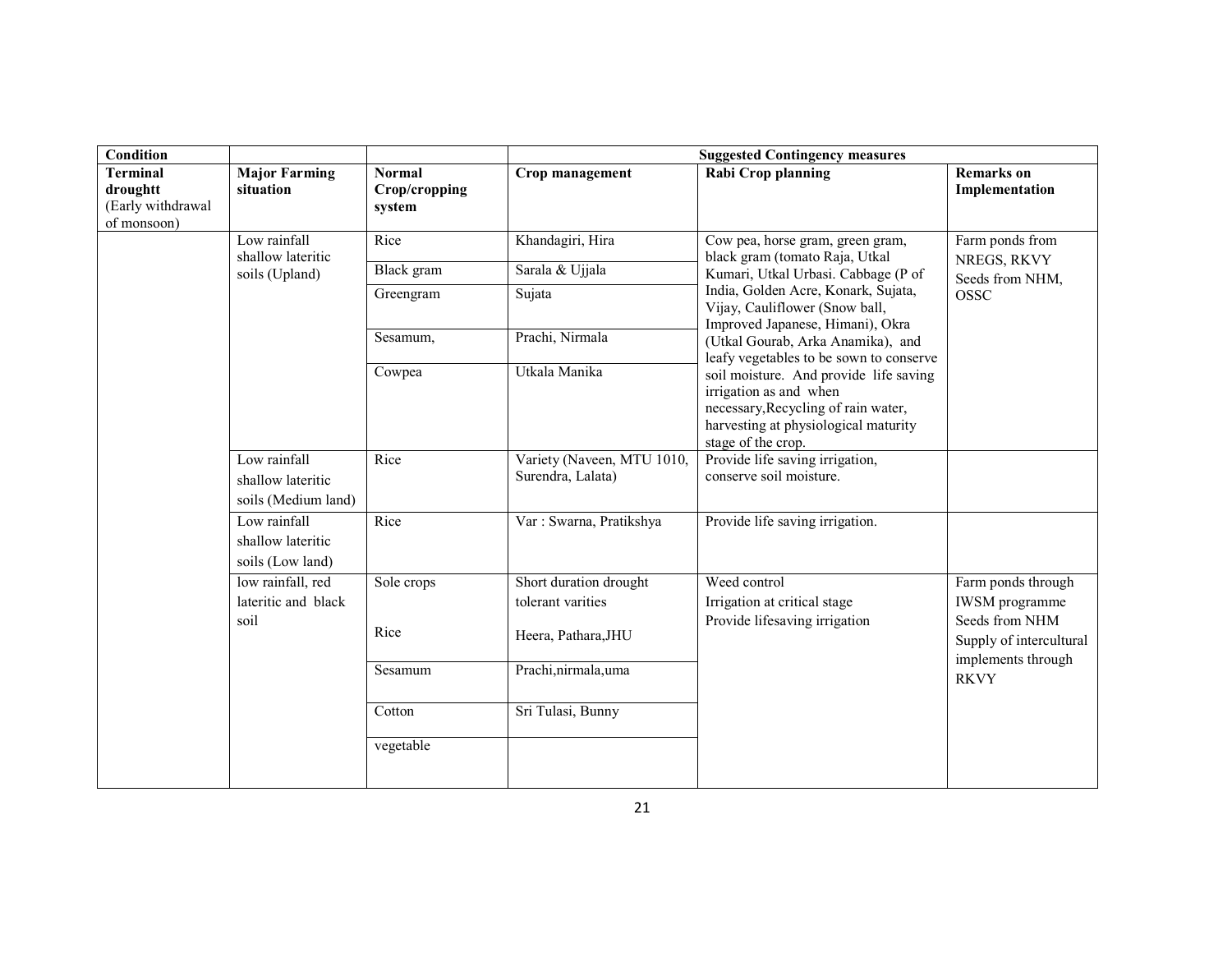|  | <b>Brinjal</b> | Utkal anushree, utkal tarini |  |
|--|----------------|------------------------------|--|
|  |                |                              |  |
|  | Chilli         | Pusajwala,utkal ava          |  |
|  |                |                              |  |
|  | Cow pea        | Utkal manika                 |  |

## 2.1.2 Drought- Irrigated situation

| Condition                              |                                                            | <b>Suggested Contingency Measures</b>                      |                                                                                                                              |                                                                                                                                                         |                                                                                    |  |
|----------------------------------------|------------------------------------------------------------|------------------------------------------------------------|------------------------------------------------------------------------------------------------------------------------------|---------------------------------------------------------------------------------------------------------------------------------------------------------|------------------------------------------------------------------------------------|--|
| Delayed/limited<br>release of water in | <b>Major Farming</b><br>situation                          | Crop/cropping<br>system                                    | Change in crop/cropping<br>system                                                                                            | <b>Agronomic measures</b>                                                                                                                               | <b>Remarks</b> on<br>Implementation                                                |  |
| canals due to low<br>rainfall          | <b>Upland Lift Irrigated</b><br>Laterite soil              | Vegetable-vegetable<br>Tomato<br>Pumkin<br>Ivy gourd local | Tomato – (Abinash)<br>Pumkin (Arka chandan,<br>Bidyabati)<br>Ivy gourd local                                                 | Alternate furrow irrigation<br>٠<br>Drip irrigation<br>Interculture, tillage<br>practices<br>Soil moisture conservation<br>Irrigation at critical stage | Seeds through OSSC,<br>NFSM, NHM<br>Intercultural implements<br>through NHM, ATMA, |  |
|                                        | <b>Medium land Canal</b><br>irrigated red laterite<br>soil | Rice-rice                                                  | Rice: MTU 1010, Konark,<br>JogeshLalat, Manaswini,<br>Naveen, Surendra, lalat,<br>Sesamum : Amrit, Uma<br>Sunflower – Modern | Limited $&$ life saving irrigation<br>Alternate furrow irrigation<br>Drip irrigation                                                                    | Seeds through OSSC,<br>NFSM, NHM<br>Intercultural implements<br>through NHM, ATMA, |  |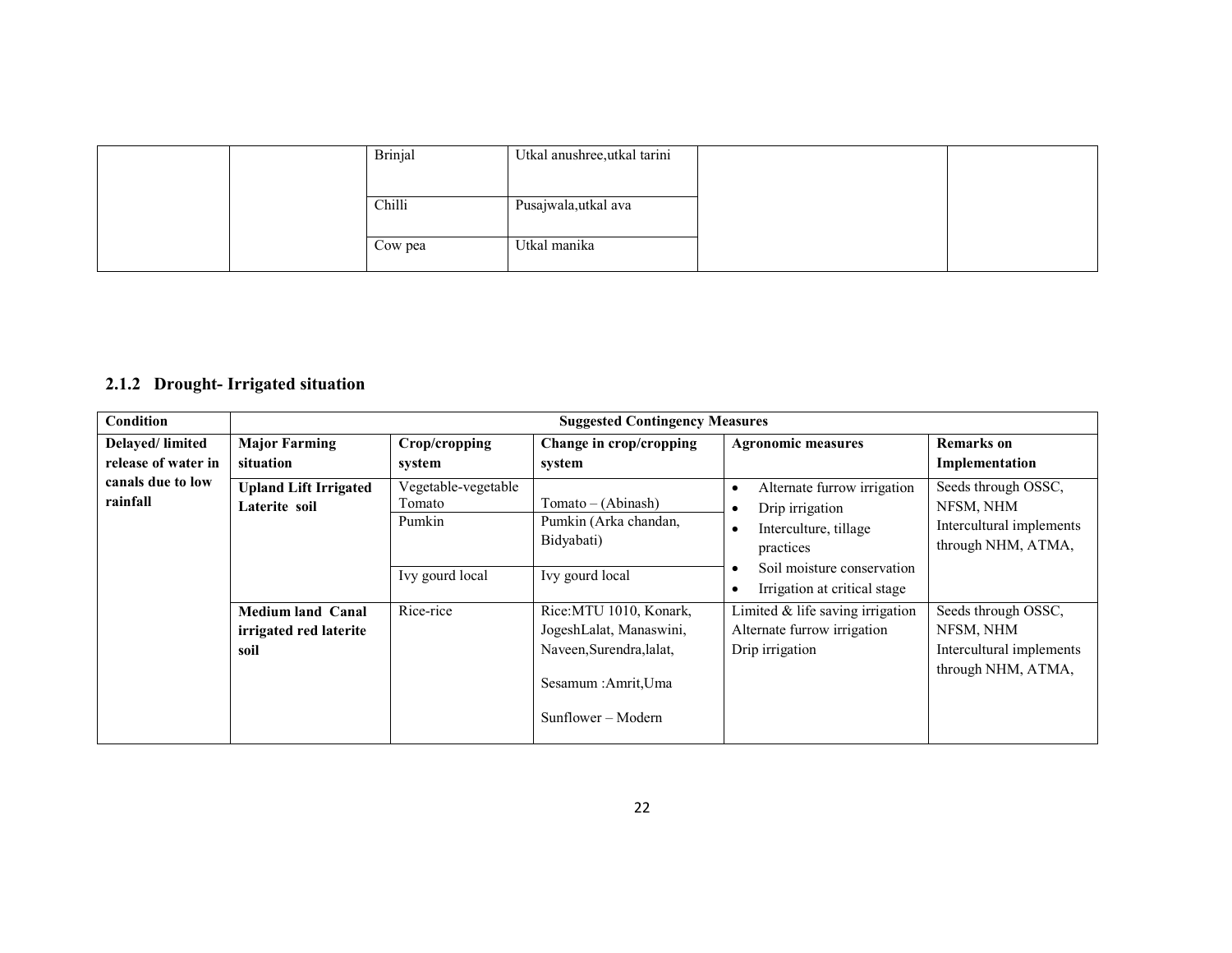| Condition                                                          | <b>Suggested Contingency Measures</b>                             |                                                            |                                                                                                                                                                                              |                                                                                                                                                                             |                                                                                    |
|--------------------------------------------------------------------|-------------------------------------------------------------------|------------------------------------------------------------|----------------------------------------------------------------------------------------------------------------------------------------------------------------------------------------------|-----------------------------------------------------------------------------------------------------------------------------------------------------------------------------|------------------------------------------------------------------------------------|
| <b>Lack of inflows</b><br>due to insufficient/<br>delayed onset of | <b>Major Farming</b><br>situation                                 | Crop/cropping<br>system                                    | Change in crop/cropping<br>system                                                                                                                                                            | <b>Agronomic measures</b>                                                                                                                                                   | <b>Remarks</b> on<br>Implementation                                                |
| monsoon                                                            | <b>Upland Lift Irrigated</b><br>Laterite soil                     | Vegetable-vegetable<br>Tomato<br>Pumkin<br>Ivy gourd local | Short duration vegetables<br>$Tomato - (Abinash)$<br>Pumkin (Arka chandan,<br>Bidyabati)<br>Ivy gourd local                                                                                  | Alternate furrow irrigation<br>Drip irrigation<br>Planting in deep furrow.<br>Interculture, tillage practices<br>Soil moisture conservation<br>Irrigation at critical stage | Seeds through OSSC,<br>NFSM, NHM<br>Intercultural implements<br>through NHM, ATMA, |
|                                                                    | <b>Medium land Canal</b><br><i>irrigated red laterite</i><br>soil | Rice-rice                                                  | Rice: MTU 1010, Konark,<br>JogeshLalat, Manaswini,<br>Naveen, Surendra, lalat,<br>Rabi rice may be substituted<br>with sunflower and sesamum.<br>Sesamum : Amrit, Uma,<br>Sunflower – Modern | Limited $&$ life saving irrigation<br>Alternate furrow irrigation<br>Drip irrigation<br>Weed control to conserve<br>moisture.                                               | Seeds through OSSC,<br>NFSM, NHM<br>Intercultural implements<br>through NHM, ATMA, |

| Condition                  | <b>Suggested Contingency Measures</b> |                                                                                            |                           |                                   |                 |  |
|----------------------------|---------------------------------------|--------------------------------------------------------------------------------------------|---------------------------|-----------------------------------|-----------------|--|
| <b>Insufficient ground</b> | <b>Major Farming situation</b>        | Change in crop/cropping<br><b>Remarks</b> on<br>Crop/cropping<br><b>Agronomic measures</b> |                           |                                   |                 |  |
| water recharge due         |                                       | system                                                                                     | system                    |                                   | Implementation  |  |
| to law rainfall            |                                       |                                                                                            |                           |                                   |                 |  |
|                            |                                       |                                                                                            |                           |                                   |                 |  |
|                            | <b>Upland Lift Irrigated</b>          | Vegetable-vegetable                                                                        | Short duration vegetables | • Alternate furrow irrigation     | Seeds through   |  |
|                            | Laterite soil                         | ∫omato                                                                                     | $Tomato - (Abinash)$      | • Interculture, tillage practices | OSSC, NFSM, NHM |  |
|                            |                                       |                                                                                            |                           |                                   |                 |  |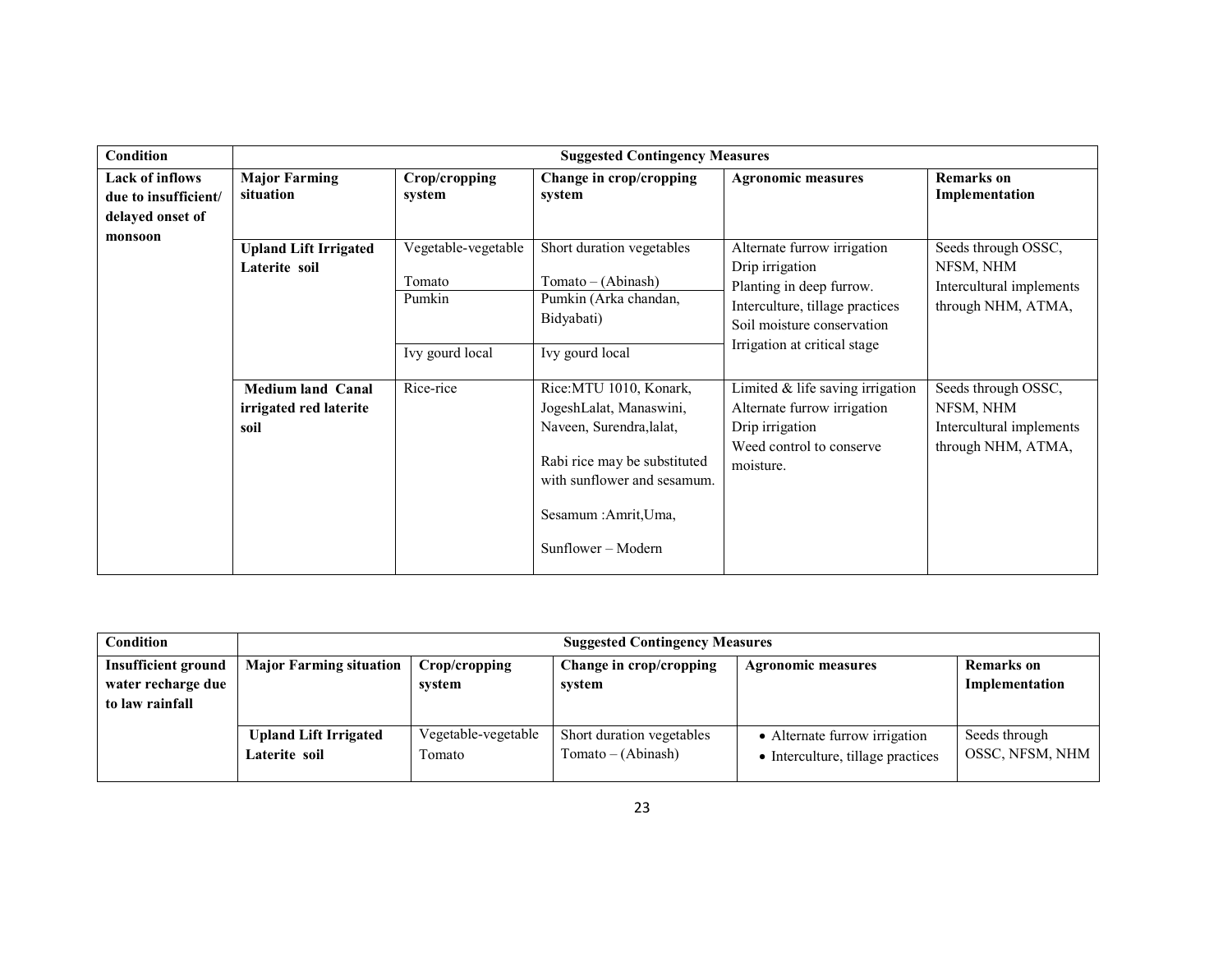|                                                | Pumkin<br>Ivy gourd local | Pumkin (Arka chandan,<br>Bidyabati)<br>Ivy gourd local                                                                                                                                         | • Soil moisture conservation<br>• Irrigation at critical stage                                                                                                                          | Intercultural<br>implements through<br>NHM, ATMA,                                     |
|------------------------------------------------|---------------------------|------------------------------------------------------------------------------------------------------------------------------------------------------------------------------------------------|-----------------------------------------------------------------------------------------------------------------------------------------------------------------------------------------|---------------------------------------------------------------------------------------|
| <b>Medium land Canal</b><br>irrigated red soil | Rice-rice                 | Rice:MTU 1010, Konark,<br>JogeshLalat, Manaswini,<br>Naveen, Surendra, lalat,<br>Rabi rice may be substituted<br>with sunflower and<br>sesamum.<br>Sesamum : Amrit, Uma,<br>Sunflower – Modern | Limited $&$ life saving<br>$\bullet$<br>irrigation<br>Alternate furrow irrigation<br>$\bullet$<br>• Irrigation in critical stages.<br>Weed control to conserve<br>$\bullet$<br>moisture | Seeds through<br>OSSC, NFSM, NHM<br>Intercultural<br>implements through<br>NHM, ATMA, |

**2.2 Unusual rains (untimely, unseasonal etc)** (for both rainfed and irrigated situations)

| Condition                                | <b>Suggested contingency measures</b> |                        |                     |                                          |  |
|------------------------------------------|---------------------------------------|------------------------|---------------------|------------------------------------------|--|
| Continuous high rainfall in              | <b>Vegetative stage</b>               | <b>Flowering stage</b> | Crop maturity stage | <b>Post harvests</b>                     |  |
| a short span leading to                  |                                       |                        |                     |                                          |  |
| water logging                            |                                       |                        |                     |                                          |  |
| Paddy                                    | Drainage                              | Drainage               | Drainage            | Transport to a ventilated space $\&$ dry |  |
|                                          |                                       |                        |                     | in shade                                 |  |
| Arhar                                    | Drainage                              | Drainage               | Drainage            | Storage against pest & diseases          |  |
| Cowpea                                   | Drainage                              | Drainage               | Drain age           | Transport to a ventilated space          |  |
|                                          |                                       |                        |                     | $\&$ storage against pest $\&$ diseases  |  |
| <b>Horticulture</b>                      |                                       |                        |                     |                                          |  |
| Fruits(Mango, Citrus etc)                | Provide drainage                      | Provide drainage       | Provide drainage    | Early harvesting                         |  |
| Banana, Papaya                           | Drainage                              | Drainage               | Drainage            |                                          |  |
| Cucurbit vegetables                      | Drainage,                             | Drainage               | Drainage            | Ensure drainage                          |  |
|                                          |                                       |                        |                     | Harvesting at tender stages              |  |
| Heavy rainfall with high                 |                                       |                        |                     |                                          |  |
| speed winds in a short span <sup>2</sup> |                                       |                        |                     |                                          |  |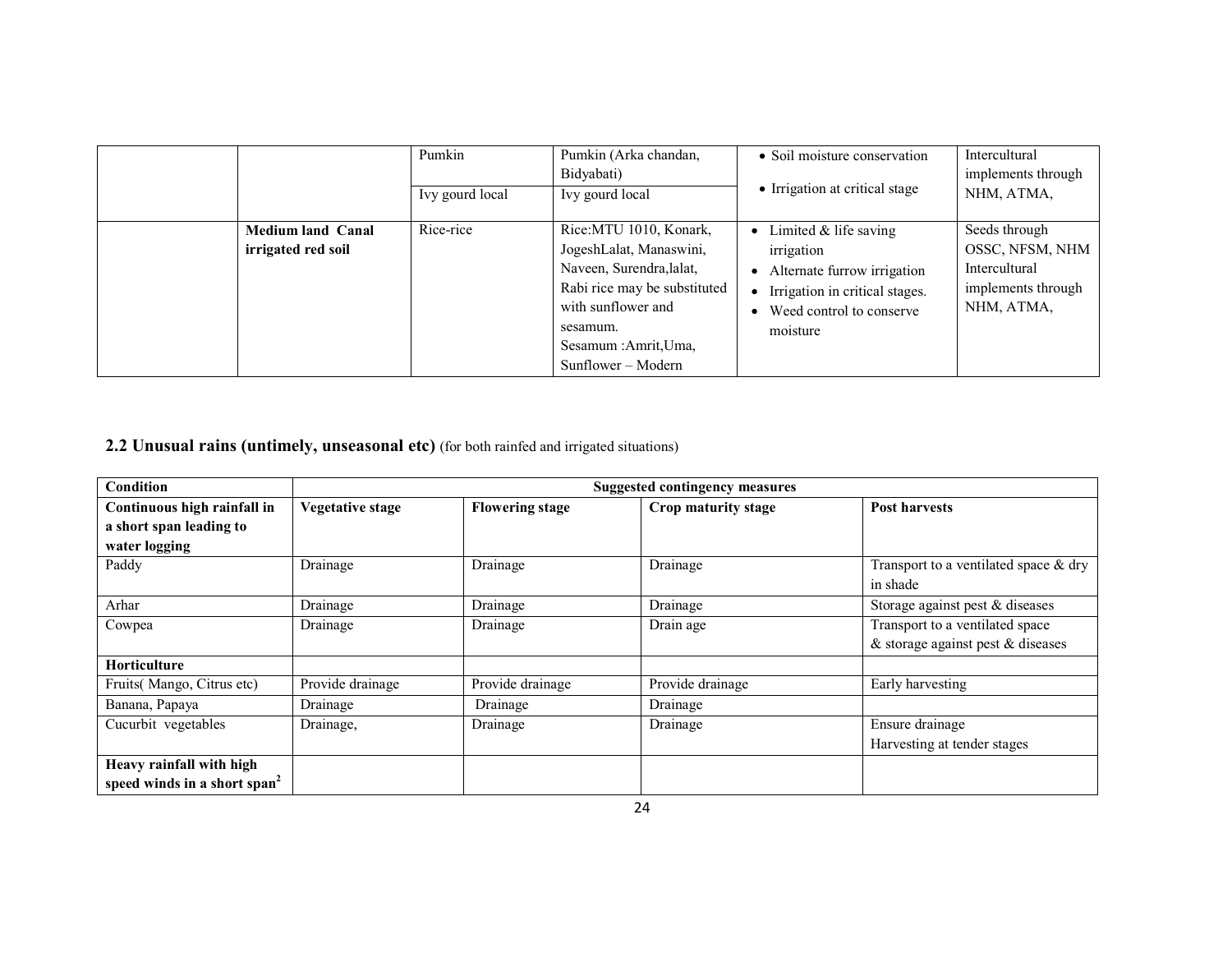| Paddy                                                  | Drainage                   | Drainage                   | Early harvesting                  |                                      |
|--------------------------------------------------------|----------------------------|----------------------------|-----------------------------------|--------------------------------------|
| Sugarcane                                              | Drainage                   | Drainage                   | Drainage                          | Lodged canes may be harvested for    |
|                                                        |                            |                            |                                   | extraction of juice & jiggery        |
| <b>Horticulture</b>                                    |                            |                            |                                   |                                      |
| Banana                                                 | Drainage                   | Drainage                   | Drainage                          |                                      |
| Papaya                                                 | Drainage                   | Drainage                   | Drainage                          |                                      |
| Outbreak of pests and diseases due to unseasonal rains |                            |                            |                                   |                                      |
| Paddy                                                  | Spray tricyclazole against | Spray tricyclazole against | Malathion spray against Gundhy    | Sun drying / disinfection of gunny   |
|                                                        | blast,,                    | blast, Monocrotophos       | bug.                              | bags with malathion                  |
|                                                        |                            | against stemborer          |                                   |                                      |
| Arhar                                                  | Removal of infested tips   | Hand picking &             | Spray of Ekalux against pod borer | Store in clean godown, disinfection  |
|                                                        | to manage leaf webber      | destruction of blister     |                                   | of gunny bags / storage structure    |
|                                                        |                            | beetles                    |                                   | with malathion                       |
| Blackgram/Greengram                                    | Application of Triazophos  | Application of malathion   | Spray of Nuvan against pod borer  | Disinfection of storage structure to |
|                                                        | against YMV                | against Flea beetle        |                                   | manage stored grain pests            |
| <b>Horticulture</b>                                    |                            |                            |                                   |                                      |
| Cucurbit vegetables                                    | Spraying of Ekalux         | Spraying Endosulfan        | Poison baiting with Malathion &   | Destruction of overripe & infested   |
|                                                        | against Red pumpkin        | against leaf eating        | Jaggery against fruit fly         | fruits                               |
|                                                        | beetle, Collection &       | caterpillars               |                                   |                                      |
|                                                        | destruction of eggs/grubs, | Metalaxyl against Powdery  |                                   |                                      |
|                                                        | Soil drenching of COC $\&$ | mildew, Carbendazim        |                                   |                                      |
|                                                        | streptocycline against     | against leaf spot & blight |                                   |                                      |
|                                                        | wilting                    |                            |                                   |                                      |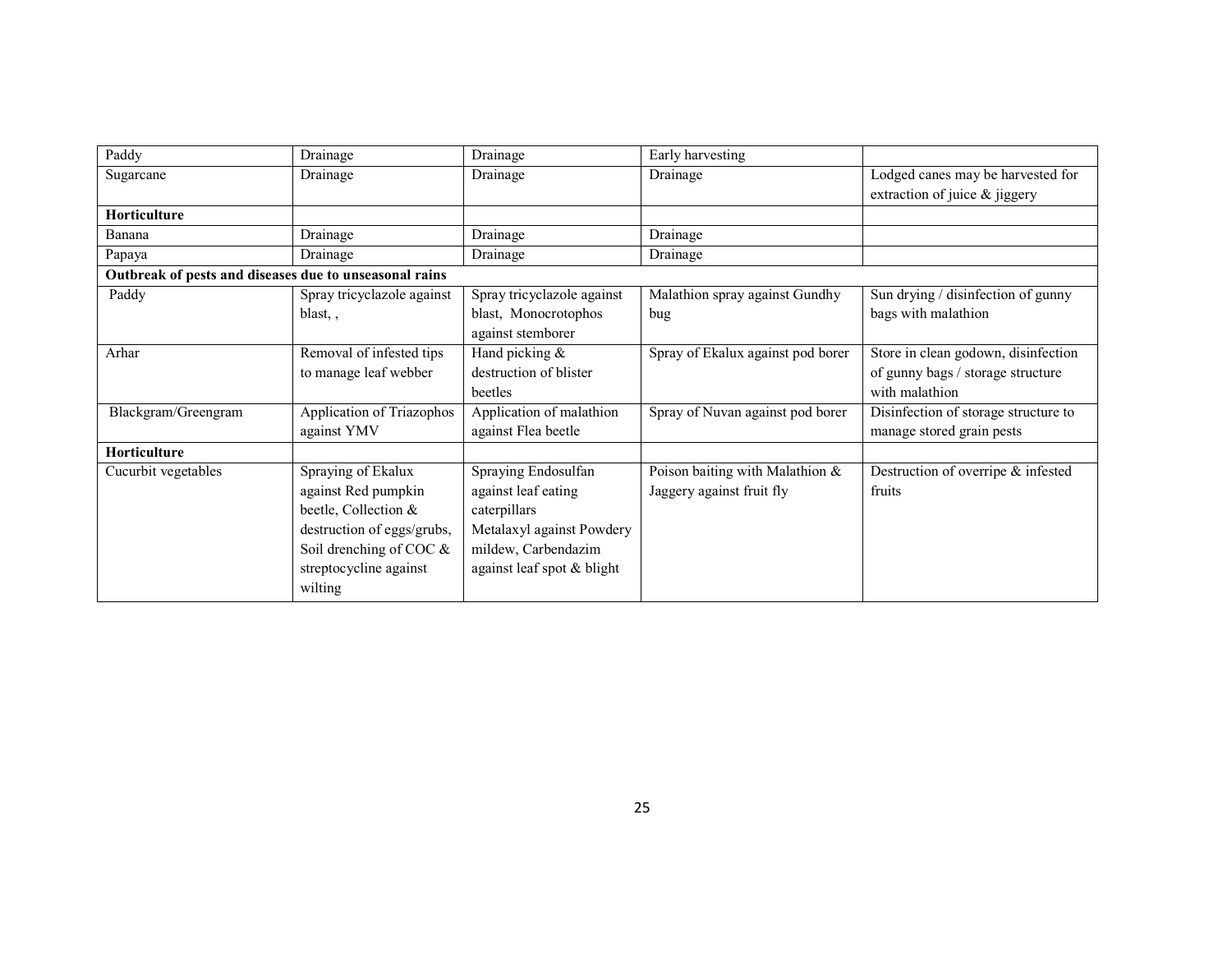## 2.3 Floods

| Condition                        | <b>Suggested contingency measureso</b> |                         |                                      |                             |
|----------------------------------|----------------------------------------|-------------------------|--------------------------------------|-----------------------------|
| Transient water logging/ partial | Seedling/nursery stage                 | <b>Vegetative stage</b> | <b>Reproductive stage</b>            | At harvest                  |
| inundation <sup>1</sup>          |                                        |                         |                                      |                             |
| Paddy                            | $\overline{D}$ rainage                 | Drainage                | Drainage                             |                             |
| Maize                            | Drainage                               | Drainage                | Drainage                             | Harvest the cobs as soon as |
|                                  |                                        |                         |                                      | possible                    |
| Horticulture                     |                                        |                         |                                      |                             |
| Crop1                            |                                        |                         |                                      |                             |
| Continuous submergence for       |                                        |                         | <b>NOT A FEATURE OF THE DISTRICT</b> |                             |
| more than 2 days                 |                                        |                         |                                      |                             |
| Crop1                            |                                        |                         |                                      |                             |
| <b>Horticulture</b>              |                                        |                         |                                      |                             |
| Crop1                            |                                        |                         |                                      |                             |
| Sea water intrusion              |                                        |                         | <b>NOT A FEATURE OF THE DISTRICT</b> |                             |
| Crop1                            |                                        |                         |                                      |                             |

## 2.3 Extreme events: Heat wave/ Cold wave/ Frost/ Hailstorm/ Cyclone

| <b>Extreme event type</b> | Suggested contingency measures |                           |                           |            |  |
|---------------------------|--------------------------------|---------------------------|---------------------------|------------|--|
|                           | Seedling/nursery stage         | Vegetative stage          | <b>Reproductive stage</b> | At harvest |  |
| <b>Heat Wave</b>          |                                |                           |                           |            |  |
| Rice, maize semamum       | Irrigation as per needed.      | Irrigation as per needed. | Irrigation as per needed. |            |  |
| <b>Horticulture</b>       |                                |                           |                           |            |  |
| Vegetables                | Irrigation as per needed.      | Irrigation as per needed. | Irrigation as per needed. |            |  |
| Cold wave                 | Not prevalent                  |                           |                           |            |  |
| Frost                     | Not prevalent                  |                           |                           |            |  |
| <b>Hailstorm</b>          | Not prevalent                  |                           |                           |            |  |
| Cyclone                   | Not prevalent                  |                           |                           |            |  |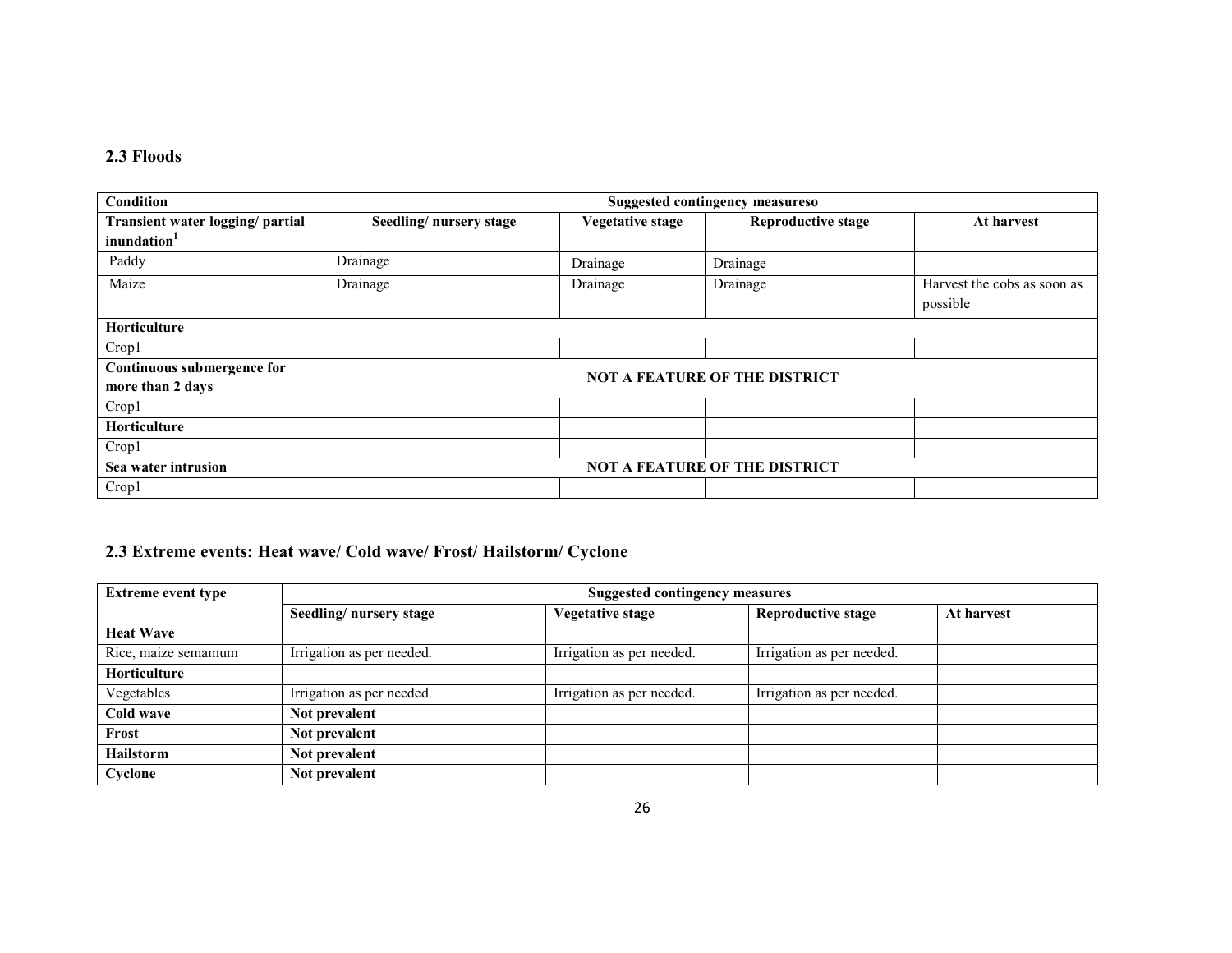# 2.5 Contingent strategies for Livestock, Poultry & Fisheries

2.5.1 Livestock

|                                 | <b>Suggested contingency measures</b>                                                                                                                                                                                                                                                                                                                                                                                                                                                                                                                                                                                                                                                                                                                                                                                        |                                                                                                                                                                                                                                                                                                                                                                                                                                                                                                                                                                                                                                                                                                                                                                                                                                                                                                                               |                                                                                                                                                                                                                                                                                                                                                                                                                                                                                |  |
|---------------------------------|------------------------------------------------------------------------------------------------------------------------------------------------------------------------------------------------------------------------------------------------------------------------------------------------------------------------------------------------------------------------------------------------------------------------------------------------------------------------------------------------------------------------------------------------------------------------------------------------------------------------------------------------------------------------------------------------------------------------------------------------------------------------------------------------------------------------------|-------------------------------------------------------------------------------------------------------------------------------------------------------------------------------------------------------------------------------------------------------------------------------------------------------------------------------------------------------------------------------------------------------------------------------------------------------------------------------------------------------------------------------------------------------------------------------------------------------------------------------------------------------------------------------------------------------------------------------------------------------------------------------------------------------------------------------------------------------------------------------------------------------------------------------|--------------------------------------------------------------------------------------------------------------------------------------------------------------------------------------------------------------------------------------------------------------------------------------------------------------------------------------------------------------------------------------------------------------------------------------------------------------------------------|--|
|                                 | Before the event                                                                                                                                                                                                                                                                                                                                                                                                                                                                                                                                                                                                                                                                                                                                                                                                             | During the event                                                                                                                                                                                                                                                                                                                                                                                                                                                                                                                                                                                                                                                                                                                                                                                                                                                                                                              | After the event                                                                                                                                                                                                                                                                                                                                                                                                                                                                |  |
| <b>Drought</b>                  |                                                                                                                                                                                                                                                                                                                                                                                                                                                                                                                                                                                                                                                                                                                                                                                                                              |                                                                                                                                                                                                                                                                                                                                                                                                                                                                                                                                                                                                                                                                                                                                                                                                                                                                                                                               |                                                                                                                                                                                                                                                                                                                                                                                                                                                                                |  |
| Feed and fodder<br>availability | As the district is frequently prone to<br>drought the following practices may be<br>implemented to prevent fodder shortage<br>problem<br>Sowing of cereals (fodder varieties of<br>Sorghum/Bajra) and leguminous crops<br>(Lucerne, Berseem, Horse gram, Cowpea)<br>during rabi under dry land system for<br>fodder production.<br>Motivating the sugarcane farmers to convert<br>green sugarcane tops in to silage by the end<br>of February<br>Preserving the green maize fodder as silage<br>Encourage fodder production with Bajra<br>/sorghum-stylo-Bajra/sorghum on rotation<br>basis and also to cultivate short-term fodder<br>crops like sunhemp<br>Formation of village Disaster Management<br>Committee<br>Capacity building and preparedness of the<br>stakeholders and official staff for the<br>drought/floods | Harvest and use biomass of dried up crops<br>(Paddy, Green gram, Black gram, Maize,<br>cow pea etc., ) material as fodder<br>Use of locally available cheap feed<br>resources like sun flower heads as<br>supplement for feeding of livestock during<br>drought<br>Harvest all the top fodder available<br>(Subabul, Glyricidia, Pipol, Prosopis etc)<br>and feed the LS during drought<br>Concentrate ingredients such as Grains,<br>brans, chunnies & oilseed cakes, low grade<br>grains etc. unfit for human consumption<br>should be procured from Govt. Godowns<br>for feeding as supplement for high<br>productive animals during drought<br>Promotion of Horse gram as contingent crop<br>and harvesting it at vegetative stage as<br>fodder<br>Continuous supplementation of minerals to<br>prevent infertility.<br>Encourage mixing available kitchen waste<br>with dry fodder while feeding to the milch<br>animals | Encourage progressive farmers to grow<br>multi<br>fodder<br>of<br>cut<br>crops<br>sorghum/bajra/maize(UP chari, MP chari,<br>HC-136, HD-2, GAINT BAJRA, L-74, K-<br>677, Anand/African Tall, Kisan composite,<br>Moti, Manjari, B1-7 on their own lands<br>with input subsidy<br>Supply of quality stem cuttings of Hybrid<br>napier (CO1), paragrass, guinea grass,<br>combo grass well before monsoon<br>Flushing the stock to recoup<br>Replenish the feed and fodder banks |  |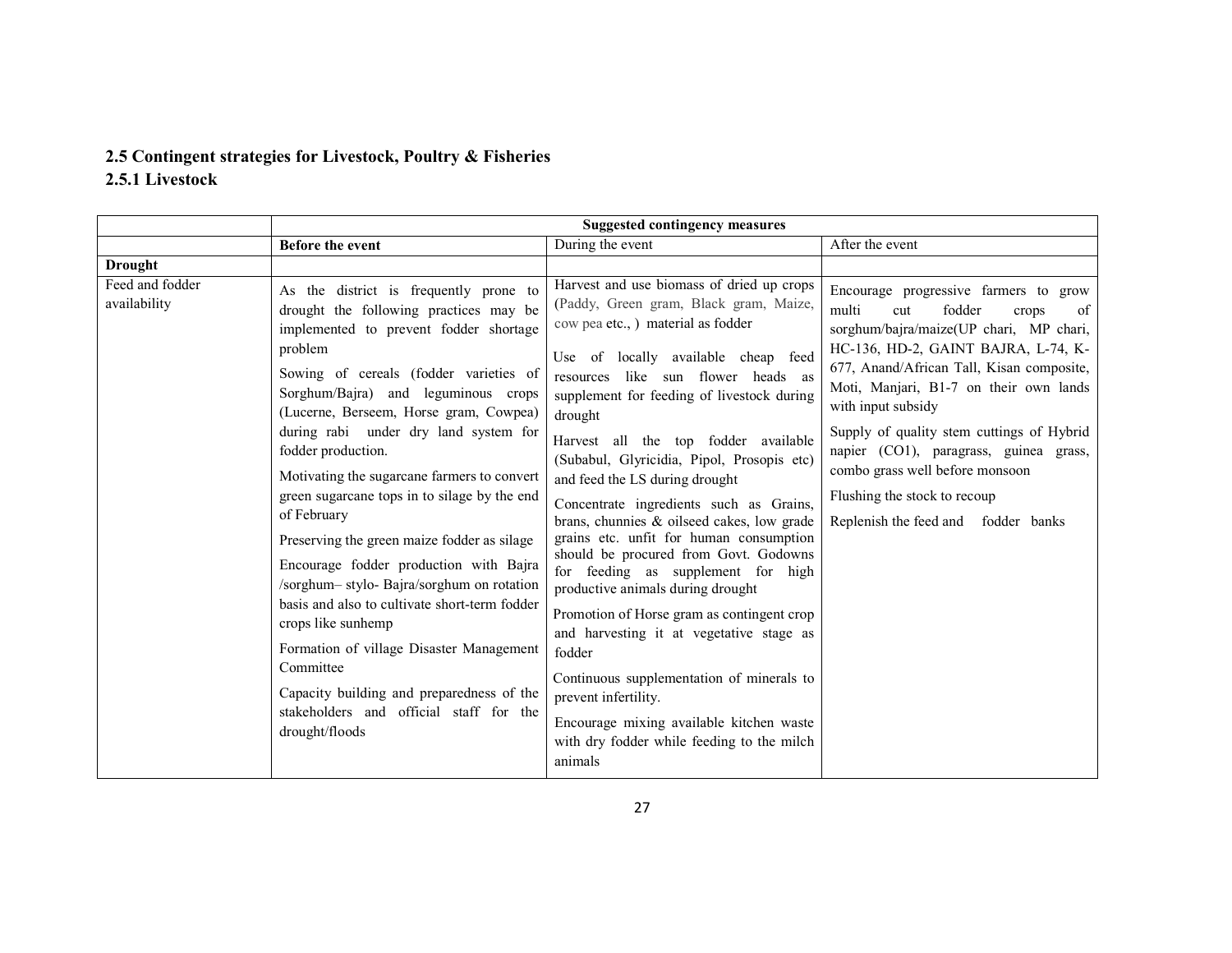| Drinking water                    | Adopt various water conservation methods<br>at village level to improve the ground water<br>level for adequate water supply.                                                                                                                                                                                               | Adequate supply of drinking water.<br>Restrict wallowing of animals in water<br>bodies/resources             | Watershed management practices shall be<br>promoted to conserve the rainwater. Bleach<br>$(0.1\%)$ drinking water / water sources |
|-----------------------------------|----------------------------------------------------------------------------------------------------------------------------------------------------------------------------------------------------------------------------------------------------------------------------------------------------------------------------|--------------------------------------------------------------------------------------------------------------|-----------------------------------------------------------------------------------------------------------------------------------|
|                                   | Identification of water resources                                                                                                                                                                                                                                                                                          | Add alum in stagnated water bodies                                                                           | Provide clean drinking water                                                                                                      |
|                                   | Desilting of ponds                                                                                                                                                                                                                                                                                                         |                                                                                                              |                                                                                                                                   |
|                                   | Rain water harvesting and create water<br>bodies/watering points (when water is<br>scarce use only as drinking water for<br>animals)                                                                                                                                                                                       |                                                                                                              |                                                                                                                                   |
|                                   | Construction of drinking water tanks in<br>herding places/village junctions/relief camp<br>locations                                                                                                                                                                                                                       |                                                                                                              |                                                                                                                                   |
|                                   | Community drinking water trough can be<br>arranged in shandies /community grazing<br>areas                                                                                                                                                                                                                                 |                                                                                                              |                                                                                                                                   |
| Health and diseases<br>management | Procure and stock emergency medicines<br>vaccines for important endemic<br>and                                                                                                                                                                                                                                             | Carryout deworming to all animals entering<br>into relief camps                                              | Keep close surveillance on disease<br>outbreak.                                                                                   |
|                                   | diseases of the area<br>All the stock must be<br>immunized for<br>endemic diseases of the area<br>Surveillance and disease<br>monitoring<br>network to be established at Joint Director<br>(Animal Husbandry) office in the district<br>Adequate refreshment training on draught<br>management to be given to VAS, Jr.VAS, | Identification and quarantine of sick<br>need<br>animals<br>Constitution of Rapid Action Veterinary<br>Force | Undertake the vaccination depending on                                                                                            |
|                                   |                                                                                                                                                                                                                                                                                                                            |                                                                                                              | Keep the animal houses clean and spray<br>disinfectants Farmers should be advised to                                              |
|                                   |                                                                                                                                                                                                                                                                                                                            | Performing ring vaccination (8 km radius)<br>in case of any outbreak                                         | breed their milch animals during July-<br>September so that the peak milk production<br>does not coincide with mid summer         |
|                                   |                                                                                                                                                                                                                                                                                                                            | Restricting movement of livestock in case<br>of any epidemic                                                 |                                                                                                                                   |
|                                   | LI with regard to health $&$ management<br>measures                                                                                                                                                                                                                                                                        | Tick control measures be undertaken to<br>prevent tick borne diseases in animals                             |                                                                                                                                   |
|                                   | Procure and stock multivitamins & area<br>specific mineral mixture                                                                                                                                                                                                                                                         | Rescue of sick and injured animals and their<br>treatment                                                    |                                                                                                                                   |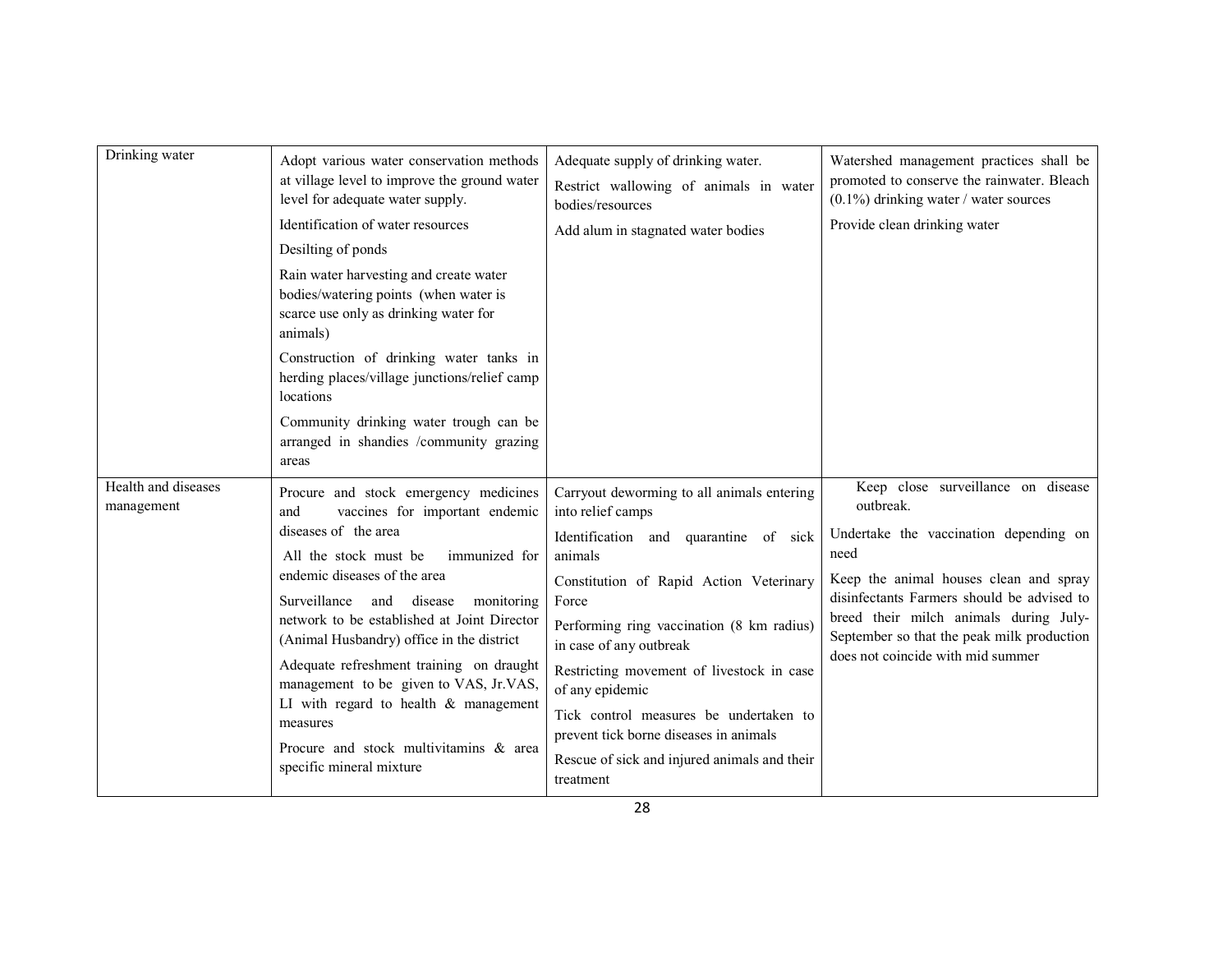|                                                                                    |                                                                                                        | Organize with community, daily lifting of                                                          |                                                                                           |
|------------------------------------------------------------------------------------|--------------------------------------------------------------------------------------------------------|----------------------------------------------------------------------------------------------------|-------------------------------------------------------------------------------------------|
|                                                                                    |                                                                                                        | dung from relief camps                                                                             |                                                                                           |
| <b>Floods</b>                                                                      |                                                                                                        |                                                                                                    |                                                                                           |
|                                                                                    | In case of early forewarning (EFW), harvest                                                            | Transportation of animals to elevated areas                                                        | Repair of animal shed                                                                     |
|                                                                                    | all the crops (Paddy, Green gram, Black<br>gram, Maize, cow pea etc.) that can be                      | Proper hygiene and sanitation of the animal                                                        | Bring back the animals to the shed                                                        |
|                                                                                    | useful as feed/fodder in future (store                                                                 | shed                                                                                               | Cleaning and disinfection of the shed                                                     |
|                                                                                    | properly)<br>Protect the dried Dongri grass, sorghum                                                   | In severe storms, un-tether or let loose the<br>animals                                            | Bleach (0.1%) drinking water / water<br>sources                                           |
|                                                                                    | stover etc., from inundation of flood water<br>Keeping sufficient of dry fodder to                     | Use of unconventional and locally available<br>cheap feed ingredients for feeding of<br>livestock. | Encouraging farmers to cultivate short-term<br>fodder crops like sunhemp.                 |
| transport to the flood affected villages<br>Don't allow the animals for grazing if | Avoid soaked and mould infected feeds /<br>fodders to livestock                                        | Deworming<br>with<br>broad<br>spectrum<br>dewormers                                                |                                                                                           |
|                                                                                    | severe floods are forewarned<br>Keep stock of bleaching powder and lime                                | Carryout deworming to all animals entering<br>into relief camps                                    | Proper disposable of the dead animals /<br>carcasses by burning $/$ deep burying $(4-8)$  |
|                                                                                    | Carry out Butax spray for control of<br>external parasites                                             | Identification and quarantine of sick<br>animals                                                   | feet) with lime powder (1kg for small<br>ruminants and 5kg for large ruminants) in<br>pit |
|                                                                                    | Procure and stock emergency medicines<br>vaccines for important endemic<br>and<br>diseases of the area | Constitution of Rapid Action Veterinary<br>Force                                                   | Drying the harvested crop material and<br>proper storage for use as fodder.               |
|                                                                                    | All the stock must be<br>immunized for<br>endemic diseases of the area                                 | Performing ring vaccination (8 km radius)<br>in case of any outbreak                               | Keep close surveillance<br>on<br>disease<br>outbreak.                                     |
|                                                                                    | Surveillance and disease<br>monitoring<br>network to be established at Joint Director                  | Restricting movement of livestock in case<br>of any epidemic                                       |                                                                                           |
|                                                                                    | (Animal Husbandry) office in the district                                                              | establishment<br>Emergency outlet<br>for                                                           |                                                                                           |
|                                                                                    | Adequate refreshment training on draught<br>management to be given to VAS, Jr.VAS,                     | required medicines or feed in each village<br>Spraying of fly repellants in animal sheds           |                                                                                           |
|                                                                                    | LI with regard to health $&$ management<br>measures                                                    |                                                                                                    |                                                                                           |
|                                                                                    | Identify the Clinical staff and trained<br>paravets and indent for their services as per               |                                                                                                    |                                                                                           |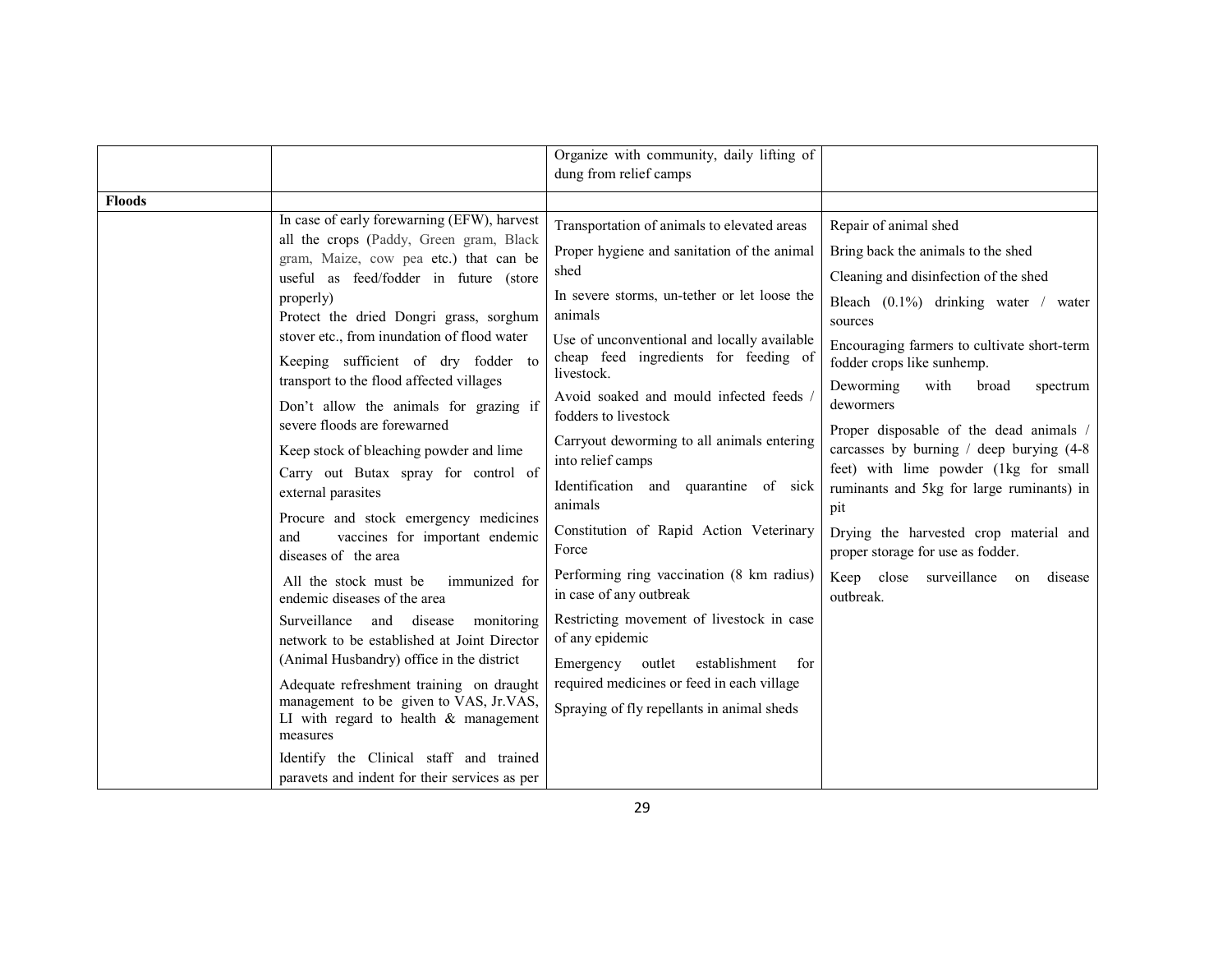|                  | schedules                                                                                                                                                                                                                                                   |                                                                                                                                                                                                                                                                                                                                                                                                                                                |                                                                                                              |
|------------------|-------------------------------------------------------------------------------------------------------------------------------------------------------------------------------------------------------------------------------------------------------------|------------------------------------------------------------------------------------------------------------------------------------------------------------------------------------------------------------------------------------------------------------------------------------------------------------------------------------------------------------------------------------------------------------------------------------------------|--------------------------------------------------------------------------------------------------------------|
|                  | Identify the volunteers who can serve in<br>need of emergency                                                                                                                                                                                               |                                                                                                                                                                                                                                                                                                                                                                                                                                                |                                                                                                              |
|                  | Arrangement for transportation of animals<br>from low lying area to safer places and also<br>for rescue animal health workers to get<br>involve in rescue operations                                                                                        |                                                                                                                                                                                                                                                                                                                                                                                                                                                |                                                                                                              |
| Cyclone          | NA                                                                                                                                                                                                                                                          |                                                                                                                                                                                                                                                                                                                                                                                                                                                |                                                                                                              |
| <b>Heat wave</b> | Plantation around the shed<br>i)<br>$H_2O$ sprinklers / foggers in the<br>$\overline{ii}$<br>shed<br>iii) Application of white reflector<br>paint on the roof<br>iv) Thatched sheds should be provided<br>as a shelter to animal to<br>minimize heat stress | Allow the animals early in the morning or<br>late in the evening for grazing during heat<br>waves<br>Feed green fodder/silage / concentrates<br>during day time and roughages / hay during<br>night time in case of heat waves<br>Put on the foggers / sprinklers /fans during<br>heat weaves in case of high yielders<br>(Jersey/HF crosses)<br>In severe cases, vitamin 'C' and electrolytes<br>should be added in $H_2O$ during heat waves. | Feed the animals as per routine schedule<br>Allow the animals for grazing (normal<br>timings)                |
| Cold wave        | Covering all the wire meshed walls / open<br>area with gunny bags/ polyethylene sheets<br>(with a mechanism for lifting during the day<br>time and putting down during night time)                                                                          | Allow for grazing between 10AM to 3PM<br>during cold waves<br>Add 25-50 ml of edible oil in concentrates<br>and fed to the animal during cold waves<br>Apply / sprinkle lime powder in the animal<br>shed during cold waves to neutralize<br>ammonia accumulation                                                                                                                                                                              | Feed the animals as per routine schedule<br>Allow the animals for grazing (normal<br>timings)                |
| <b>Insurance</b> | Encouraging insurance of livestock                                                                                                                                                                                                                          | Listing out the details of the dead animals                                                                                                                                                                                                                                                                                                                                                                                                    | Submission for insurance<br>claim<br>and<br>availing insurance benefit<br>Purchase of new productive animals |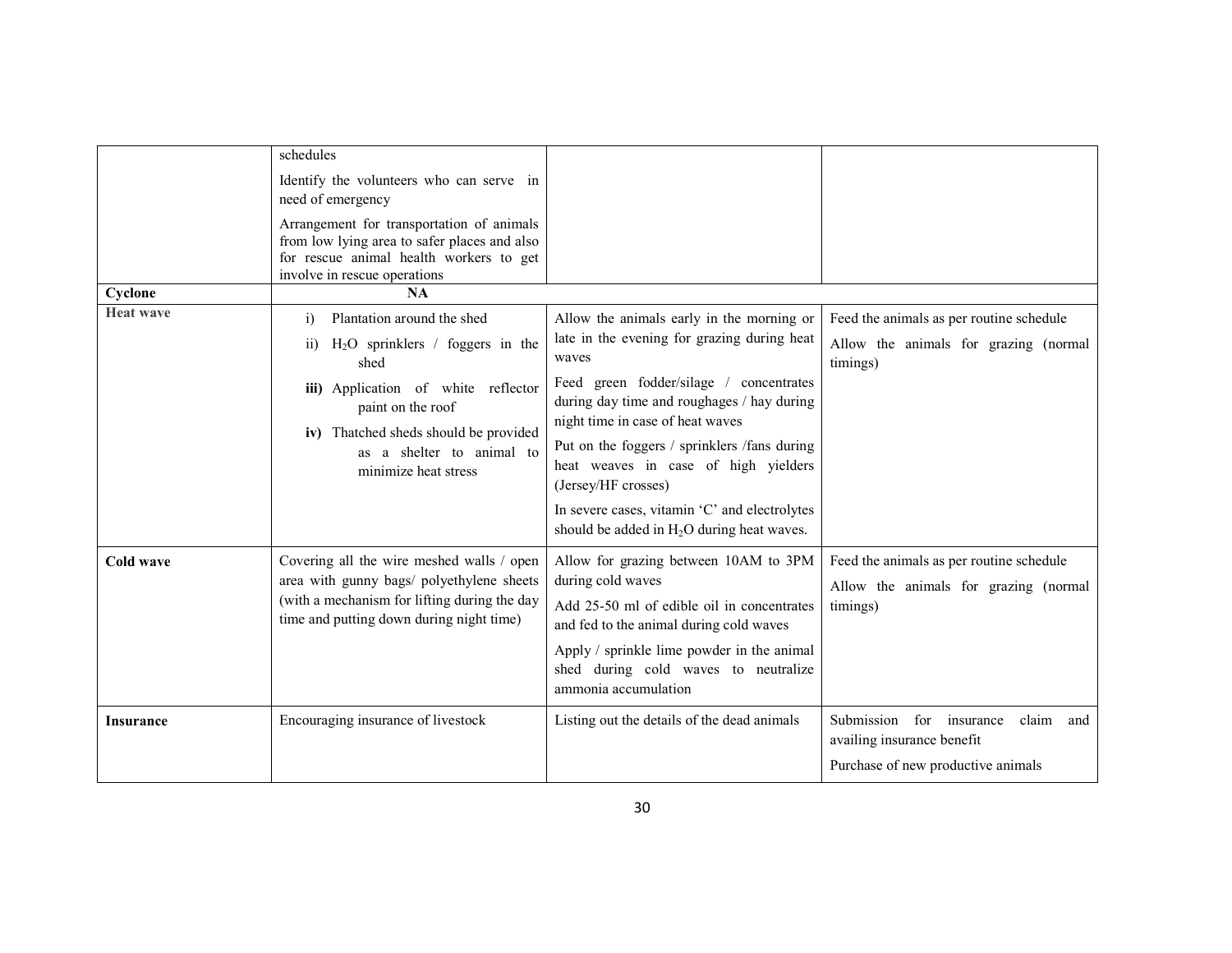## 2.5.2 Poultry

|                               | <b>Suggested contingency measures</b>                                                                                                              |                                                                                                             |                                                                                                                                                      | <b>Convergence/linkages</b><br>with ongoing<br>programs, if any |
|-------------------------------|----------------------------------------------------------------------------------------------------------------------------------------------------|-------------------------------------------------------------------------------------------------------------|------------------------------------------------------------------------------------------------------------------------------------------------------|-----------------------------------------------------------------|
|                               | <b>Before the event</b>                                                                                                                            | During the event                                                                                            | After the event                                                                                                                                      |                                                                 |
| <b>Drought</b>                |                                                                                                                                                    |                                                                                                             |                                                                                                                                                      |                                                                 |
| Shortage of feed ingredients  | Storing of house hold grain like<br>maize, broken rice etc, in to use<br>as feed in case of severe drought                                         | Supplementation<br>only<br>for<br>productive birds with house<br>hold grain                                 | Supplementation to all survived<br>birds                                                                                                             |                                                                 |
|                               |                                                                                                                                                    | Supplementation of shell grit<br>(calcium) for laying birds<br>Culling of weak birds                        |                                                                                                                                                      |                                                                 |
| Drinking water                |                                                                                                                                                    | Use water sanitizers or offer<br>cool hygienic drinking water                                               |                                                                                                                                                      |                                                                 |
| Health and disease management | Culling of sick birds.<br>Deworming<br>and<br>vaccination<br>against RD and IBD                                                                    | Mixing of Vit. A, D, E, K and<br>B-complex including vit C in<br>drinking water (5ml in one litre<br>water) | Hygienic<br>and<br>sanitation<br><sub>of</sub><br>poultry house<br>Disposal of dead<br>birds by<br>burying with lime<br>burning $/$<br>powder in pit |                                                                 |
| <b>Floods</b>                 |                                                                                                                                                    |                                                                                                             |                                                                                                                                                      |                                                                 |
| Shortage of feed ingredients  | In case of early forewarning of<br>floods, shift the birds to safer<br>place<br>Storing of house hold grain like<br>maize, broken rice, bajra etc, | Use stored feed as supplement<br>Don't allow for scavenging<br>Culling of weak birds                        | Routine practices are followed<br>Deworming<br>and vaccination<br>against RD                                                                         |                                                                 |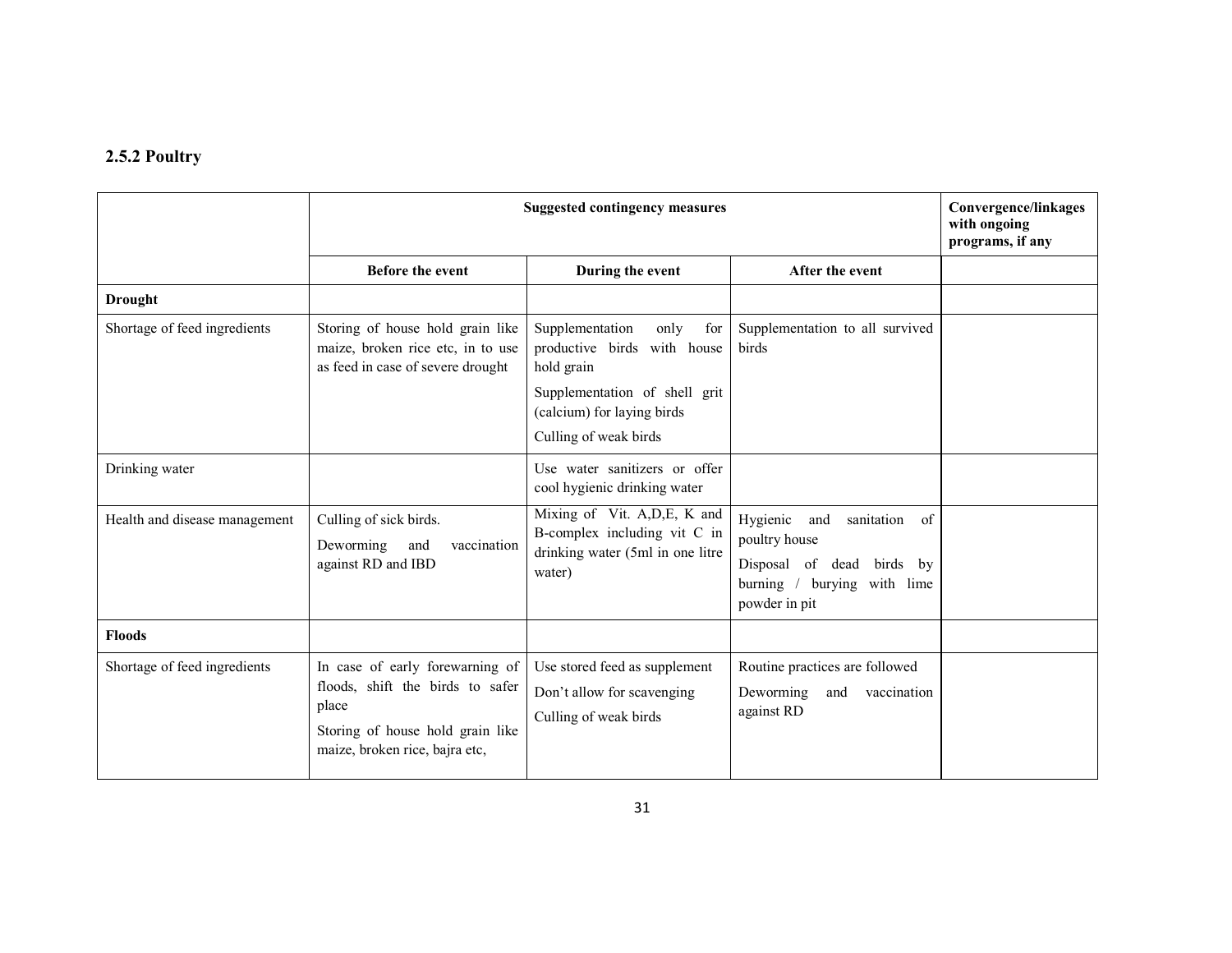| Drinking water                    |                                                                                                                                                               | Use water sanitizers or offer<br>cool hygienic drinking water                                                                                                                                                                                             |                                                                                                                                                                                                                                                                                |  |
|-----------------------------------|---------------------------------------------------------------------------------------------------------------------------------------------------------------|-----------------------------------------------------------------------------------------------------------------------------------------------------------------------------------------------------------------------------------------------------------|--------------------------------------------------------------------------------------------------------------------------------------------------------------------------------------------------------------------------------------------------------------------------------|--|
| Health and disease management     | In case of EFW, add antibiotic<br>powder (Terramycin/Ampicilline/<br>Ampiclox etc., 10g in one litre)<br>in drinking water to prevent any<br>disease outbreak | Prevent<br>logging<br>water<br>surrounding the sheds through<br>proper drainage facility<br>Assure supply of electricity by<br>generator or solar energy or<br>biogas<br>Sprinkle<br>powder to<br>lime<br>prevent ammonia accumulation<br>due to dampness | Sanitation of poultry house<br>Treatment of affected birds<br>Disposal of dead birds by<br>burning / burying with line<br>powder in pit<br>Disposal of poultry manure to<br>prevent protozoal problem<br>Supplementation of coccidiostats<br>in feed<br>Vaccination against RD |  |
| Cyclone                           | NA                                                                                                                                                            |                                                                                                                                                                                                                                                           |                                                                                                                                                                                                                                                                                |  |
| Heat wave and cold wave           |                                                                                                                                                               |                                                                                                                                                                                                                                                           |                                                                                                                                                                                                                                                                                |  |
| Shelter/environment<br>management | Heat wave: Provision of proper<br>shelter with good ventilation                                                                                               | In severe cases, foggers/water<br>sprinklers/wetting of hanged<br>gunny bags should be arranged<br>Don't allow for scavenging<br>during mid day                                                                                                           | Routine practices are followed                                                                                                                                                                                                                                                 |  |
|                                   | Cold wave: Provision of proper<br>shelter<br>Arrangement for brooding<br>Assure supply of continuous<br>electricity                                           | all<br>openings<br>with<br>Close<br>polythene sheets<br>In severe cases, arrange heaters<br>Don't allow for scavenging<br>during early morning and late<br>evening                                                                                        | Routine practices are followed                                                                                                                                                                                                                                                 |  |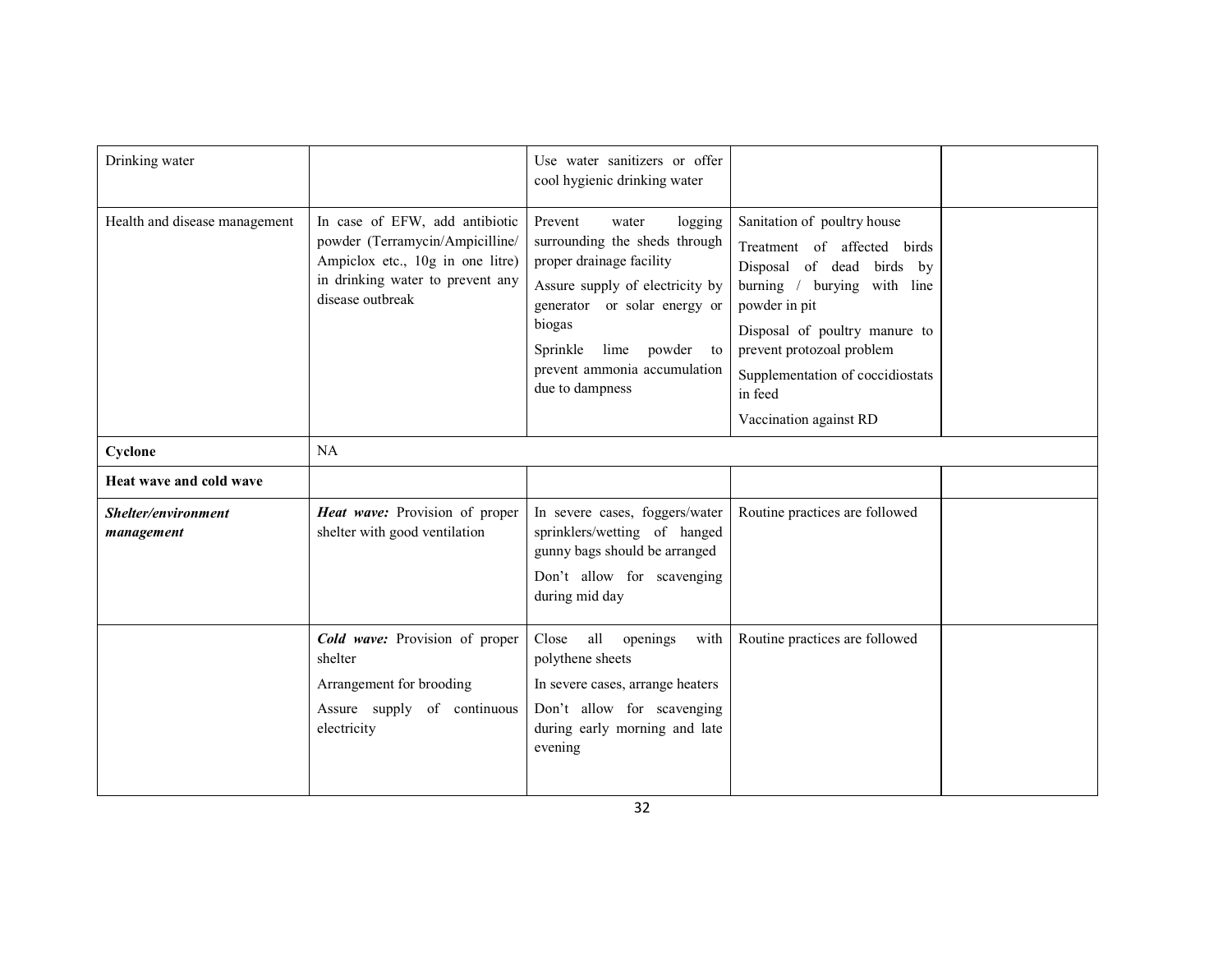| Health<br>management | and | disease | Deworming<br>and<br>against RD and fowl pox | vaccination | Supplementation of house hold   Routine practices are followed<br>grain   |  |
|----------------------|-----|---------|---------------------------------------------|-------------|---------------------------------------------------------------------------|--|
|                      |     |         |                                             |             | Provide cool and clean drinking<br>water with electrolytes and vit.<br>◡  |  |
|                      |     |         |                                             |             | In hot summer, add anti-stress<br>probiotics in drinking water or<br>feed |  |

## 2.5.3 Fisheries

|                                                                           | <b>Suggested contingency measures</b>                                                                                                                                                                                              |                                                                                                                                                                              |                                                                                                                       |  |  |
|---------------------------------------------------------------------------|------------------------------------------------------------------------------------------------------------------------------------------------------------------------------------------------------------------------------------|------------------------------------------------------------------------------------------------------------------------------------------------------------------------------|-----------------------------------------------------------------------------------------------------------------------|--|--|
|                                                                           | <b>Before the event</b>                                                                                                                                                                                                            | During the event                                                                                                                                                             | After the event                                                                                                       |  |  |
| <b>Drought</b>                                                            |                                                                                                                                                                                                                                    |                                                                                                                                                                              |                                                                                                                       |  |  |
| Shallow water in ponds due to<br>insufficient rains/inflow                | Restricted release of water from<br>reservoir.<br>2. Supplementary<br>harvest<br>water<br>structures like pond and tanks has to<br>be developed.<br>3. Renovation<br>maintenance<br>of<br>and<br>existing water harvest structures | lifting of<br>Restrict<br>for<br>water<br>irrigation purpose of crops<br>2.<br>stock, market the<br>the<br>Catch<br>produce to reduce the density of<br>population in ponds. | 1. Excavate the ponds to increase the<br>depth.<br>2. Try to release water into the pond<br>if it rains in off-season |  |  |
| Impact of heat & salt load build up in<br>ponds / change in water quality | 1. Application of organic manure in<br>culture system                                                                                                                                                                              | 1. Recharge the ponds with bore well<br>water or water from other sources                                                                                                    | 1. Application of organic manure in<br>culture system                                                                 |  |  |
| <b>Floods</b>                                                             |                                                                                                                                                                                                                                    |                                                                                                                                                                              |                                                                                                                       |  |  |
| Innundation with flood waters                                             | Storage of<br>for<br>filled<br>bags<br>sand<br>emergency use.<br>2 Repair and maintenance of bundhs.                                                                                                                               | 1. netting at gate<br>2. Evacuation of people to flood<br>shelter areas.<br>3. Relief operation.                                                                             | 1. Relief operation will continue.<br>2. Care of health of affected people<br>3. Settlement of insurance.             |  |  |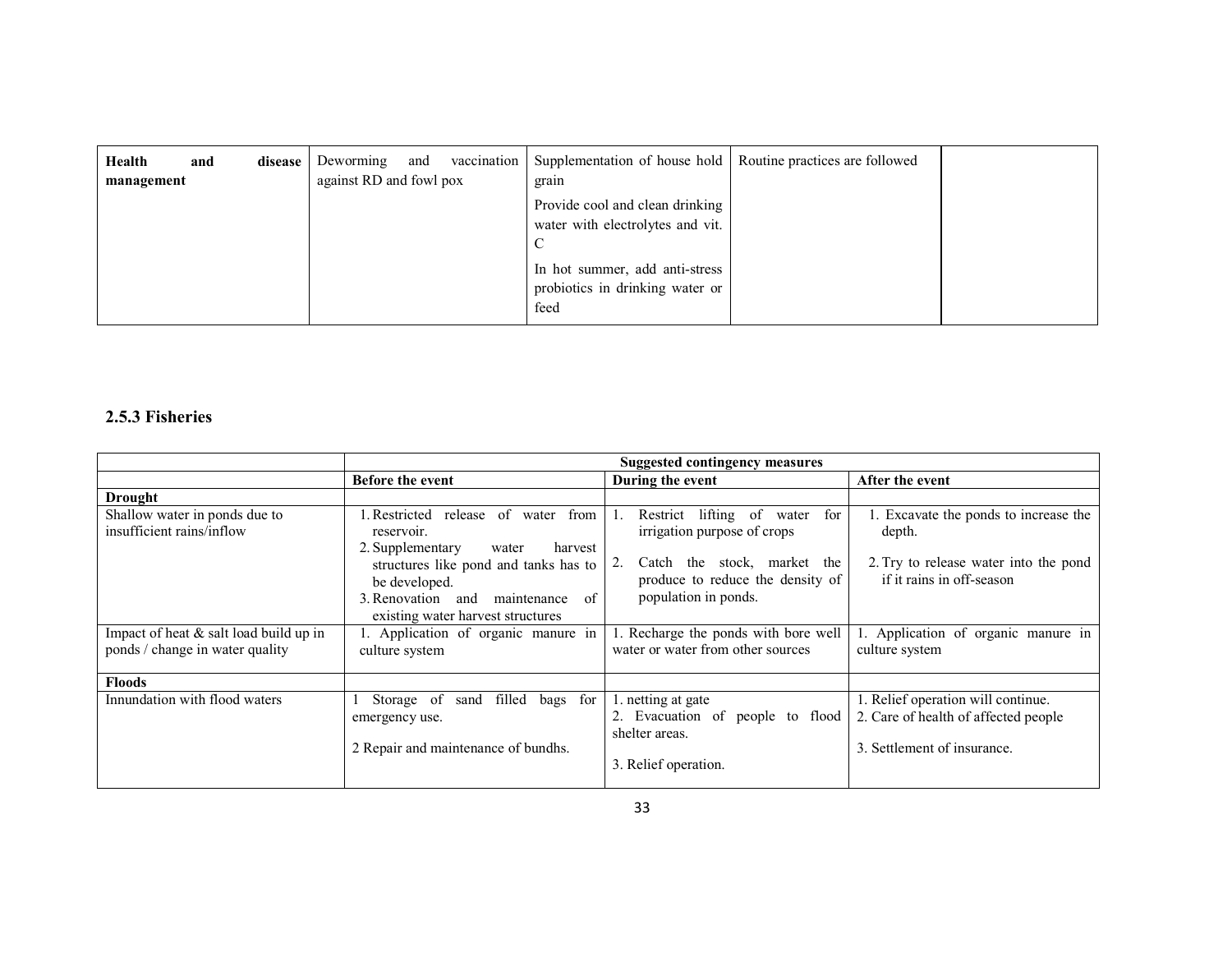| Water contamination $&$ change in<br><b>BOD</b> | Take appropriate measures to check<br>seepage into pond e.g. Raising bunds to<br>prevent entry of water | take<br>Check the water quality $\&$<br>appropriate action                     | 4. Financial support to other people.<br>1. Application of lime<br>2. Application of Alum.<br>3. Application of KmnO4                  |
|-------------------------------------------------|---------------------------------------------------------------------------------------------------------|--------------------------------------------------------------------------------|----------------------------------------------------------------------------------------------------------------------------------------|
| Health and diseases management                  | Stock preventive medicines, vaccines                                                                    | Administer medicines through random<br>catch<br>Disinfect water by lime, KMnO4 | 1. Application of lime and KmnO4.<br>2. Assessment of the health status of<br>fish and accordingly control measure<br>should be taken. |
| Cyclone                                         | <b>NOT PREVALENT</b>                                                                                    |                                                                                |                                                                                                                                        |
| Heat wave and cold wave                         | <b>NOT PREVALENT</b>                                                                                    |                                                                                |                                                                                                                                        |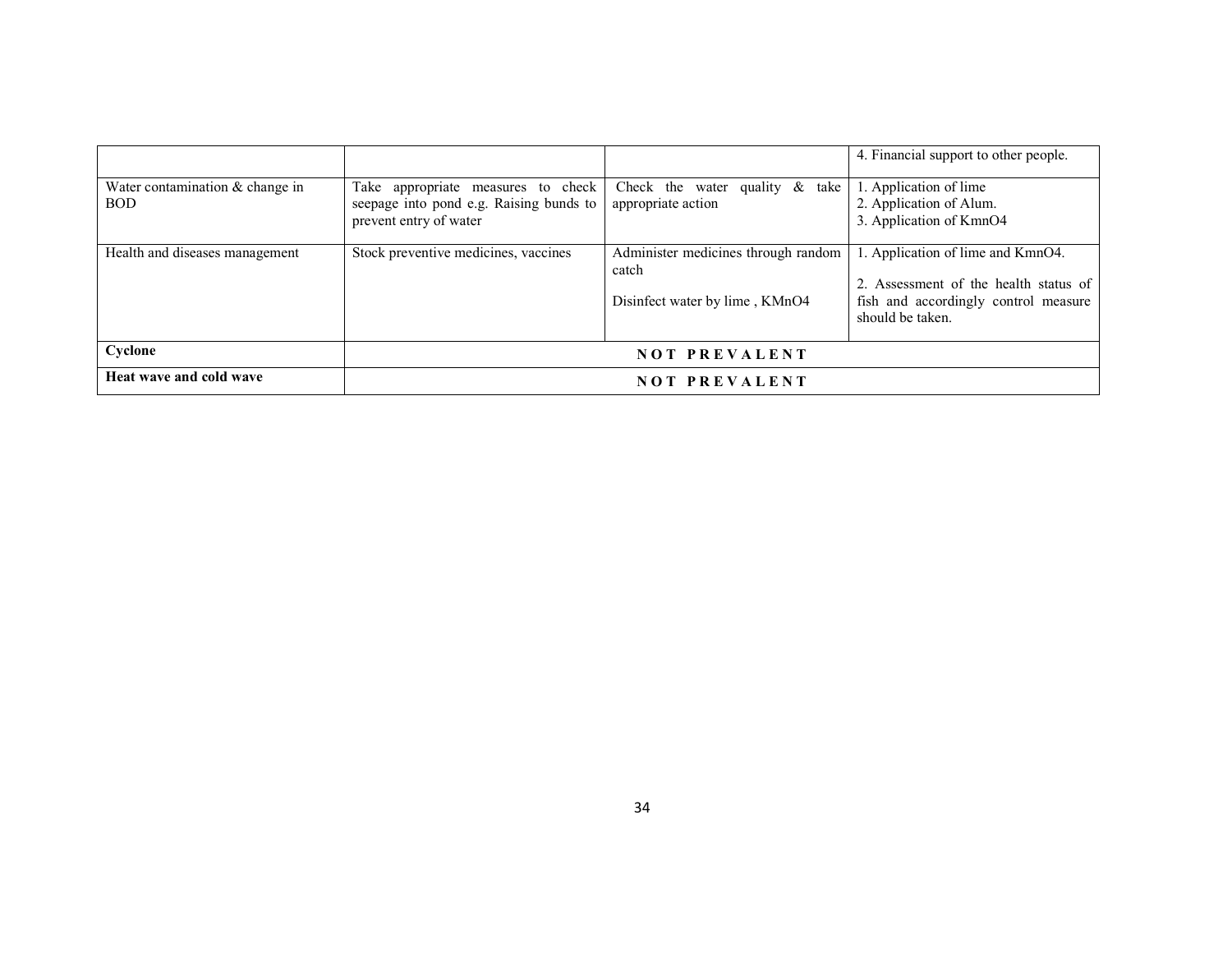#### Annexure-1

#### STATE MAP OF ORISSA DISTRICT MAP OF BOLANGIR



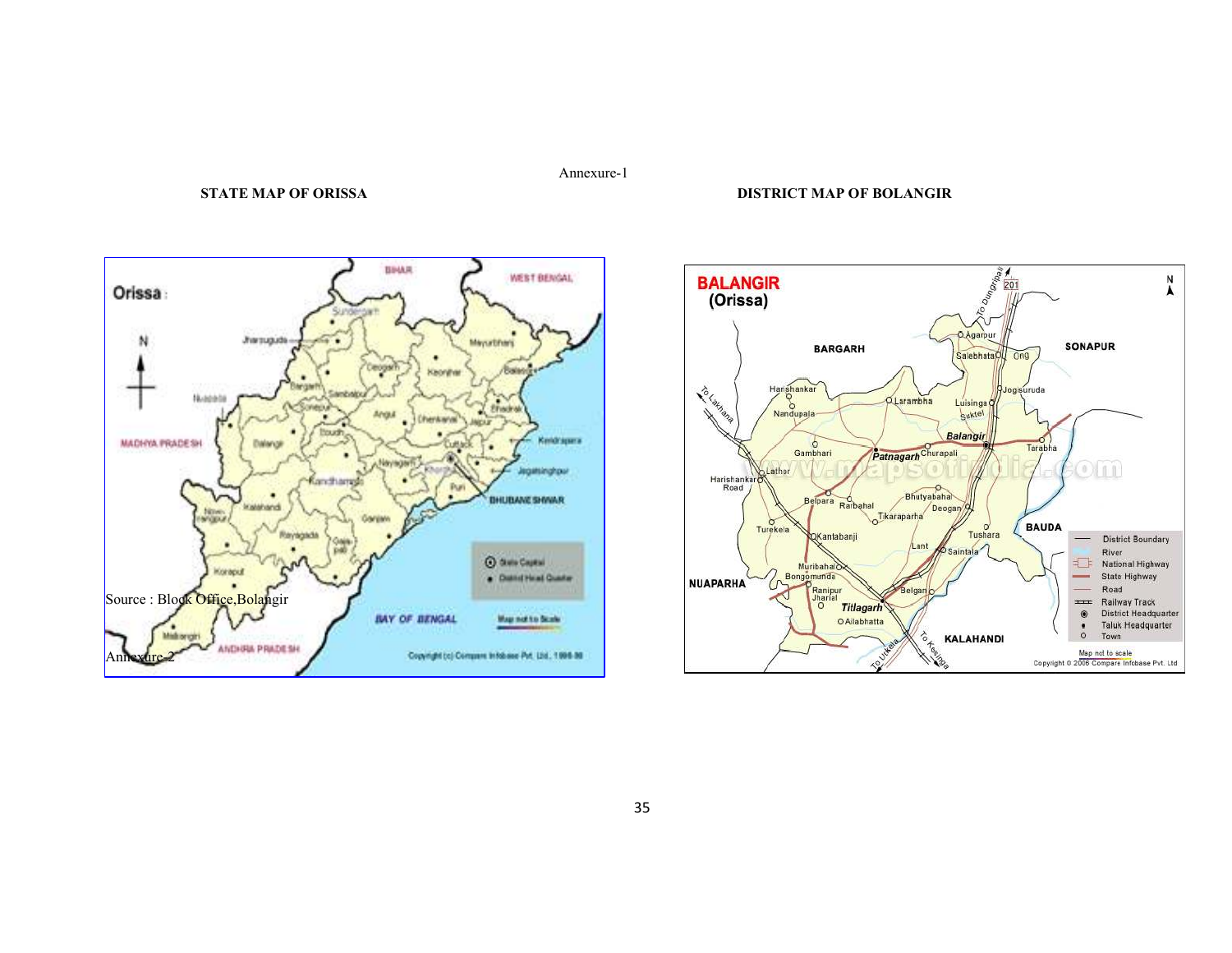

Source: Department of Agriculture, Bolangir